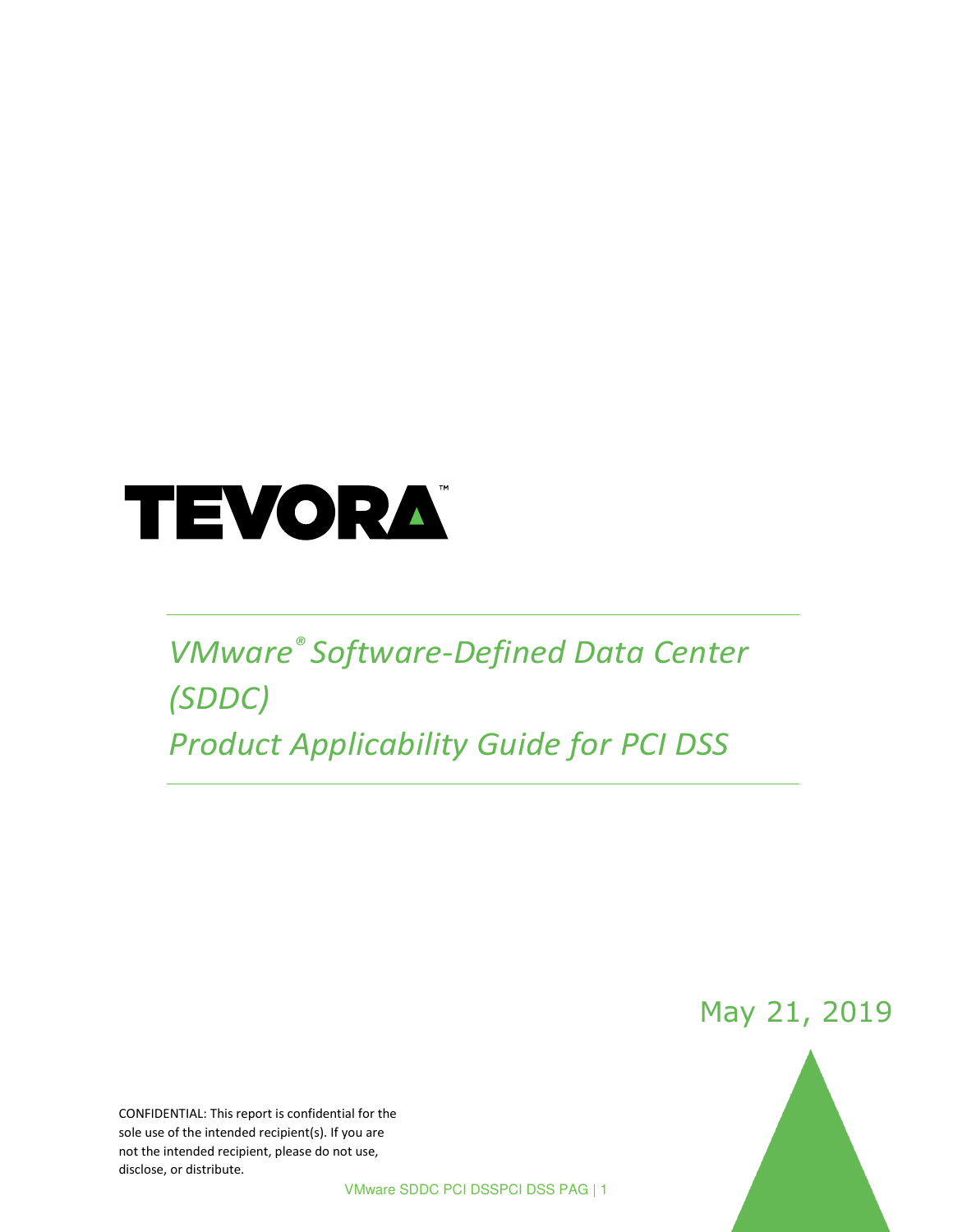## <span id="page-1-0"></span>**Table of Contents**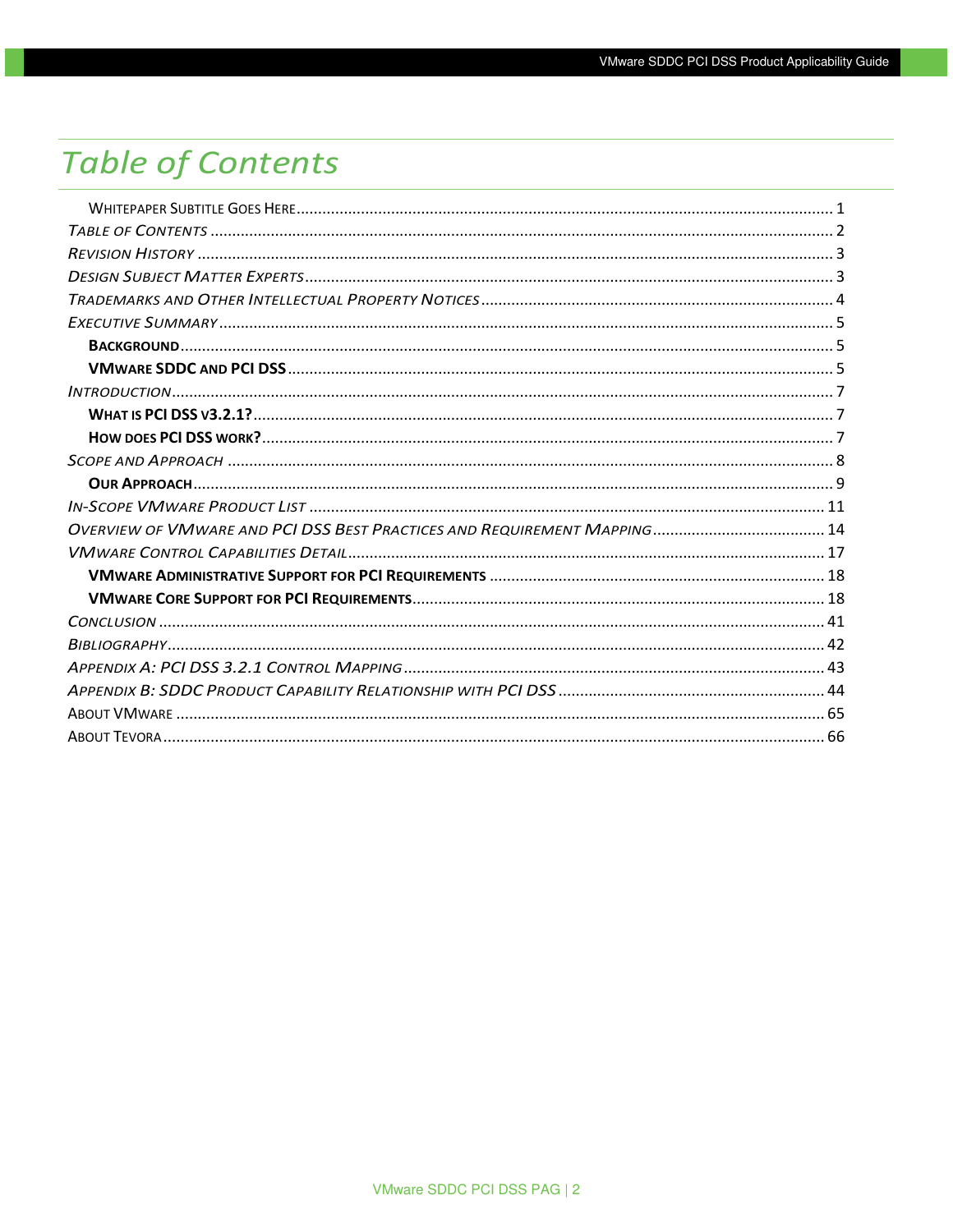## <span id="page-2-0"></span>*Revision History*

| <b>Date</b> | Rev | Author | Comments'            | <b>Reviewers</b> |
|-------------|-----|--------|----------------------|------------------|
| May 2019    | 1.0 | evora  | <b>Initial Draft</b> | VMware           |

## <span id="page-2-1"></span>*Design Subject Matter Experts*

The following people provided key input into this whitepaper.

| <b>Name</b>          | <b>Email Address</b> | <b>Role/Comments</b>                                |
|----------------------|----------------------|-----------------------------------------------------|
| David Grazer         | dgrazer@tevora.com   | Co-Author                                           |
| Christina Whiting    | cwhiting@tevora.com  | Co-Author                                           |
| Zachary Curley       | zcurley@tevora.com   | Co-Author                                           |
| <b>Anthony Dukes</b> | adukes@vmware.com    | Technology SME, VMware                              |
| Carlos Phoenix       | cphoenix1@vmware.com | Compliance and Cybersecurity SME, VMware            |
| Jerry Breaud         | jbreaud@vmware.com   | Director, Product Management, Compliance Solutions, |
|                      |                      | <b>VMware</b>                                       |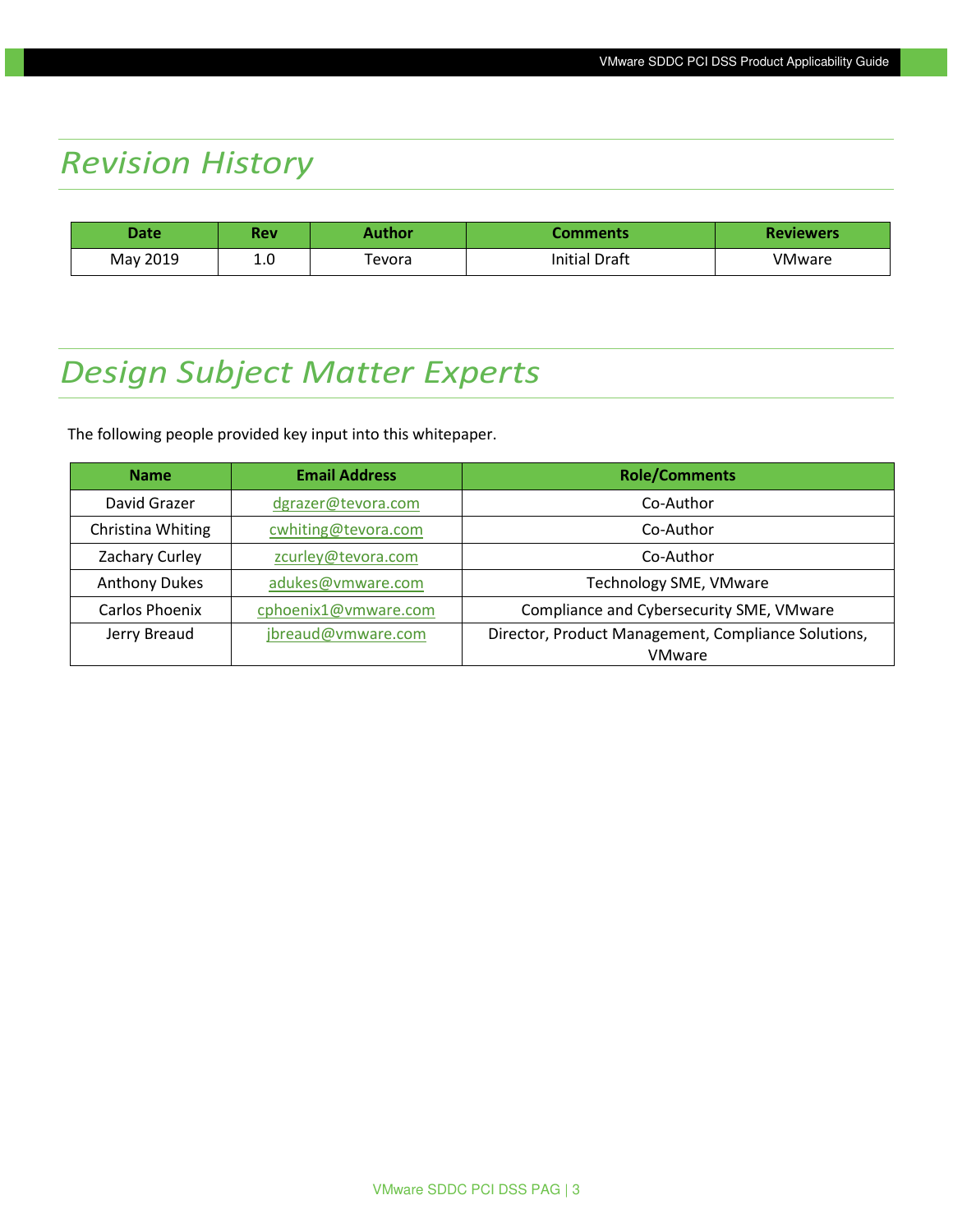## <span id="page-3-0"></span>*Trademarks and Other Intellectual Property Notices*

The VMware products and solutions discussed in this document are protected by U.S. and international copyright and *intellectual property laws. VMware products are covered by one or more patents listed at [http://www.vmware.com/go/patents.](http://www.vmware.com/go/patents) VMware is a registered trademark or trademark of VMware, Inc. and its subsidiaries in the United States and other jurisdictions. All other marks and names mentioned herein may be trademarks of their respective companies.*

| <b>Solution Area</b>         | <b>Key Products</b>                                                                                                                                                                                                                                           |
|------------------------------|---------------------------------------------------------------------------------------------------------------------------------------------------------------------------------------------------------------------------------------------------------------|
| Software-Defined Compute     | VMware ESXi <sup>™</sup> , VMware vCenter®, VMware Cloud Foundation™, VMware<br>vSAN™, VMware vCloud Director®, VMware vCloud Director Extender,<br>VMware vCloud ® Usage Meter                                                                               |
| Software-Defined Networking  | VMware NSX <sup>®</sup>                                                                                                                                                                                                                                       |
| Management and Automation    | VMware vRealize® Network Insight™, VMware vRealize Automation™,<br>VMware vRealize Orchestrator™, VMware vRealize Log Insight™, VMware<br>vRealize Operations Manager <sup>™</sup> , VMware AppDefense <sup>™</sup> , VMware Identity<br>Manager <sup>™</sup> |
| Disaster Recovery Automation | VMware Site Recovery Manager <sup>™</sup> , VMware vSphere® Replication™, VMware<br>vCloud Availability for vCloud Director®                                                                                                                                  |

#### **Disclaimer (Tevora)**

*The opinions stated in this guide concerning the applicability of VMware® products to the PCI DSS framework are*  the opinions of Tevora. All readers are advised to perform individual product evaluations based on organizational *needs.* 

For more information about the general approach to compliance solutions, please visit *VMware Solution [Exchange: Compliance and Cyber Risk Solutions](https://solutionexchange.vmware.com/store/products/vmware-compliance-cyber-risk-solutions#.VXXPhXlFCHs). This whitepaper has been reviewed and authored by Tevora's staff of Information Security Professionals in conjunction with VMware, Inc.* 

#### **Disclaimer (VMware)**

*This document is intended to provide general guidance for organizations that are considering VMware solutions*  to help them address compliance requirements. The information contained in this document is for educational *and informational purposes only. This document is not intended to provide regulatory advice and is provided "AS IS." VMware makes no claims, promises or guarantees about the accuracy, completeness, or adequacy of the information contained herein. Organizations should engage appropriate legal, business, technical, and audit expertise within their specific organization for review of regulatory compliance requirements.*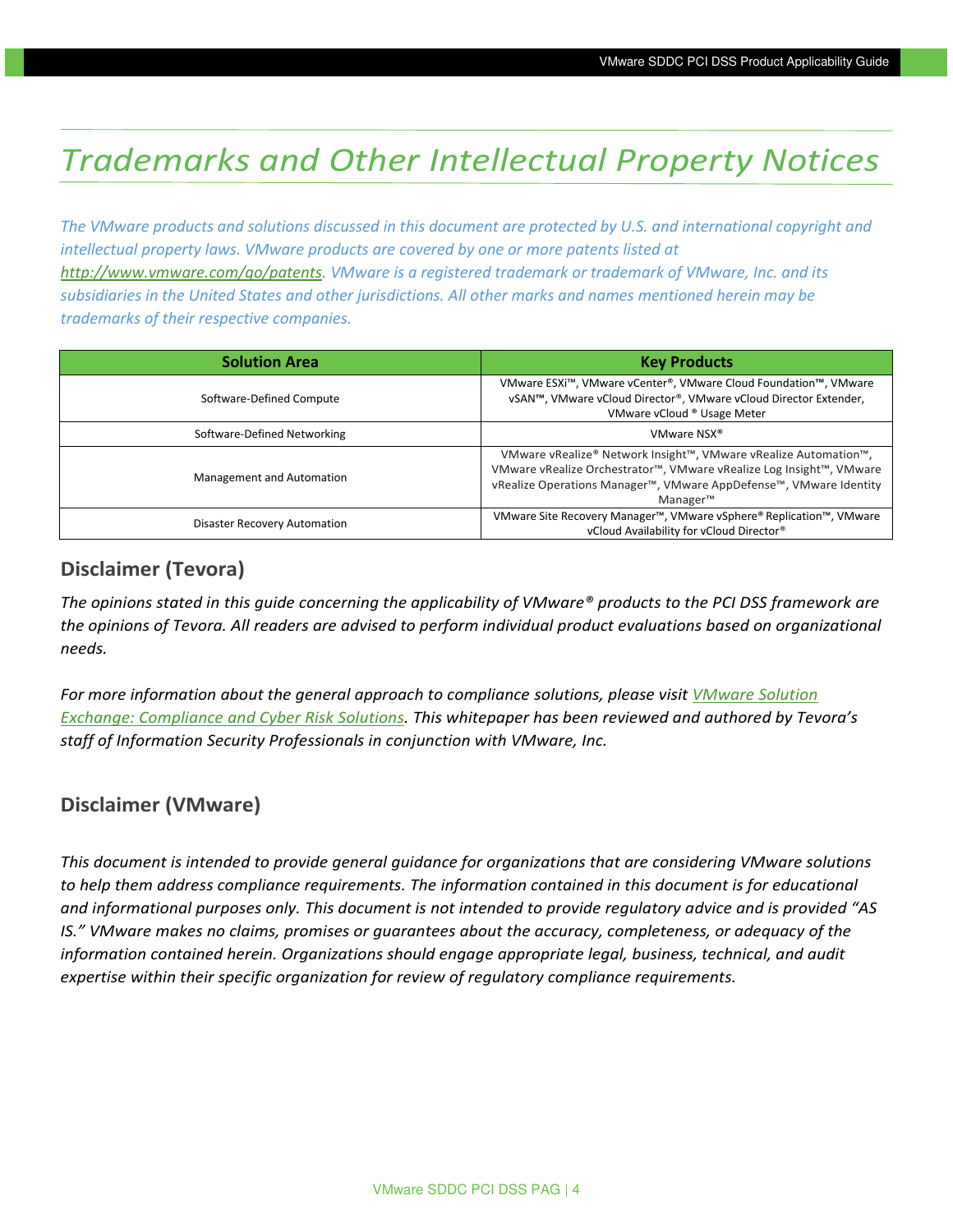## <span id="page-4-0"></span>*Executive Summary*

#### <span id="page-4-1"></span>**Background**

This Product Applicability Guide (PAG) will provide an evaluation of VMware products that make up and support the Software-Defined Data Center (SDDC), and how they may support the Payment Card Industry Data Security Standard, v3.2.1 (PCI DSS/PCI) controls. These products virtualize and abstract the physical technology layers such as compute, storage, and network, the essence of an SDDC. The changing technology landscape that is modernizing the data center is also modernizing the virtual desktop environment and mobile device management while making inroads to consolidate and automate Information Technology (IT) resources. VMware prioritizes data protection and system security features within the SDDC. The VMware Compliance Solutions team developed a framework that incorporates SDDC product capabilities aligned to PCI DSS controls. The product capabilities and framework of this PAG utilized NIST 800-53 as their foundational security framework to create a series of standards. These standards have then been used to illustrate how VMware products and their capabilities apply to other industry frameworks such as NIST 800-171 and PCI DSS.

VMware engaged Tevora, an independent third-party IT audit firm, to conduct a review of the SDDC and VMware Cloud™ solution's alignment to PCI DSS. This document is the culmination of Tevora's discussions with VMware product teams to perform a thorough evaluation of VMware product capabilities mapped to PCI DSS requirements.

Tevora is a leading security consulting firm specializing in enterprise risk, compliance, information security solutions, and threat research. Tevora offers a comprehensive portfolio of information security solutions and services to clients in virtually all industries. This PAG will navigate readers through the PCI DSS standard and highlight applicable VMware product capabilities.

#### <span id="page-4-2"></span>**VMware SDDC and PCI DSS**

Today's infrastructures are heterogeneous in nature, built upon collaborations between internally constructed products and third-party sourced components, all guided by a customer's complex business and compliance requirements.

VMware approaches compliance with a view that understands the complexity in environments and addresses those areas where virtualization can be leveraged to develop a more secure environment. This focused view on compliance is reflected in the VMware Compliance Solutions framework, which allows for a wide-ranging adoption of regulatory controls.

The phrase "security by design" identifies architectural decisions and default settings inside VMware products that are integrated into the product lifecycle. This approach reflects the process VMware follows to weave in security through all stages of the product lifecycle, and not as an afterthought. This overlap between products and compliance requirements marries security and non-security product capabilities in an improved way to also achieve operational innovation. Due to the breadth of the NIST compliance framework, VMware selected NIST 800-53 as its foundation for all future PAGs including PCI DSS and as the acknowledgment across industry standards that have been derived from the larger NIST risk framework.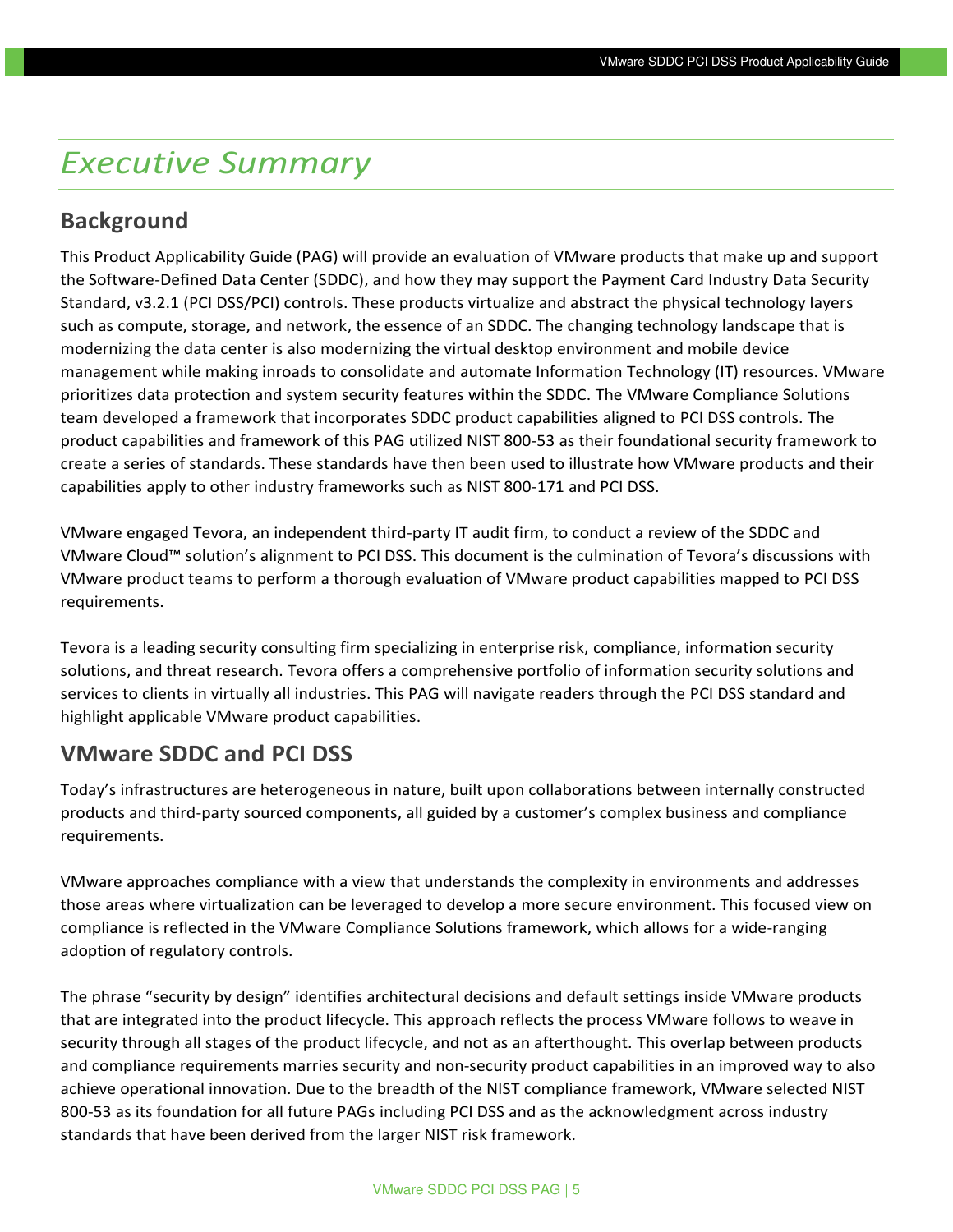#### **What is SDDC?**

The Software-Defined Data Center architecture creates a completely automated, highly available environment for any application, and any hardware. SDDC can be used in any type of cloud model, and extends the existing concepts associated with the cloud such as abstraction, pooling, and virtualization across the cloud environment. Features of the SDDC can be deployed as a suite or can also work independently to allow for a controlled deployment over time.

#### **What is PCI DSS?**

The Payment Card Industry Data Security Standard (PCI DSS) is an information security standard for organizations that handle branded credit cards from the major credit card brands. The standard was created to increase security around cardholder data and protect consumers. This standard applies to any organization that stores, processes or handles cardholder data.

Cardholder data can consist of several items, including:

- Primary Account Number (PAN)
- Name of the cardholder
- The Card's expiration date
- The Card's service code

An individual business interaction with cardholder data will vary depending on their defined operations. This underscores that there is no one-size fits all recommendation to secure a cardholder data environment (CDE). The responsibility resides with the individual business to ensure they appropriately assess what requirements fit their environment to adequately protect cardholder data along PCI DSS standards.

Validation of compliance is performed annually, either by an external Qualified Security Assessor (QSA) that creates a Report on Compliance (ROC) for organizations handling large volumes of transactions, or by Self-Assessment Questionnaire (SAQ) for companies handling smaller volumes.

As with many security standards, PCI DSS takes a variety of its intentions from NIST 800-53 as guidance for defense in depth security within the cardholder environment.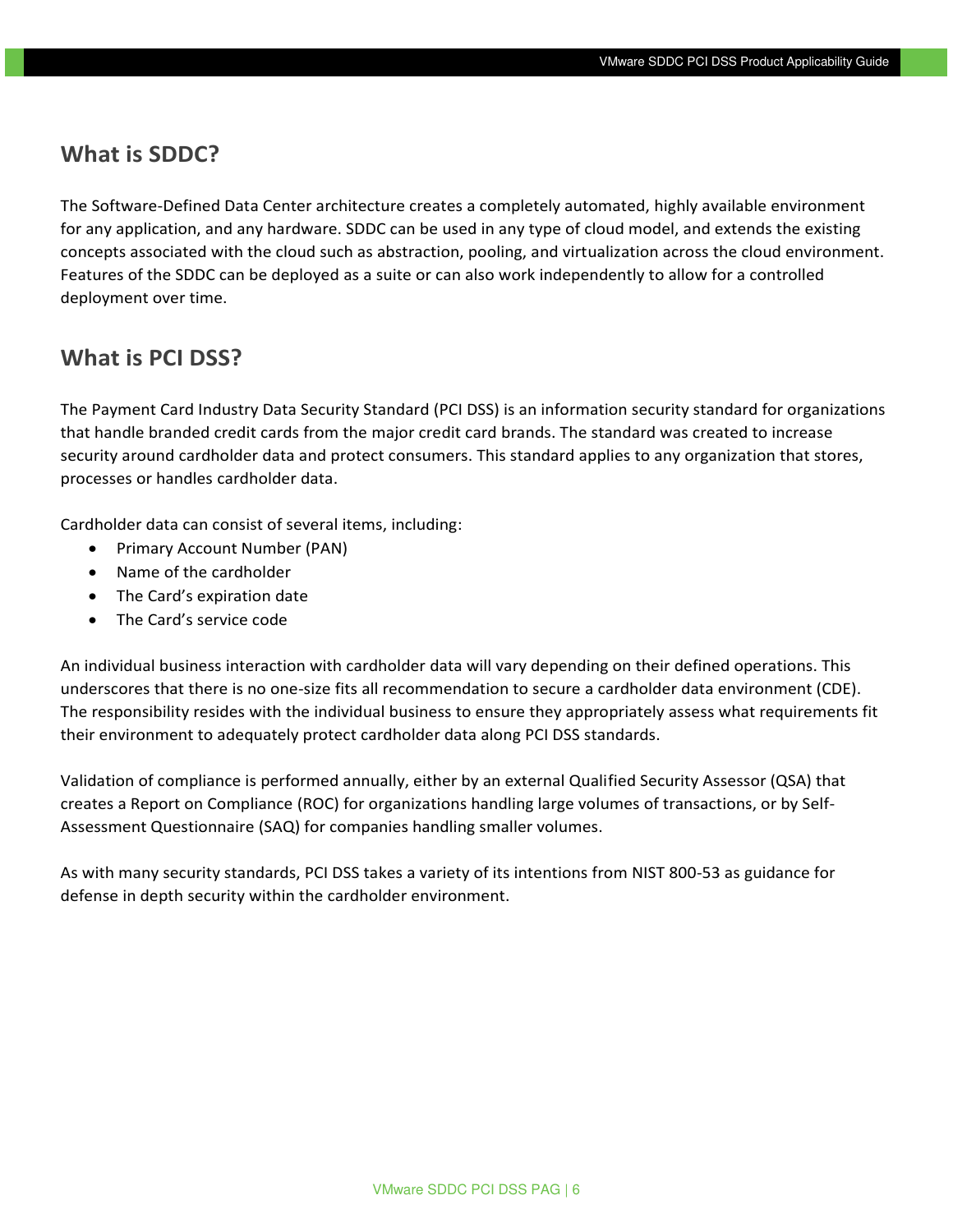## <span id="page-6-0"></span>*Introduction*

#### <span id="page-6-1"></span>**What is PCI DSS v3.2.1?**

PCI DSS v3.2.1 is an updated version of the PCI Data Security Standard originally developed by PCI Standards Council in 2004. This version considers evolving technologies and threat vectors to consumers, merchants and other entities within the transaction chain.

#### <span id="page-6-2"></span>**How does PCI DSS work?**

The PCI DSS standard requires organizations to comply with a robust set of requirements. The criteria are broken down into 6 objective areas and 12 requirements (listed below). Each requirement has a set of controls, the necessary testing procedures to ensure that they are implemented appropriately with expert guidance.

- Build and Maintain a Secure Network and Systems
	- $\circ$  Requirement 1 (Req.1): Install and maintain a firewall configuration to protect cardholder data
	- $\circ$  Requirement 2 (Req.2): Do not use vendor-supplied defaults for system passwords and other security parameters
- Protect Cardholder Data
	- o Requirement 3 (Req.3): Protect stored cardholder data
- $\circ$  Requirement 4 (Req.4): Encrypt transmission of cardholder data across open, public networks
- Maintain a Vulnerability Management Program
	- $\circ$  Requirement 5 (Req.5): Protect all systems against malware and regularly update anti-virus software or programs
	- $\circ$  Requirement 6 (Req.6): Develop and maintain secure systems and applications
- Implement Strong Access Control Measures
	- $\circ$  Requirement 7 (Req.7): Restrict access to cardholder data by business need to know
	- o Requirement 8 (Req.8): Identify and authenticate access to system components
	- o Requirement 9 ((Req.9): Restrict physical access to cardholder data
- Regularly Monitor and Test Networks
	- o Requirement 10 (Req.10): Track and monitor all access to network resources and cardholder data
	- o Requirement 11 (Req.11): Regularly test security systems and processes.
- Maintain an Information Security Policy
	- o Requirement 12 (Req.12): Maintain a policy that addresses information security for all personnel.

The scope of the PCI environment varies from organization to organization. VMware products help enforce controls configured by each client based on their individual environment. Organizations need to define the scope of their cardholder environment and controls.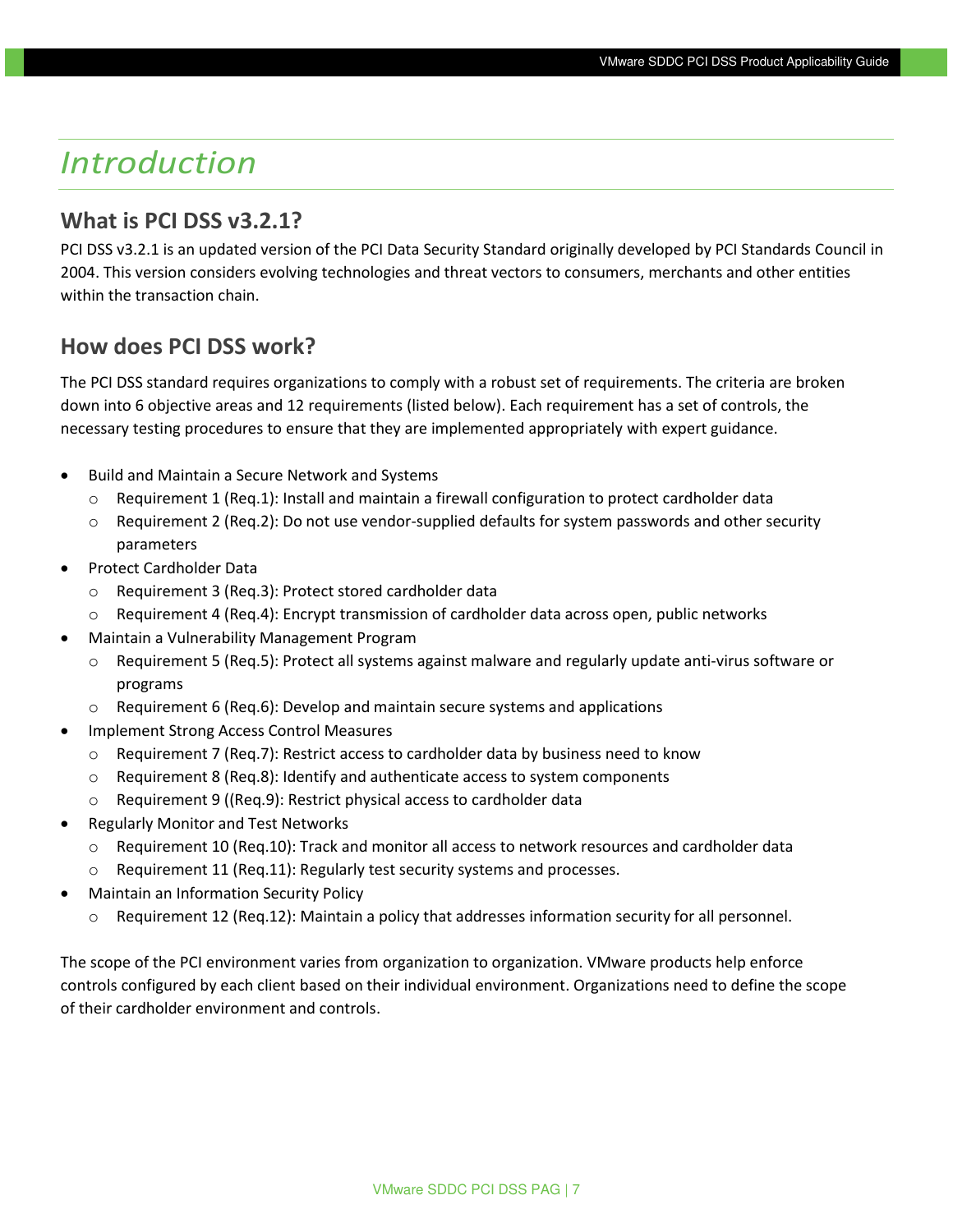## <span id="page-7-0"></span>*Scope and Approach*

The SDDC and VMware Cloud platform covers a wide number of products and architectures. The platforms and each of their component products contain features that could be mapped to some PCI DSS requirements. Of the 12 total requirements, 10 had mapping overlaps to VMware software capabilities. This guide expands to account for all products underneath the SDDC umbrella. The scope of this guide is limited to those requirements supported either technically or through direct API integration. People and process controls are defined as administrative controls, in support of PCI DSS requirement intents.

#### **What Is a Cardholder Data Environment?**

The CDE is the key area in question within PCI DSS. The CDE can be described as any computer system or network that either processes, stores, or transmits cardholder data or other sensitive payment information. The environment extends to include any device that maintains a direct connection to the device(s) meeting description of a CDE as outlined above.

The CDE can include but is not limited to any of the following devices:

- **Firewalls**
- Switches
- Routers
- Access Points
- Point of Sale (POS) Systems
- Point of Interaction (POI) Devices
- Servers (including Webservers, application servers, or database servers)
- Any application that accepts payments
- Any associated virtual components (including virtual machines (VMs) and virtual networking devices)
- Third-party support staff or systems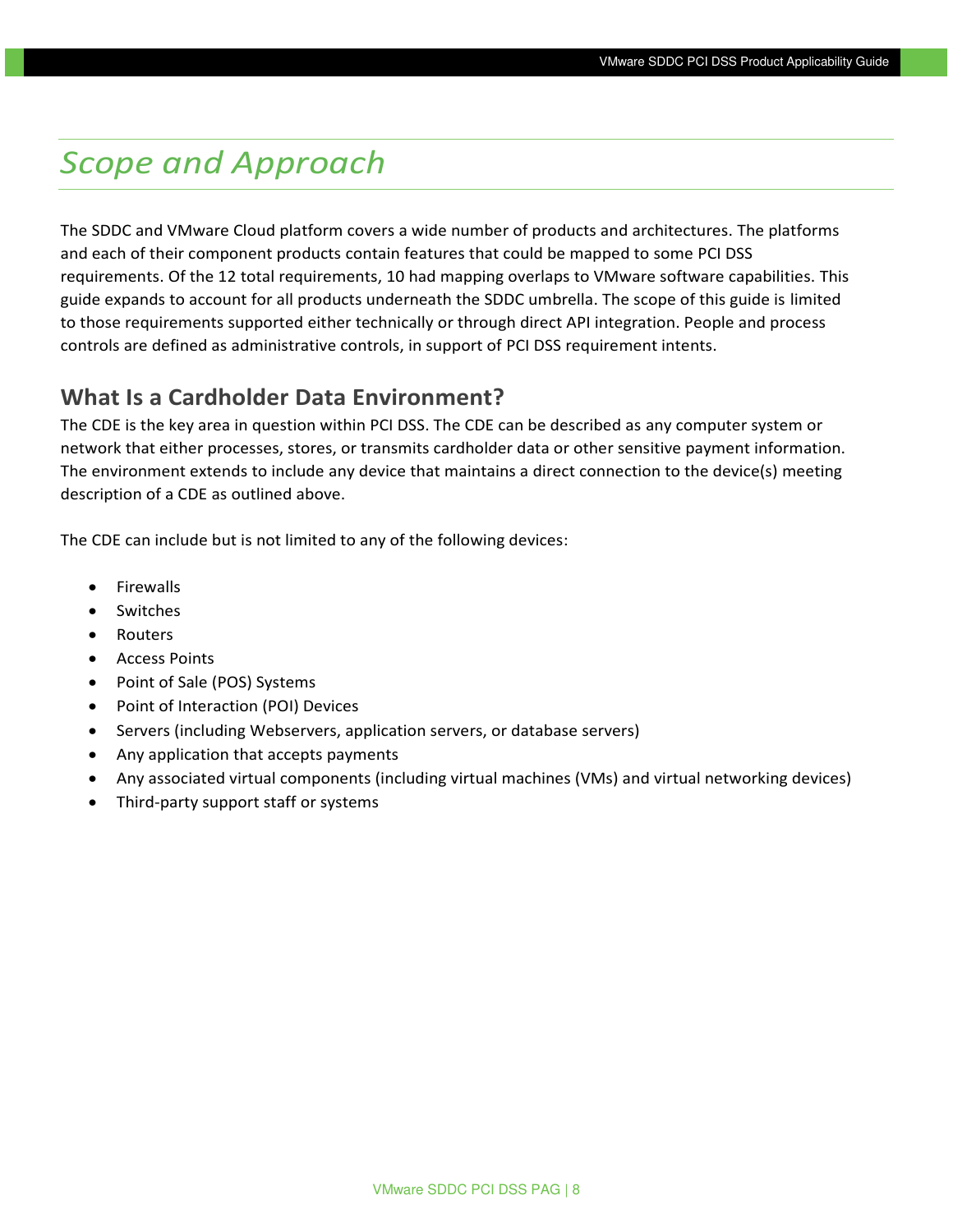#### <span id="page-8-0"></span>**Our Approach**

This Product Applicability Guide (PAG) is intended to provide information for all security and compliance practitioners on Tevora's recommended usage of the VMware technical stack to address regulatory compliance obligations and enhance the security of their services through the security and compliance framework of PCI DSS. It is up to each organization to identify how their compliance will be stated and the expanse of their CDE. The PAG focuses on capabilities of the SDDC product and VMware Cloud at the requirement level. A technical whitepaper, to be released later, will compile information gathered within this PAG and apply to each individual PCI DSS requirement and their underlying controls.

Appendix B outlines specific product capabilities for SDDC and VMware Cloud, and their alignment to PCI DSS requirements.

In addition to the PCI DSS standard requirements, eleven (11) security lenses were used to serve as a baseline to evaluate SDDC and VMware Cloud products. From the ground up, VMware strives to design, define, and deliver compliance solutions to customers. The compliance solution begins with a compliance context (e.g., requirements from the appropriate standards in question). Next, the technical requirements applicable to the VMware products are mapped to in-scope compliance requirements. Finally, an independent audit evaluation of the design is conducted. The output is a solution that has interwoven compliance requirements into the end solution available to customers. Below is an overview of this process.



#### **Compliance Solutions**

**Regulatory Controls Mapping** 

Exhibit 1: VMware Compliance Solutions Regulatory Controls Mapping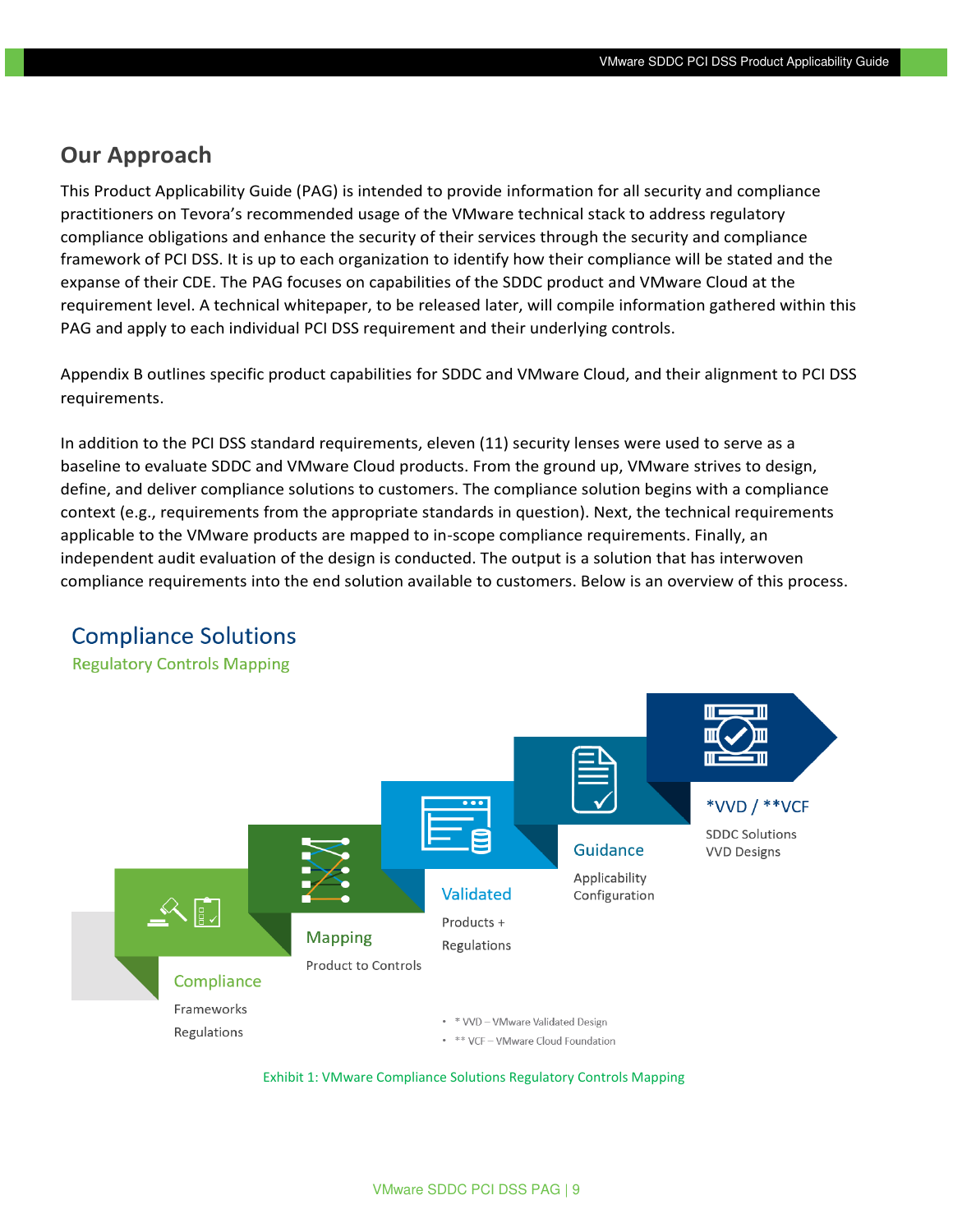Outside of the process described above, these eleven (11) areas are broad categories of controls that are implemented within today's security programs. They can be used to further understand the broader technology concepts used to build security architectures and to implement controls to mitigate risks.

The eleven (11) security lenses include:

- Automated Security
- System Hardening
- Compliance Validation
- System Access
- Data Segmentation
- System Monitoring
- Data Encryption & Protection
- Network Protection
- Endpoint Protection
- Trusted Execution/Secure Boot
- Software Development Lifecycle (SDLC)

Evaluating the SDDC and VMware Cloud through the additional layer of security lenses helps security and compliance practitioners understand how products deliver the features required not only to support compliance with the PCI DSS standard but also to comport with general security best practices.

Tevora reviewed the high-level product design, followed by a detailed examination of data flows, features, architectures, and capabilities across all in-scope products to identify applicable controls. The testing considered all potential configurations that allow SDDC products to support each requirement.

This guide provides executives, technology experts, and security and compliance practitioners with insight to enhance security and compliance postures using VMware products. The SDDC's flexibility in feature deployment allows for connection with preexisting systems to further fortify security, privacy, and compliance. Understanding this flexibility is key to then understanding how VMware products can be deployed with continuous compliance in mind.



#### VMware SDDC PCI DSS PAG | 10 Exhibit 2: Percentage of SDDC Products that are capable of meeting the PCI DSS (v. 3.2.1) controls.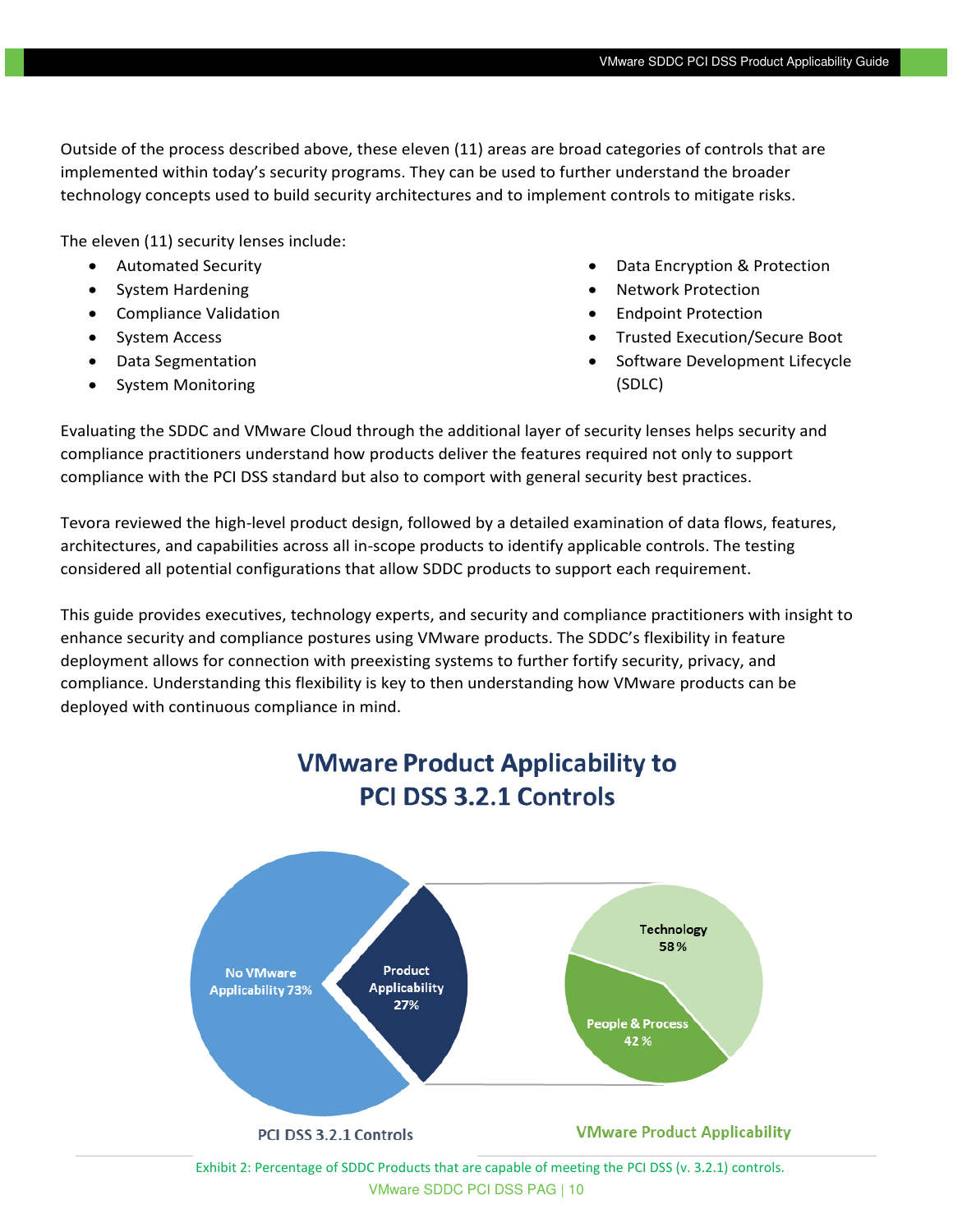## <span id="page-10-0"></span>*In-Scope VMware Product List*

#### Software-Defined Data Center (SDDC)

**VMware ESXi™6.0, 6.5, 6.7 – ESXi** is a purpose-built bare-metal hypervisor that installs directly onto a physical server. With direct access to and control of underlying resources, ESXi is more efficient than hosted architectures and can effectively partition hardware to increase consolidation ratios and cut costs for customers.

**VMware vCenter® 6.0, 6.5, 6.7 – vCenter** provides centralized management of VMware vSphere® virtual infrastructure. IT administrators can prioritize security and availability, simplify day-to-day tasks, and reduce the complexity of managing virtual infrastructure.

**VMware vSAN™ 6.2, 6.5, 6.6** – **vSAN** is a core building block for the Software-Defined Data Center, delivering enterprise-class, flash-optimized, and secure storage for all of a user's critical vSphere workloads.

#### VMware Cloud Foundation™

**VMware Cloud Foundation and SDDC Manager 2.2** – **Cloud Foundation** is the integrated cloud infrastructure platform for the hybrid cloud. It provides dynamic software-defined infrastructure (compute, storage, networking, and security) to run enterprise applications in both private and public environments.

#### VMware Cloud Provider Platform

**VMware vCloud Director® 9.5 – vCloud Director** is the VMware flagship cloud management platform for cloud providers. vCloud Director enables cloud providers to deliver differentiated cloud services on their VMware cloud infrastructure and provides enterprises with self-service cloud capabilities.

**VMware vCloud Director Extender 1.1 – vCloud Director Extender** provides the ability to connect vCenter environments on-premises to a cloud based on vCloud Director to securely migrate virtual machines, and extend virtual networks to the cloud. vCloud Director Extender provides seamless hybridity between on-prem and cloud environments based on vSphere.

**VMware vCloud Usage Meter 3.6.1 – vCloud Usage Meter** helps cloud providers access VMware resources on a consumption-based monthly subscription, including vCloud Usage Insight, a SaaS tool that provides automated usage reporting, simple onboarding, secure data transfer and aggregation of usage across all contracts and sites.

**VMware vCloud Availability for vCloud Availability Cloud to Cloud** 1.5, 2.0.0 DR provides vSphere native replication of workloads for disaster recovery or migration purposes between vCloud Director organization virtual data centers. The solution is compatible to the vCloud Director self-service user interface (UI) or standalone and features symmetric source or destination execution of replication, migration, failover and failback of workload virtual machines and VMware vSphere vApps™ within vCloud Director. Using a consumption model, cloud providers are able to monetize their infrastructure by driving more breadth in their portfolios by offering additional managed or self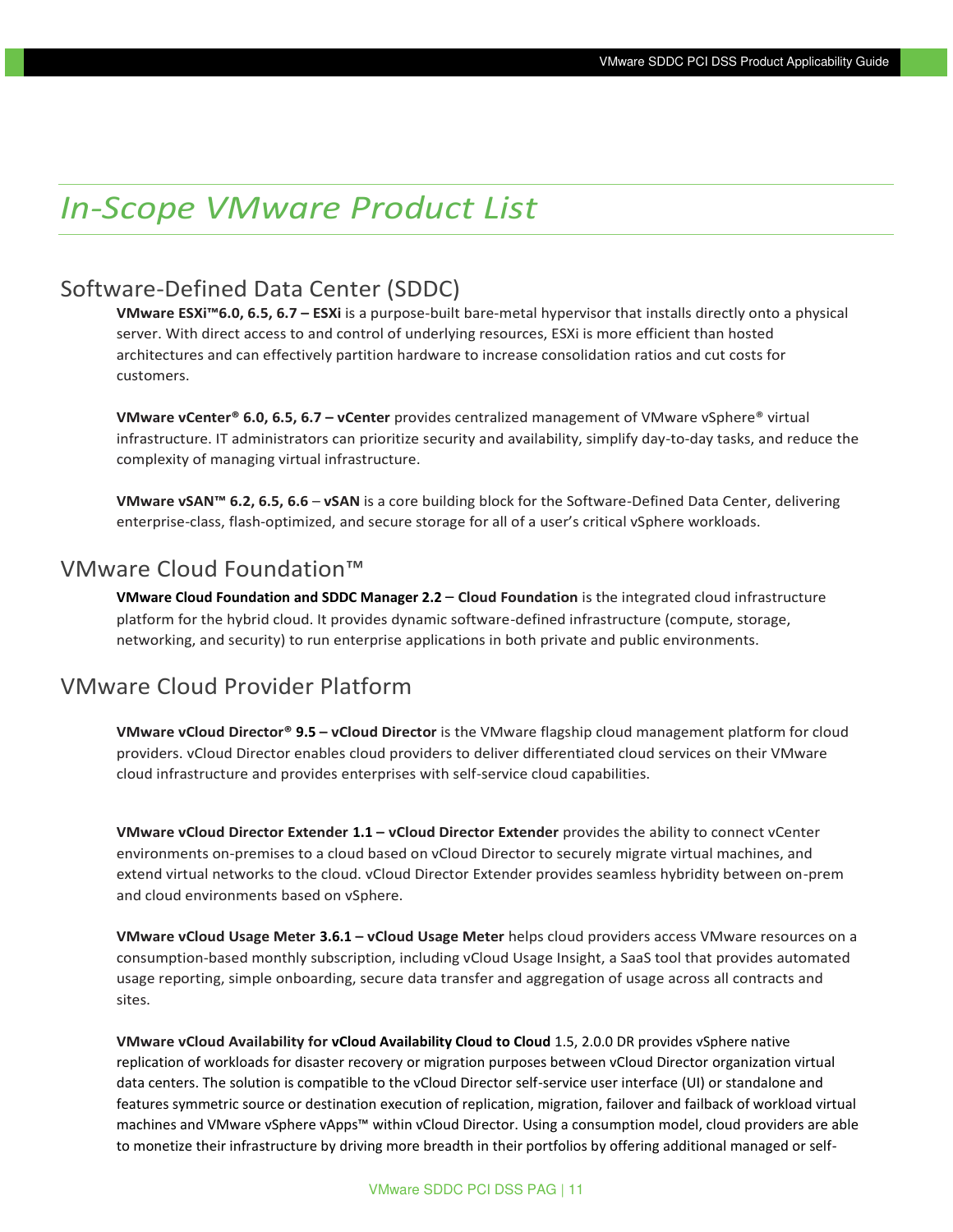service disaster recovery and contingency planning services between cloud instances on a tiered basis and drive professional service opportunities.

**VMware Cloud Provider Pod 1.1 – Cloud Provider Pod** automates and documents the deployment of a Cloud Provider Platform solution stack that adheres to VMware Validated Design for Cloud Provider principles and is thoroughly tested for interoperability and performance. The Cloud Provider Platform technologies deployed by Cloud Provider Pod enables providers to deliver selfservice tenant capabilities such as data center extension, cloud management, cloud migration, metering and chargeback in an inherently multi-tenant infrastructure. Cloud Provider Pod helps cloud providers achieve a faster path to cloud services delivery based on vSphere.

#### Virtualized Networking

**VMware NSX® 6.3.5 – NSX** is the network virtualization and security platform for the Software-Defined Data Center (SDDC), delivering the operational model of a virtual machine for entire networks. With NSX, network functions including switching, routing, and firewalling are embedded in the hypervisor and distributed across the environment.

#### VMware vRealize® Suite

**VMware vRealize Operations Manager™ 6.6** – **vRealize Operations Manager** is designed to automate and simplify the performance, troubleshooting, capacity, cost planning, and configuration management of applications and infrastructure across physical, virtual, and cloud environments.

**VMware vRealize Log Insight™ 4.5** – **vRealize Log Insight** delivers heterogeneous and highly scalable log management with intuitive, actionable dashboards; sophisticated analytics; and broad, third-party extensibility, providing deep operational visibility and faster troubleshooting.

**VMware vRealize Network Insight™ 3.4** – **vRealize Network Insight** delivers intelligent operations for softwaredefined networking and security. It helps customers build an optimized, highly available, and secure network infrastructure across multi-cloud environments. It accelerates micro-segmentation planning and deployment, enables visibility across virtual and physical networks, and provides operational views to manage and scale NSX deployments.

**VMware vRealize Orchestrator™ 7.3** – **vRealize Orchestrator** is a powerful automation tool designed for system administrators and IT operations staff who must streamline tasks and remediation actions and integrate these functions with third-party IT operations software.

**VMware vRealize Automation™7.3** – **vRealize Automation** empowers IT to accelerate the provisioning and delivery of IT services across infrastructure, containers, applications, and custom services. Leveraging the extensible framework provided by vRealize Automation allows for streamlining and automating the lifecycle management of IT resources from initial service model design through Day One provisioning and Day Two operations.

#### Business Continuity

**VMware Site Recovery Manager™ 6.5** – **Site Recovery Manager** is the industry-leading solution to enable application availability and mobility across sites in private cloud environments. It is an automation software that integrates with an underlying replication technology to provide policy-based management, non-disruptive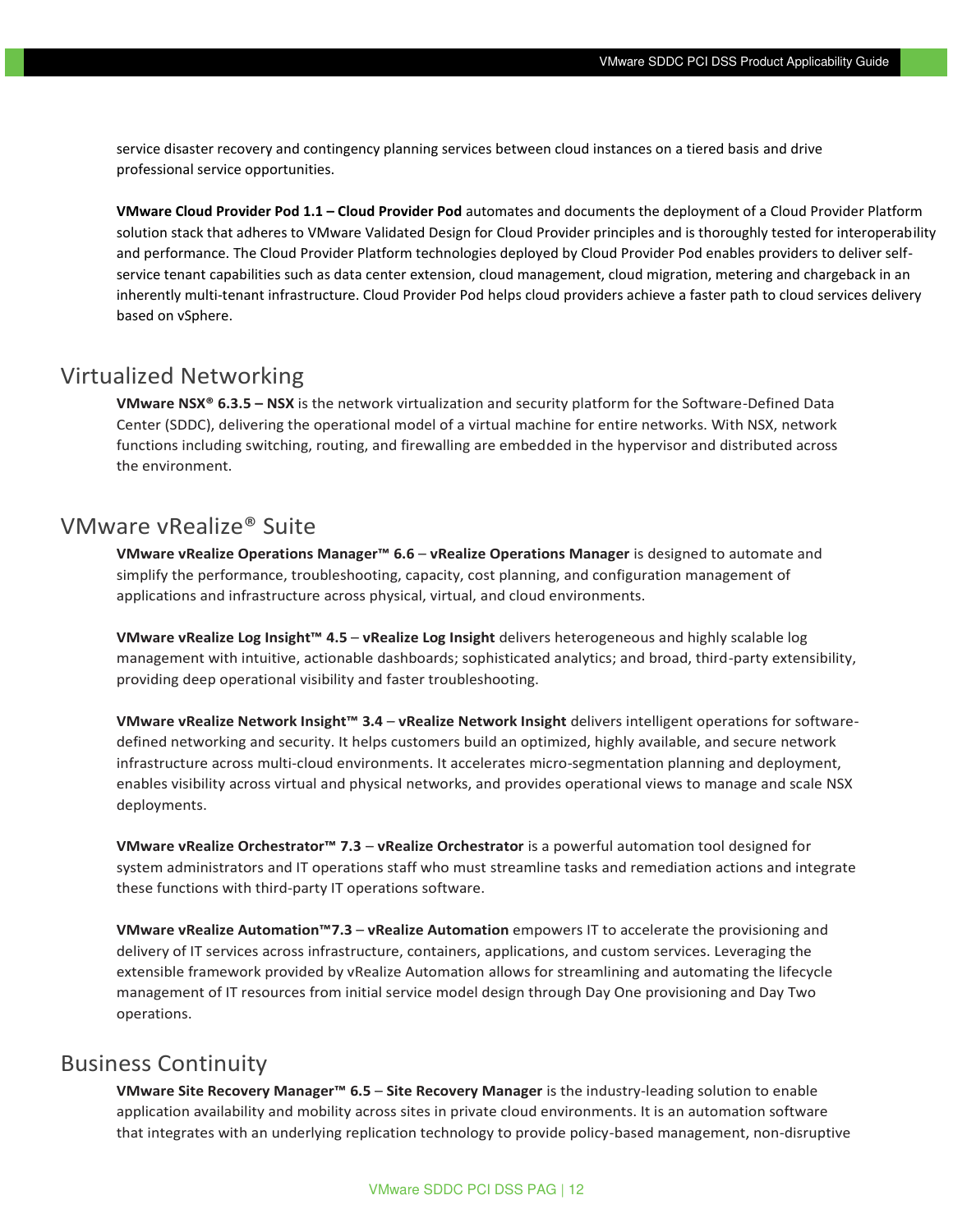testing, and automated orchestration of recovery plans. This provides simple and reliable recovery and mobility of virtual machines between sites, with minimal or no downtime.

**VMware vSphere Replication™ 6.5** – **vSphere Replication** is an extension to VMware vCenter Server® that provides hypervisor-based virtual machine replication and recovery.

#### VMware AppDefense

**VMware AppDefense™ 1.0** – AppDefense is a data center endpoint security product that protects applications running in virtualized and cloud environments.

#### Digital Workspace

**VMware Identity Manager™** – 3.0 –VMware Identity Manager is an identify as a service (IDaaS) offering that provides single sign-on (SSO) capabilities and user-based controls for web, cloud and mobile applications

*Appendix B* in this guide showcases the capabilities of all products in alignment with PCI DSS intents.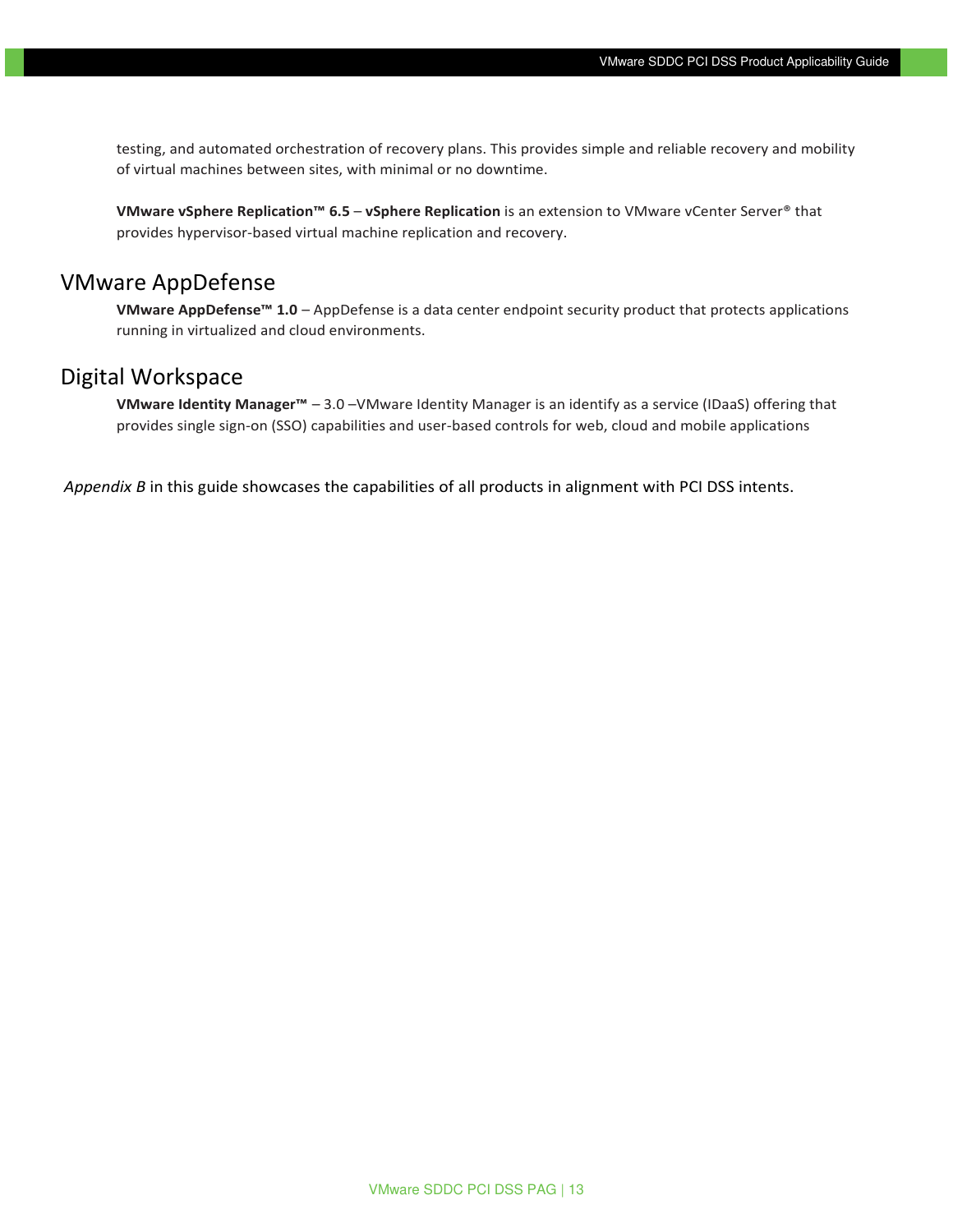# <span id="page-13-0"></span>*Overview of VMware and PCI DSS Best Practices and Requirement Mapping*

.

| <b>Best Practice Area (Lens)</b> | <b>PCI DSS</b><br><b>Requirement(s)</b>  | <b>Capability</b><br><b>Description</b>                                          | <b>VMware Product Applicability</b>                                                                                                                                                                                                                                                                |
|----------------------------------|------------------------------------------|----------------------------------------------------------------------------------|----------------------------------------------------------------------------------------------------------------------------------------------------------------------------------------------------------------------------------------------------------------------------------------------------|
| <b>Automated Security</b>        | Req.10, Req.11                           | Automated Deployment,<br><b>Automated Remediation</b>                            | Site Recovery Manager<br>vSphere Replication<br>vRealize Operations<br>vCloud Director<br>vCloud Availability for vCloud Director<br><b>VMware Identity Manager</b>                                                                                                                                |
| Data Segmentation                | Req.1, Req.3,<br>Req.11, Req.12          | Network & Host<br>Firewall,<br><b>Information Flow</b>                           | Network Virtualization and Security<br><b>VMware Validated Design</b><br>Cloud Foundation<br>vRealize Network Insight<br>vRealize Operations<br>vRealize Log Insight<br>AppDefense<br>vCloud Usage Meter<br>vCloud Director<br>vCloud Director Extender<br>vCloud Availability for vCloud Director |
| <b>System Hardening</b>          | Req.1, Req.3,<br>Req.4, Req.6,<br>Req.12 | Configuration<br>Management,<br>Patch Management,<br>Vulnerability<br>Management | vRealize Network Insight<br>vRealize Operations<br>vRealize Log Insight<br>vSphere Update Manager<br>Network Virtualization and Security<br>ESXi<br>AppDefense<br>vCloud Usage Meter<br>vCloud Director<br>vCloud Director Extender<br>vCloud Availability for vCloud Director                     |
| <b>Compliance Validation</b>     | Req.6, Req.12                            | Configuration<br>Management                                                      | vRealize Network Insight<br>vRealize Operations<br>vRealize Log Insight<br>Network Virtualization and Security<br>AppDefense<br>vCloud Director                                                                                                                                                    |
| <b>System Access</b>             | Req.7, Req.8                             | Two-Factor<br>Authentication,<br><b>Identity and Access</b><br>Management        | vCenter<br>Network Virtualization and Security<br>vRealize Network Insight<br>vRealize Log Insight<br>vRealize Operations<br>ESXi<br>AppDefense<br>vCloud Usage Meter<br>vCloud Director<br>vCloud Director Extender                                                                               |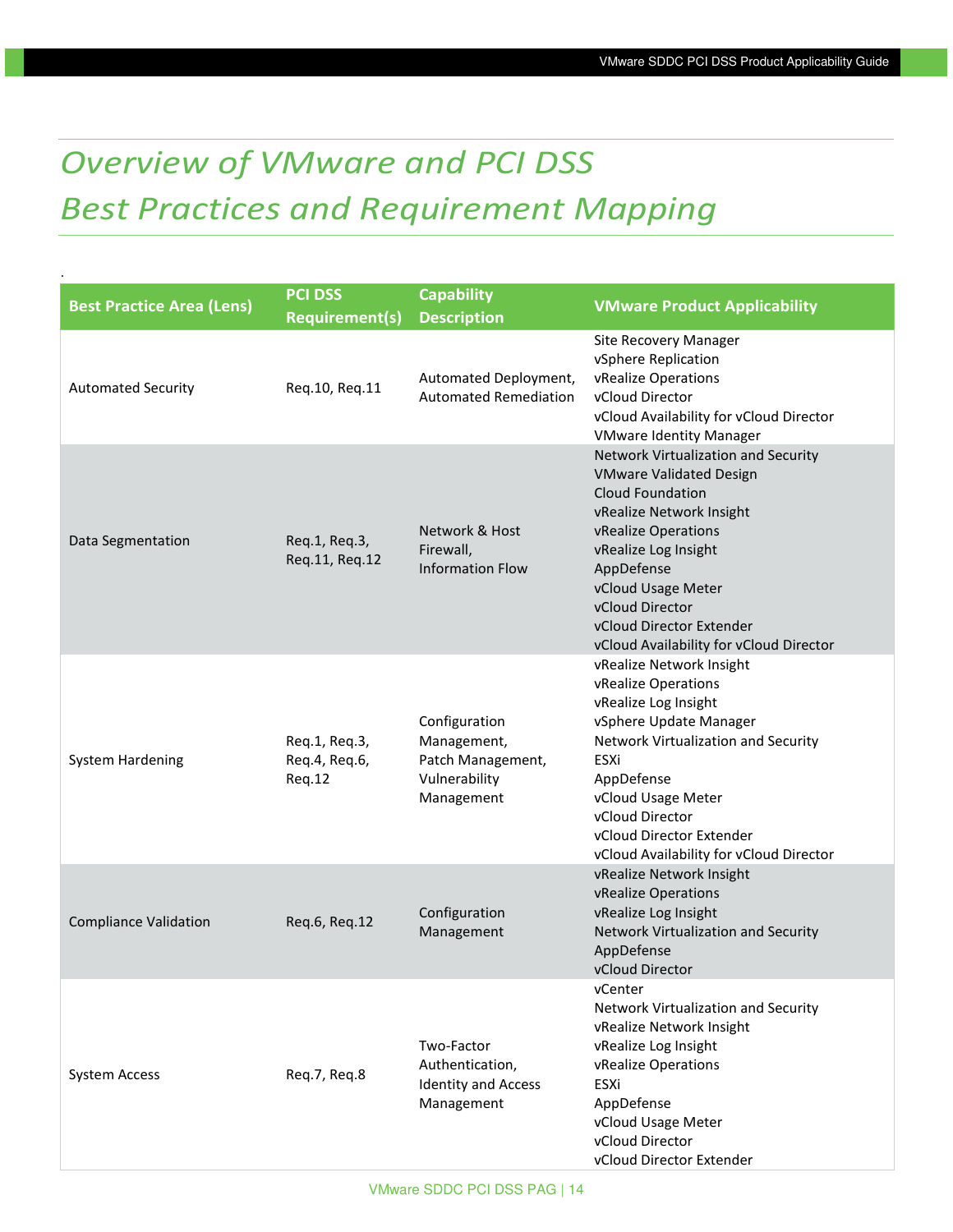|                                      |                                                           |                                                                                                                                     | vCloud Availability for vCloud Director<br><b>VMware Identity Manager</b>                                                                                                                                                                                                                                                                                                                                                                             |
|--------------------------------------|-----------------------------------------------------------|-------------------------------------------------------------------------------------------------------------------------------------|-------------------------------------------------------------------------------------------------------------------------------------------------------------------------------------------------------------------------------------------------------------------------------------------------------------------------------------------------------------------------------------------------------------------------------------------------------|
| <b>System Monitoring</b>             | Req.10, Req.11                                            | Security Information<br><b>Event Monitoring</b><br>(SIEM),<br><b>Database Monitoring</b>                                            | vRealize Log Insight<br>vRealize Network Insight<br>vRealize Operations<br>Site Recovery Manager<br>vSphere Replication<br>vSphere Update Manager<br>vCenter<br>AppDefense<br>vCloud Usage Meter<br>vCloud Director<br>vCloud Director Extender<br>vCloud Availability for vCloud Director<br><b>VMware Identity Manager</b>                                                                                                                          |
| Data Encryption & Protection         | Req.1, Req.3,<br>Req.4,<br>Req.6                          | Data at Rest Encryption,<br>Data in Motion<br>Encryption,<br>System Backup &<br>Restore                                             | <b>EXSI VM Encryption feature</b><br>vSAN Encryption feature<br>VMware vSphere vMotion <sup>®</sup> encryption<br>Network Virtualization and Security<br>vRealize Operations<br>vRealize Network Insight<br>vRealize Log Insight<br><b>VMware Validated Design</b><br><b>Cloud Foundation</b><br>vSphere Update Manager<br>AppDefense<br>vCloud Usage Meter<br>vCloud Director<br>vCloud Director Extender<br>vCloud Availability for vCloud Director |
| <b>Network Protection</b>            | Req.1, Req.3,<br>Req.6, Req.11                            | <b>Intrusion Prevention</b><br>System,<br><b>Web Application Firewall</b>                                                           | <b>Site Recovery Manager</b><br>vSphere Replication<br>Network Virtualization and Security<br>vRealize Operations<br>vRealize Network Insight<br>vRealize Log Insight<br>AppDefense<br>vCloud Director<br>vCloud Director Extender<br>vCloud Availability for vCloud Director                                                                                                                                                                         |
| <b>Endpoint Protection</b>           | Req.2, Req.3,<br>Req.5, Req.6,<br>Req.7, Req.8,<br>Req.11 | Endpoint A/V and<br>Malware Prevention,<br>File Integrity Monitoring,<br>Data Leakage<br>Protection,<br>Mobile Device<br>Management | Network Virtualization and Security<br>ESXi<br>vRealize Operations<br>vRealize Network Insight<br>vRealize Log Insight<br>AppDefense<br>vCloud Director<br>vCloud Director Extender<br>vCloud Availability for vCloud Director<br><b>VMware Identity Manager</b>                                                                                                                                                                                      |
| <b>Trusted Execution/Secure Boot</b> | Req.3,<br>Req.6                                           | <b>Execution Integrity</b>                                                                                                          | ESXi<br>Network Virtualization and Security<br>vRealize Operations<br>AppDefense                                                                                                                                                                                                                                                                                                                                                                      |

VMware SDDC PCI DSS PAG | 15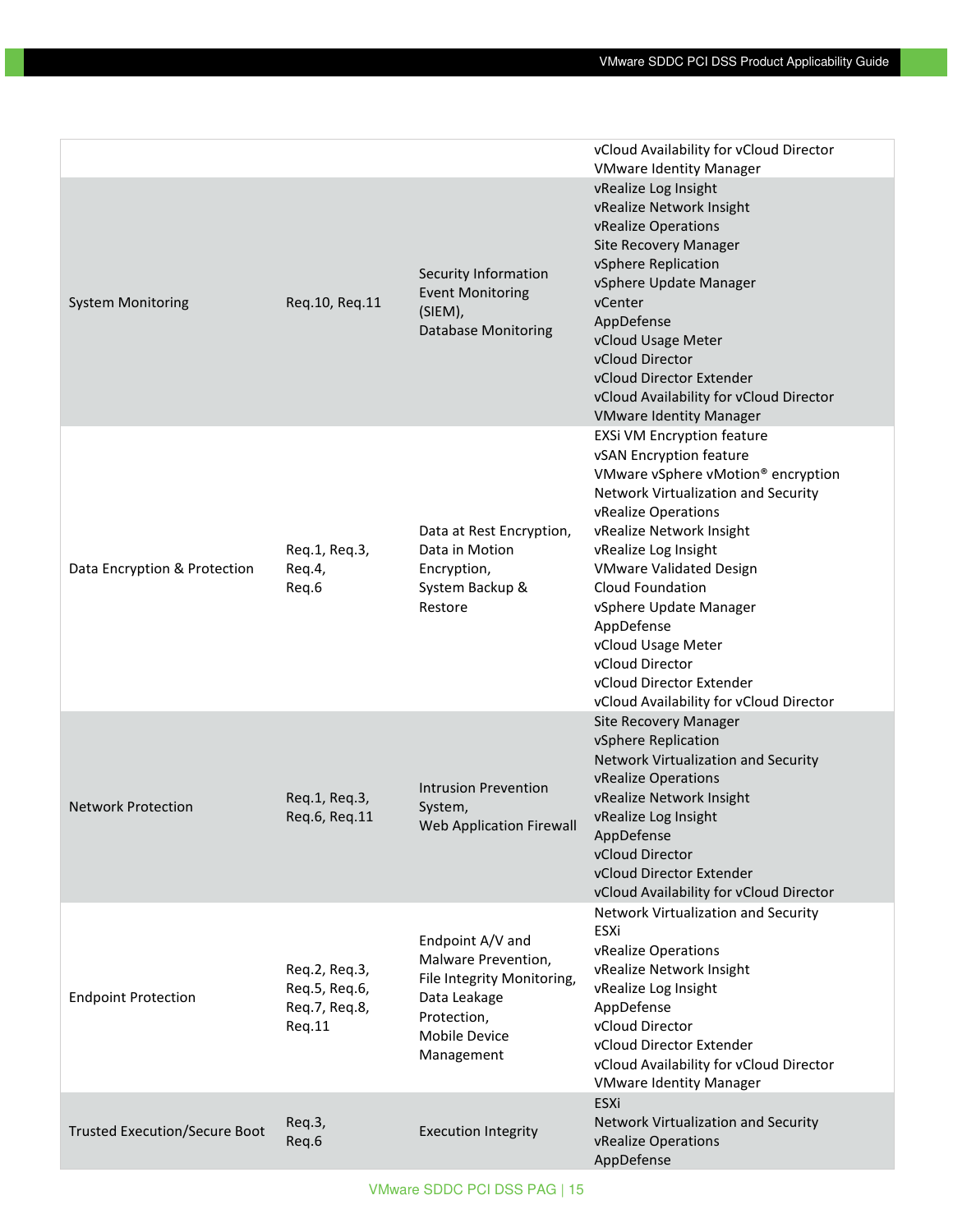|                                          |       |                         | vCloud Director                             |  |
|------------------------------------------|-------|-------------------------|---------------------------------------------|--|
|                                          |       |                         | vCloud Director Extender                    |  |
| Software Development<br>Lifecycle (SDLC) | Reg.6 | Configuration Integrity | VMware Validated Design<br>Cloud Foundation |  |

**Exhibit 3** represents a high-level view of how VMware technology capabilities match up to best practices areas as well as PCI DSS requirement topics.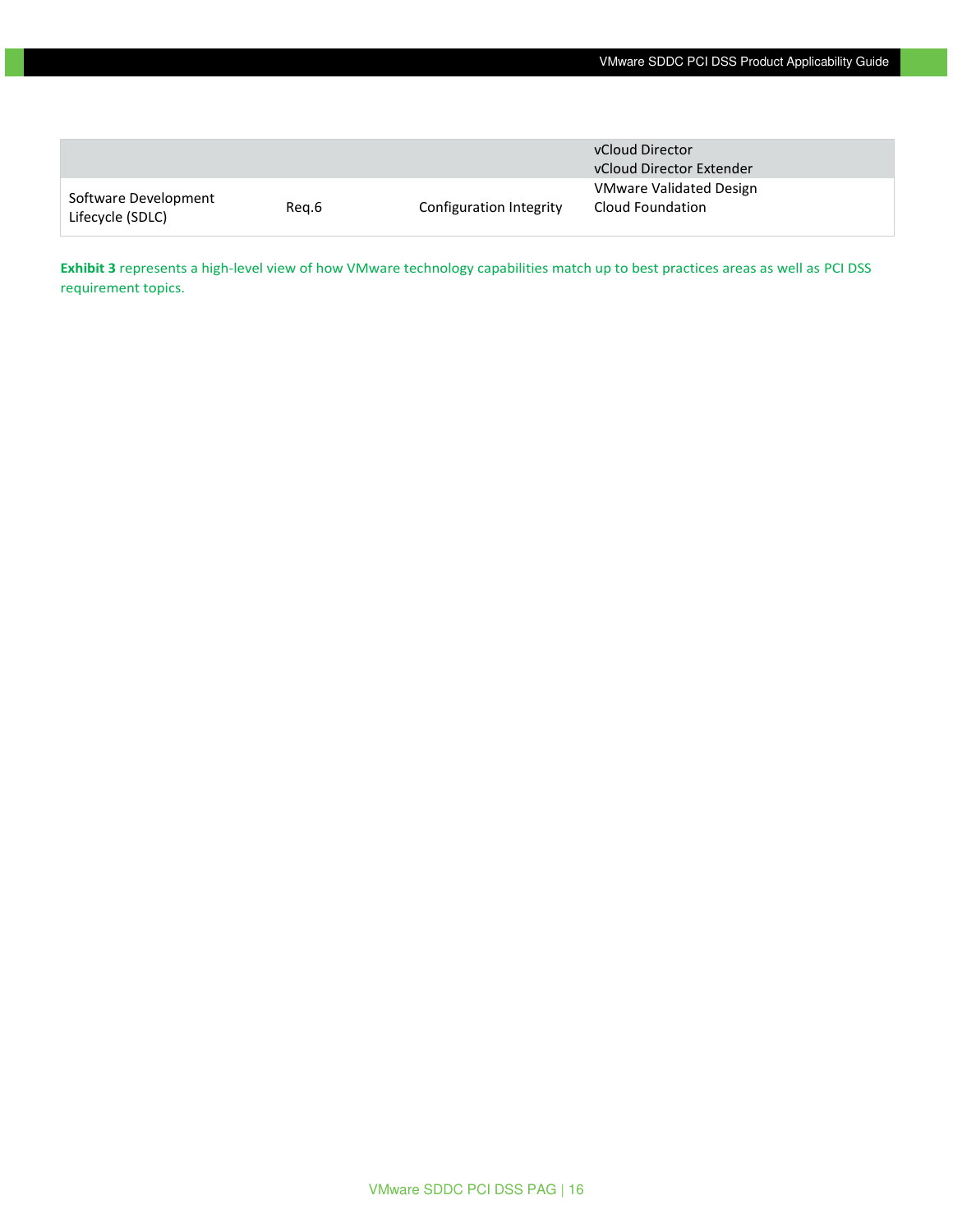## <span id="page-16-0"></span>*VMware Control Capabilities Detail*

#### **VMware Validated Design and Software Development Process**

VMware developed the VMware Validated Design (VVD) to allow organizations to implement the full SDDC platform using a design that is validated and provides the detail required to confidently deploy SDDC. The VVD is available to anyone and is published on the VMware website.

The VMware Software Development Lifecycle (SDLC) designs security into all phases of SDDC and VMware Cloud products (Exhibit 4). This principled approach to designing security, overseen by VMware Product Security from the start, is important to PCI DSS compliance, as the products utilized are required to have security interwoven through their underlying substructures, to be supported by administrative policy.

With compliance and security woven into the SDLC, VMware improves the quality of its products and solution platforms that can support organizations needing to achieve PCI compliance.

As further reference to the primary purposes of a control family, each detail segment provides the applicable security lens defined within the VMware approach. These lenses are hallmarks of a mature security program addressing common areas of vulnerabilities.





#### **Core and Administrative Control Categories**

Enforcing defense in depth throughout a CDE requires a combination of technical and process or policybased controls. That results in PCI DSS requirements covering a wide spectrum of control types. To streamline the delivery of this PAG and the intent of each control family, those categories were tailored into core and administrative. Core control families are those that address the main structure of a PCI program through technical features and capabilities. Administrative control families support multiple control areas through policy development and general program, people, and process management tasks. Further details on these categories and the aligned control families can be found in the following sections.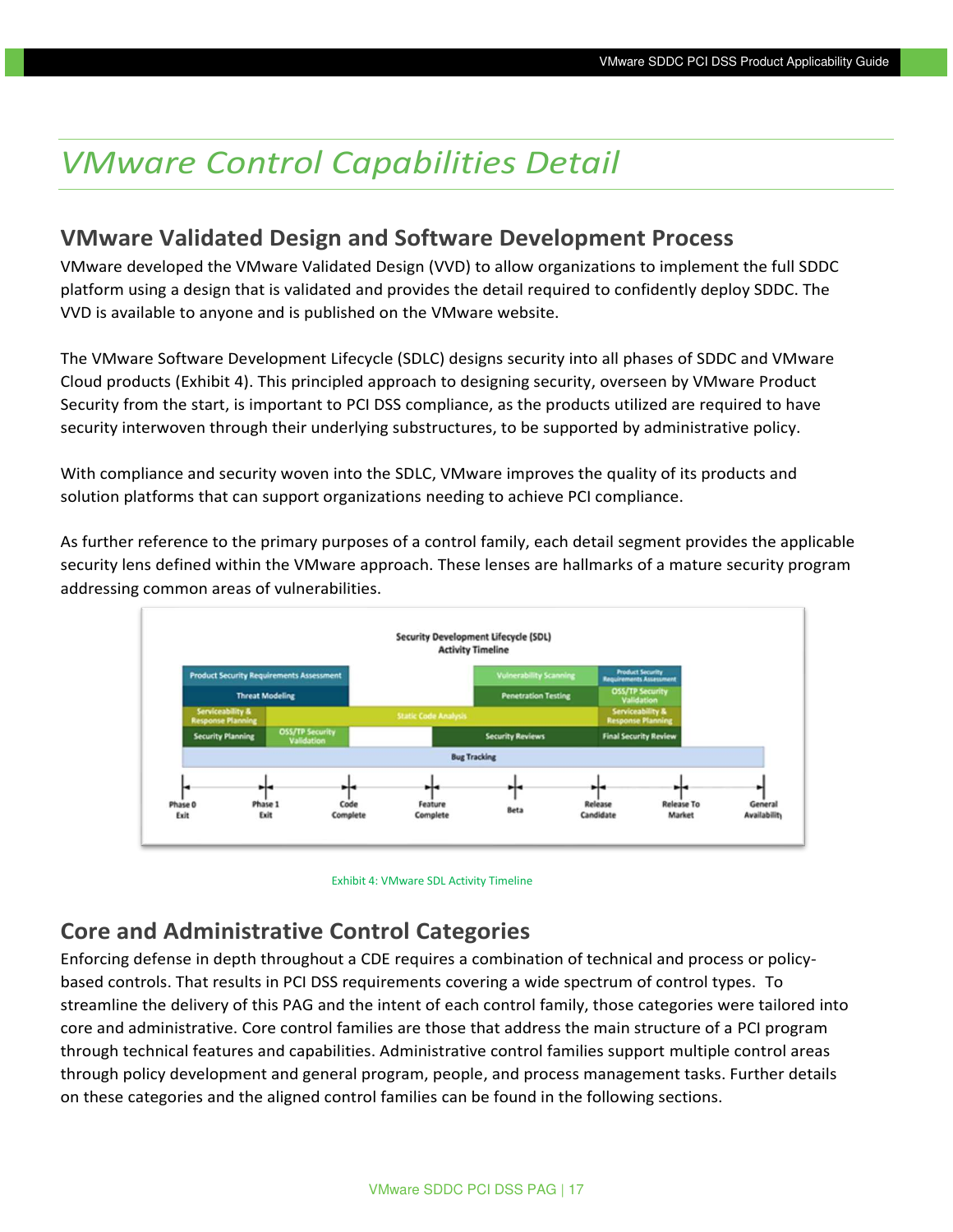### <span id="page-17-0"></span>**VMware Administrative Support for PCI Requirements**

PCI DSS establishes requirements for technical and operational controls, procedures, or other security standards, which can be met by leveraging VMware products or VMware technology capabilities. Other PCI controls may identify physical or operational requirements that are not able to be met by software alone. However, these controls may rely on or be supported by underlying VMware product capabilities. While VMware products do not map neatly to these controls, they support their fulfillment through alerts, scripting, and monitoring.

This is a common thread throughout the capabilities discussed below. An organization will be able to deploy VMware products, apply the PCI DSS requirements, and monitor them through the compliance-capable platform. In this way, implementing policy or operating procedures assists in maintaining a secure and compliant information architecture.

An example of an administrative requirement is Requirement 12. This requirement requires a documented information security policy or set of detailed security procedures. Using VMware products such as NSX or vRealize Log Insight, a company can enforce standards defined by existing policies and then monitor endpoints against those standards and be alerted as soon as a system deviated. In this way, VMware can support the definitions of Requirement 12, while not fulfilling the specific controls laid out in the requirement. Requirement 12 is more focused on the people and process behind the policy itself. Thus, this guide will treat the requirement as an administrative support requirement instead of a core requirement because VMware product capabilities support the administration of the requirement rather than actually fulfilling a control item.

The following requirements are classified as administrative:

- Requirement 9: Restrict physical access to cardholder data
- Requirement 12: Maintain a policy that addresses the information security for all personnel

#### <span id="page-17-1"></span>**VMware Core Support for PCI Requirements**

For those PCI requirements where a product will partially or fully satisfy a control requirement, VMware capabilities are identified as core to the requirement in question. These are the areas within PCI DSS that best highlight how each product provides capabilities to strengthen the security and support a compliancecapable platform.

The details below showcase the SDDC and VMware Cloud components that support or apply to each PCI control requirement and their respective high-impact controls. Each area defines the intention of the PCI requirement, aligning security lenses as described in the "**Our Approach**" section (above), and the specifics of the product and their native features that meet control standards. Exhibit 2 (above) illustrates this information.

This guide provides organizations with the opportunity to harness the capability of modern virtualization technology to enhance their security program and processes. Organizations can be confident in their decision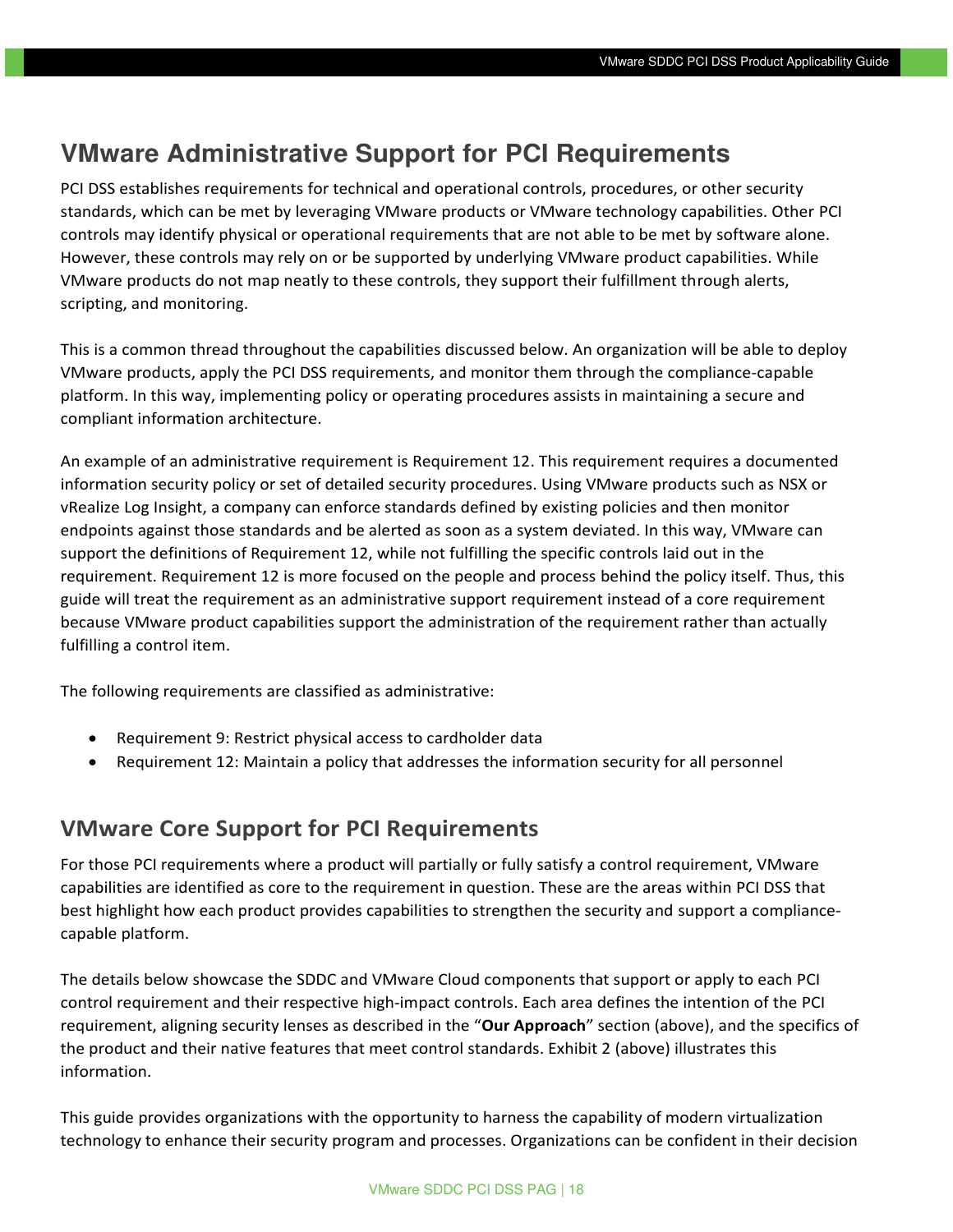to elevate the sophistication of techniques needed to meet complex requirements and secure modern technology infrastructure.

While all controls described within the PCI DSS must be adhered to for compliance, the following requirements are defined as "core" controls as native VMware features support or execute the intent of specific aspects of the requirement and underlying controls as shown in Appendix B:

- Requirement 1: Install and maintain a firewall configuration to protect cardholder data
- Requirement 2: Do not use vendor-supplied defaults for system passwords and other security parameters
- Requirement 3: Protect stored cardholder data
- Requirement 4: Encrypt transmission of cardholder data across open, public networks
- Requirement 5: Protect all systems against malware and regularly update anti-virus software or programs
- Requirement 6: Develop and maintain secure systems and applications
- Requirement 7: Restrict access to cardholder data by business need to know
- Requirement 8: Identify and authenticate access to system components
- Requirement 10: Track and monitor all access to network resources and cardholder data
- Requirement 11 Regularly test security systems and processes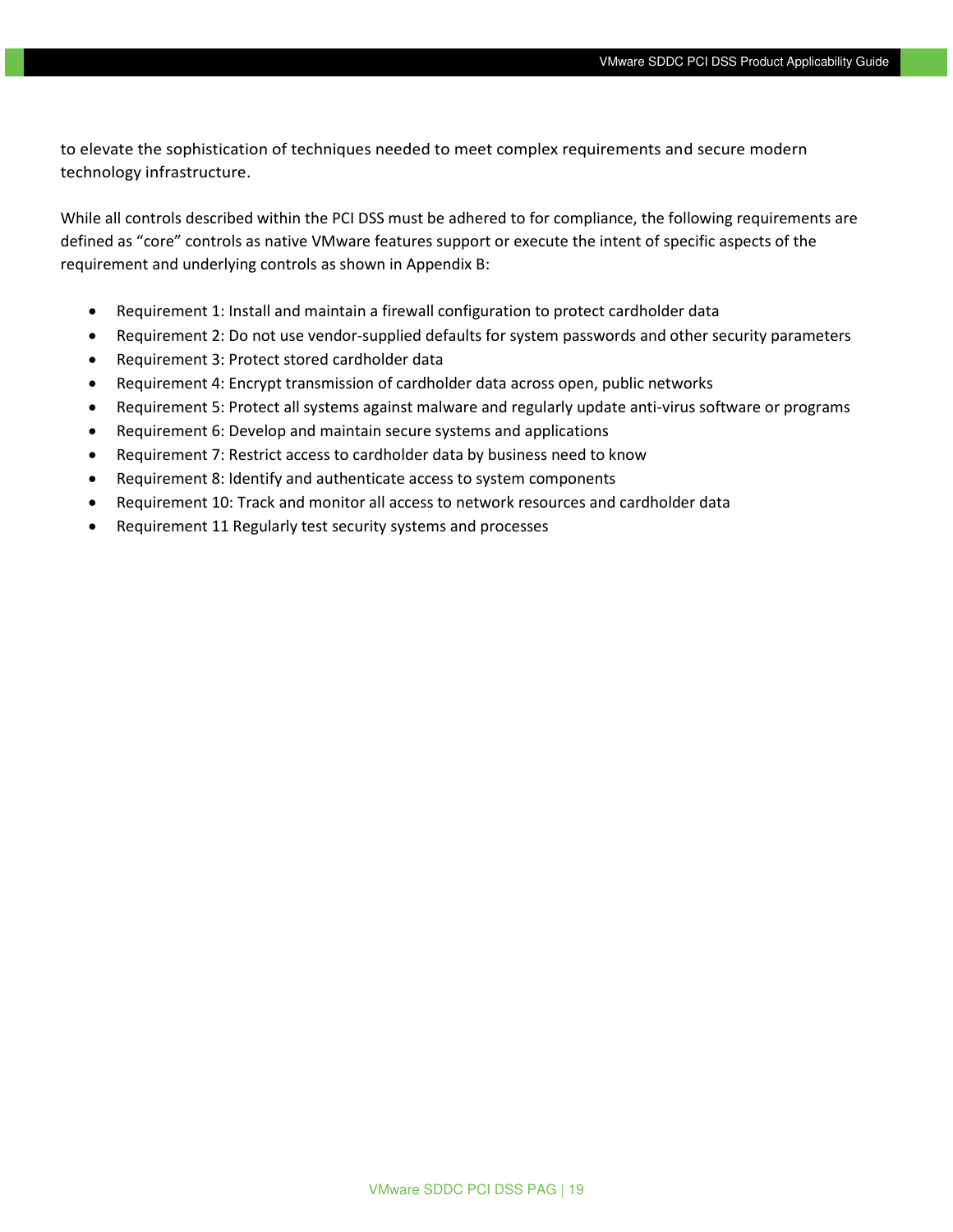# VMware Core Controls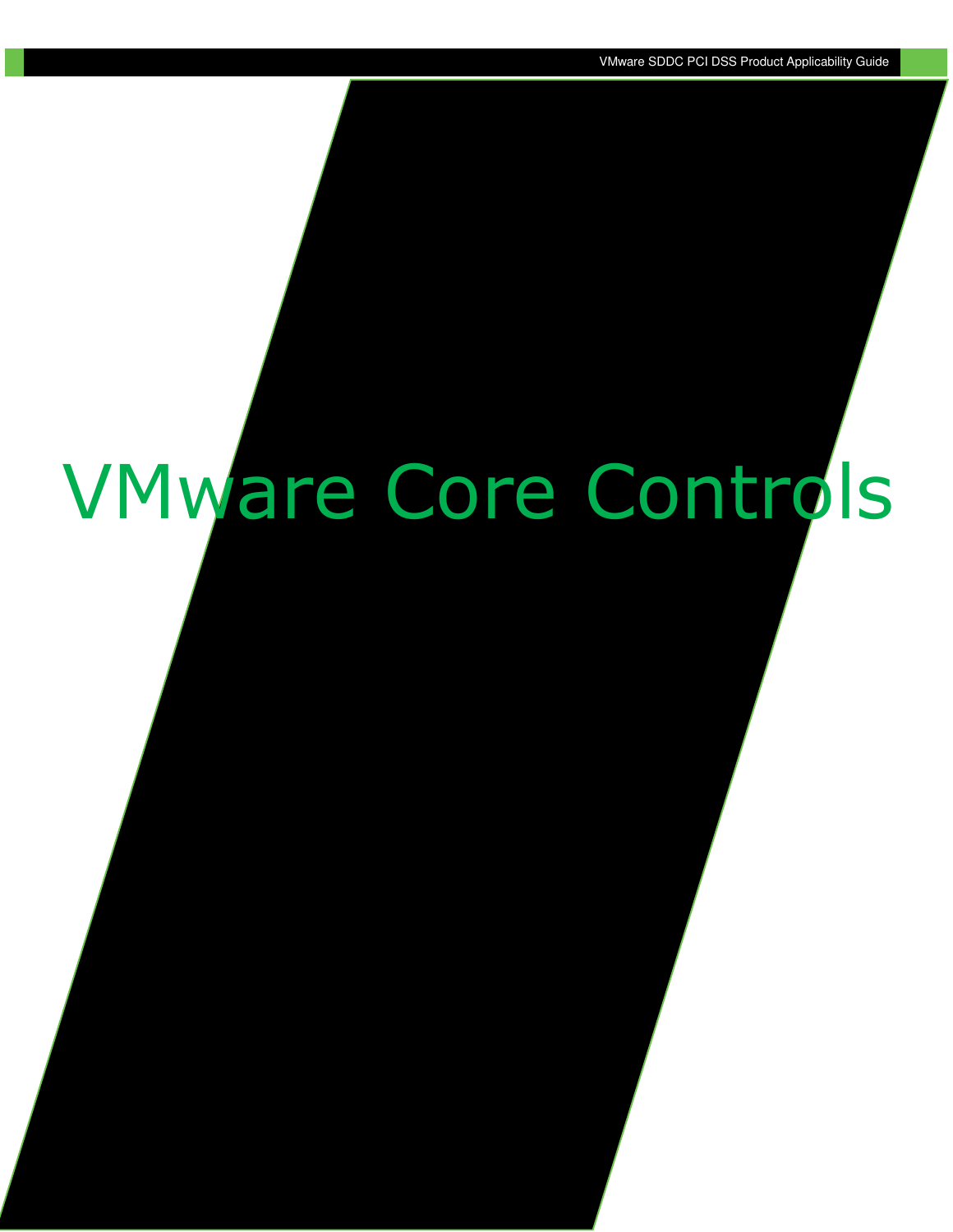## **Requirement 1: Install and Maintain a Firewall Configuration to Protect Cardholder Data**

#### *PCI DSS Controls 1.1 – 1.5*

Requirement 1 addresses the requirements for creating and maintaining firewalls and their configurations in the protection of cardholder data. This requirement details the protections required to prevent unauthorized access to sensitive data through the proper use and management of firewalls or similar components.

#### Applicable Security Lens:

- Data Segmentation
- System Hardening
- System Monitoring

#### Applicable VMware Product(s):

- Cloud Foundation
- ESXi
- NSX
- SDDC Manager
- vCenter
- vCloud Availability for vCloud Director
- Network Protection
- Data Encryption & Protection
- vCloud Director
- vCloud Director Extender
- vCloud Usage Meter
- vRealize Automation
- vRealize Operations
- vRealize Orchestrator

### **VMware Product Capabilities**

NSX can be configured to deny all traffic by default, restricting outbound traffic and protecting corporate devices from malicious traffic entering the environment. Exceptions can be defined granularly to further ensure security in depth. vCloud Director can be leveraged to also provide additional monitoring functionality allowing audit logs to be produced that include environment analytics.

Micro-segmentation allows logical domain segmentation at a granular isolation level. For DDoS attacks, NSX builds in capabilities to perform malware analysis. These attributes supplement vulnerability scanning capabilities that exist within the SDLC. NSX and other SDDC products grant administrator functionality to restrict remote access to defined protocols, e.g., SSH and RDP. vCloud Usage Meter has transport layer security (TLS) enabled by default for all communications and conducts checksum verification for generated reports.

Beyond protocol restriction, vRealize Automation contains multiple default roles that segment information based on roles at scale. Coupled with vRealize Log Insight, this segmentation enables authentication to be authorized granularly across a designed environment without third-party integration. Similar to vRealize Automation, vRealize Operations permits the creation of groups utilizing RBAC to define segregation of certain areas or devices within an environment.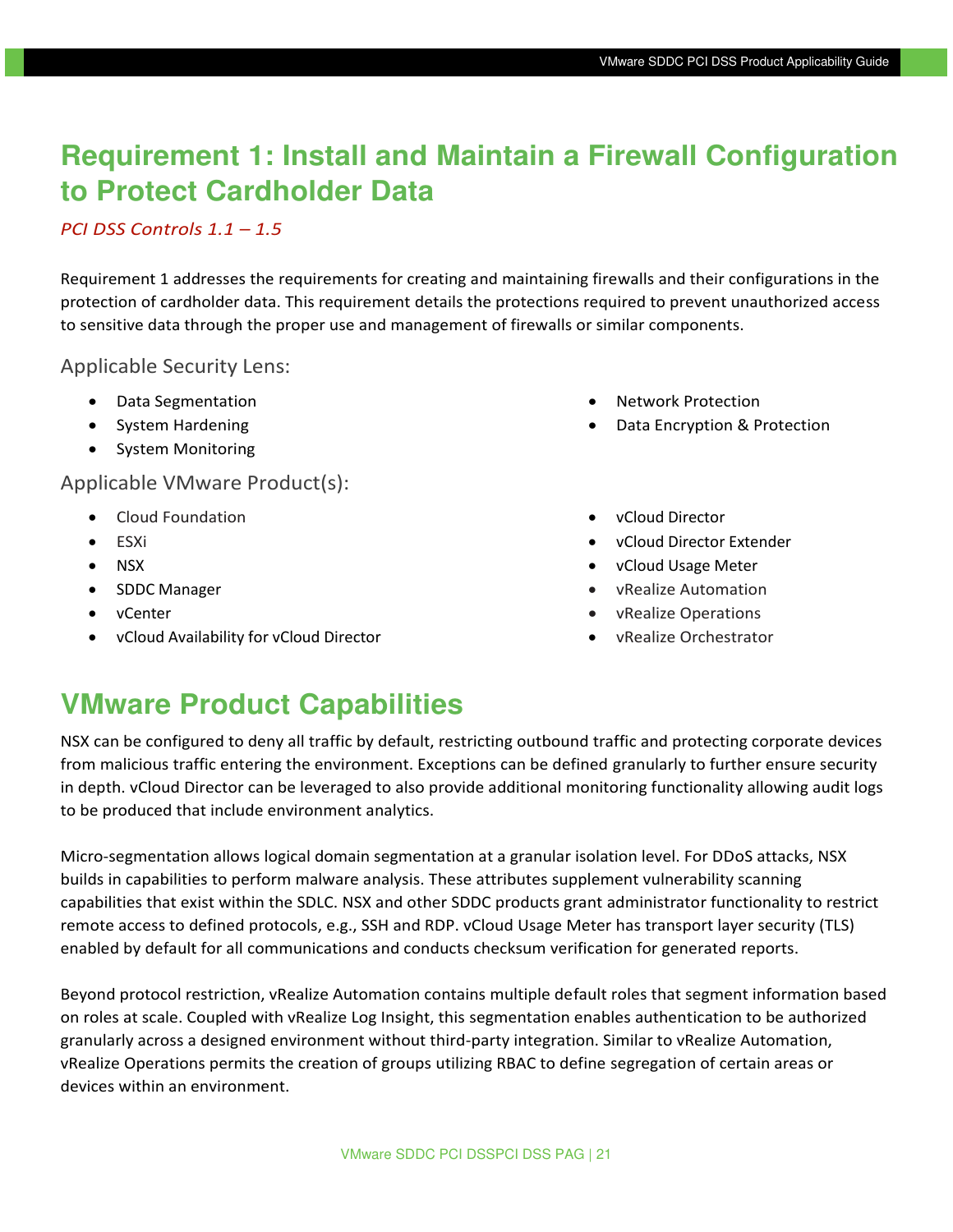VMware NSX gateways give boundary protection and network isolation to user environments. Through its Dynamic Host Configuration Protocol (DHCP) service, VMware NSX Edge™ gateways set a static binding. By doing so, unique identifiers are set prior to any execution, fortifying an information system against malicious activity and defining a virtual boundary for organizations utilizing multi-tenant cloud environments.

For enhanced visibility, organizations can leverage vRealize Network Insight to provide context on information flow within the environment. vRealize Network Insight uses platform and proxy use certificates to restrict flow within an infrastructure. NSX and its micro-segmentation can then enforce defined information flow guidelines. VMware NSX Manager™ can sync with RBAC to restrict access based on specified group names. The information contained within these data flows is then secured at rest with the vSAN Encryption feature in vSAN and with the ESXi VM Encryption feature. ESXi further segments processes within resource pools. vCloud Director supports native integration into NSX Distributed Firewall to provide application isolation. vCloud Usage Meter provides further protection by allowing users to be segmented into three groups: root Unix user, non-root Unix user, and UI user, who has no system access.

VMware security programs and practices establish requirements "by design" to evolve methodologies of protection against new "in-the-wild threats." This approach is followed throughout the development process. Products are tested by first-class vulnerability scans and penetration tests prior to any full release or version update.

For further information, please visit: [https://www.vmware.com/content/dam/digitalmarketing/vmware/en/pdf/VMware-Product-Security.pdf.](https://www.vmware.com/content/dam/digitalmarketing/vmware/en/pdf/VMware-Product-Security.pdf)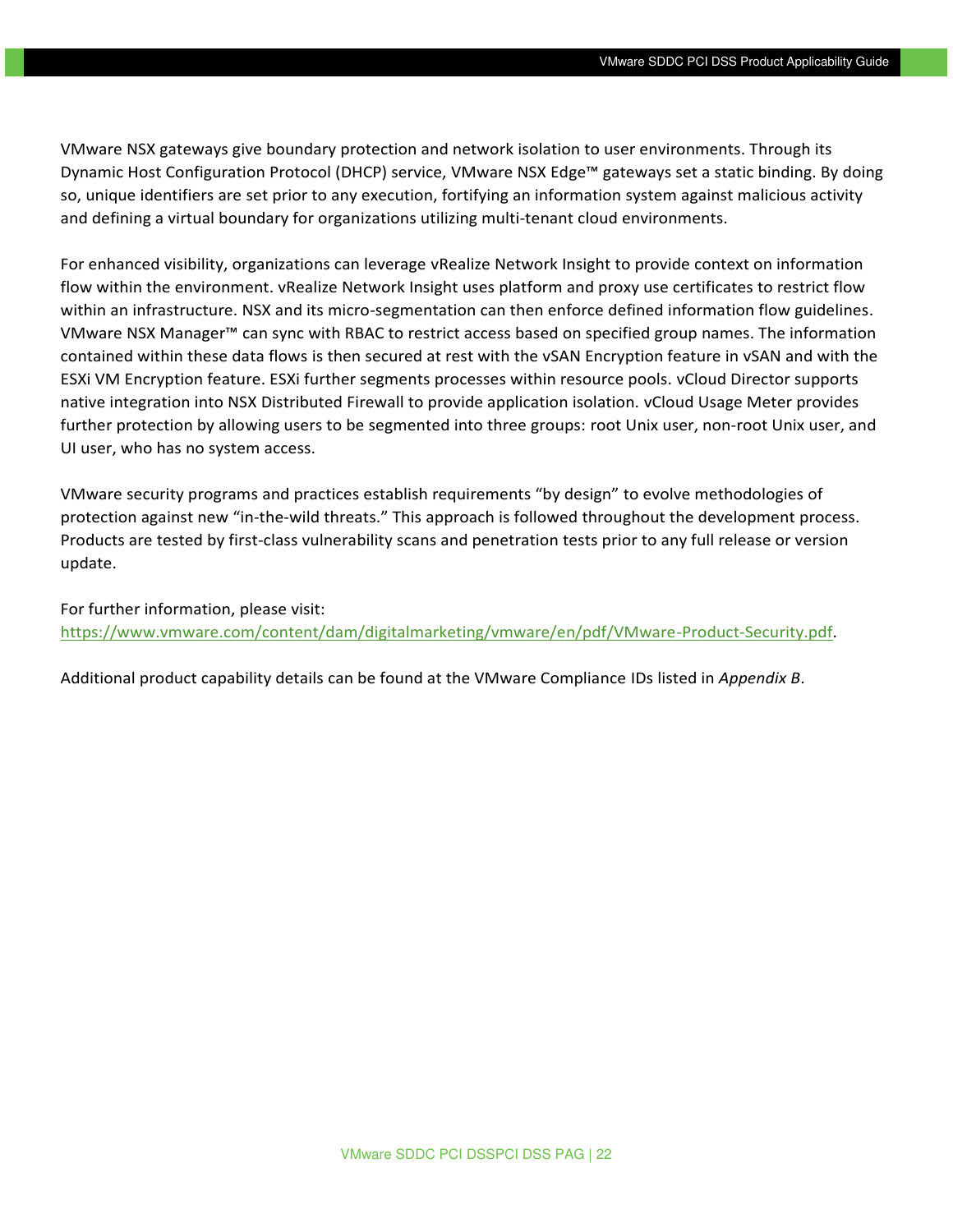## **Requirement 2: Do Not Use Vendor-Supplied Defaults for System Password and Other Security Parameters**

#### *PCI DSS Controls 2.1 – 2.6*

Requirement 2 provides guidance on removing any and all default settings or account information provided by vendors or third parties prior to production-level use within an organization's PCI environment.

Applicable Security Lens:

- System Hardening
- System Access
- System Monitoring

Applicable VMware Product(s):

- Cloud Foundation
- ESXi
- vCenter
- Network Protection
- Data Encryption & Protection
- Trusted Execution/Secure Boot
- vRealize Automation
- vRealize Log Insight

## **VMware Product Capabilities**

VMware products provide numerous integration opportunities with existing access control software such as Active Directory to assist removing default account information. NSX can apply configuration requirements, while also removing unnecessary functions. vRealize Automation provides similar features, allowing for default services and settings to be disabled by default for any new infrastructure equipment or virtual machines that are created through its portal.

All products can reset default passwords for their associated accounts. vRealize Operations can be configured to force root users to reset their passwords during their initial login. All products in accordance with the VVD and SDLC are required to have minimum password standards that are stored in an encrypted fashion, never maintained in clear text format.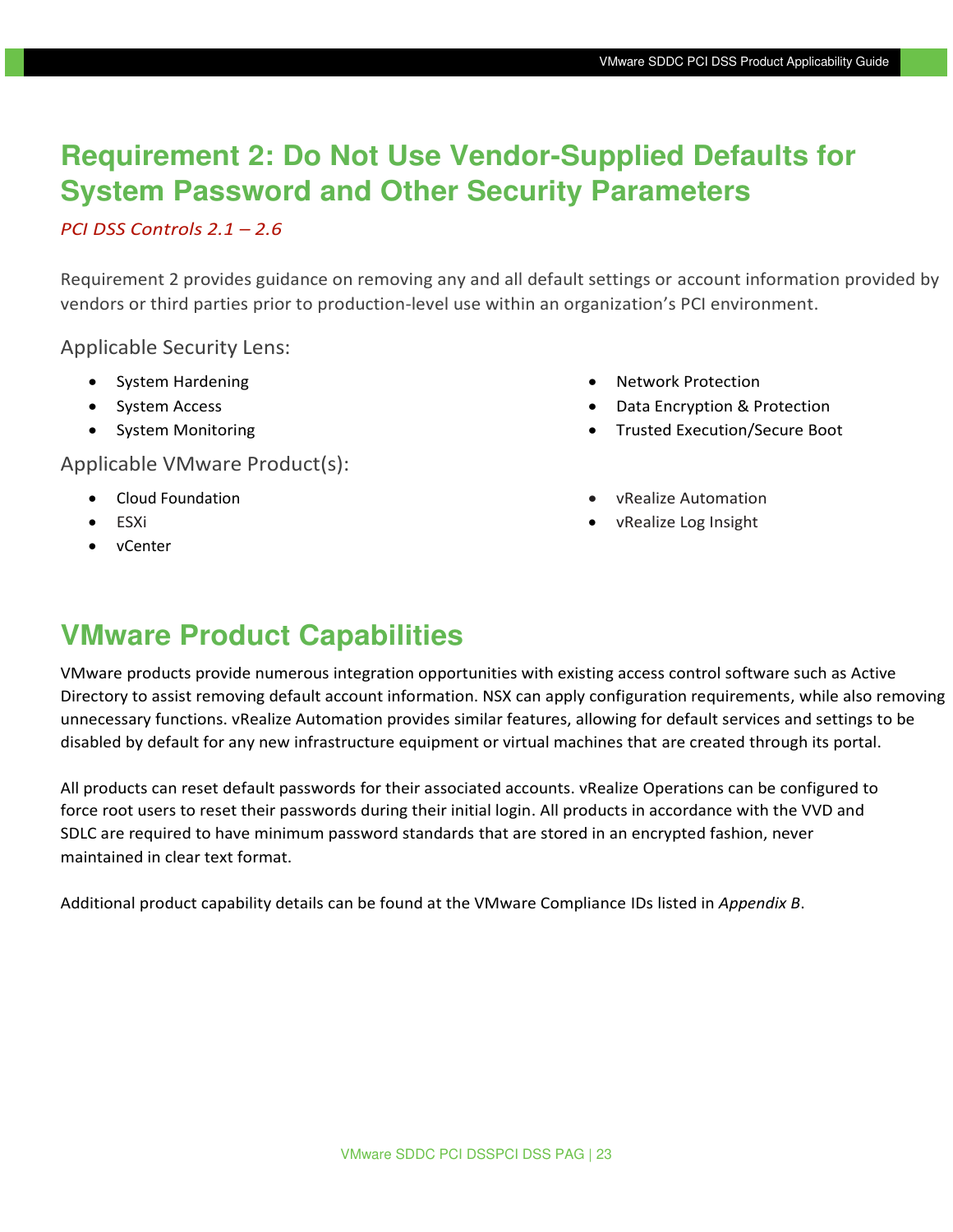## **Requirement 3: Protect Stored Cardholder Data**

#### *PCI DSS Controls 3.1 – 3.7*

Requirement 3 outlines requirements for storing and protecting sensitive cardholder data, including requirements for encryption and access.

Applicable Security Lens:

- System Hardening
- System Access
- System Monitoring

Applicable VMware Product(s)

- ESXi
- NSX
- vCenter
- vCloud Availability for vCloud Director
- vCloud Director

## **VMware Product Capabilities**

- Network Protection
- Data Encryption & Protection
- Data Segmentation
- vCloud Director Extender
- vCloud Usage Meter
- vSAN

SDDC requires the use of AES256 cryptographic protocols. To assist with user authentication, Active Directory can be integrated for central management of credentials. The vSphere VM Encryption feature supports encryption so that all data stored within a customer's SDDC environment can be encrypted to meet industry standards and the requirements of PCI. vSphere VM Encryption uses XTS-AES-256 based data encryption and AES256 based key encryption.

Both vSphere VM Encryption and VMware vSAN encryption also allows for additional cryptographic management features such as key rotation, additional API integration, Key Management System (KMS) integration, and generally enabling or disabling encryption as appropriate. vSphere 6.7 encryption is FIPS 140-2 validated. NSX utilizes Root Certification Authority to support Public Key Infrastructure within the virtual network platform.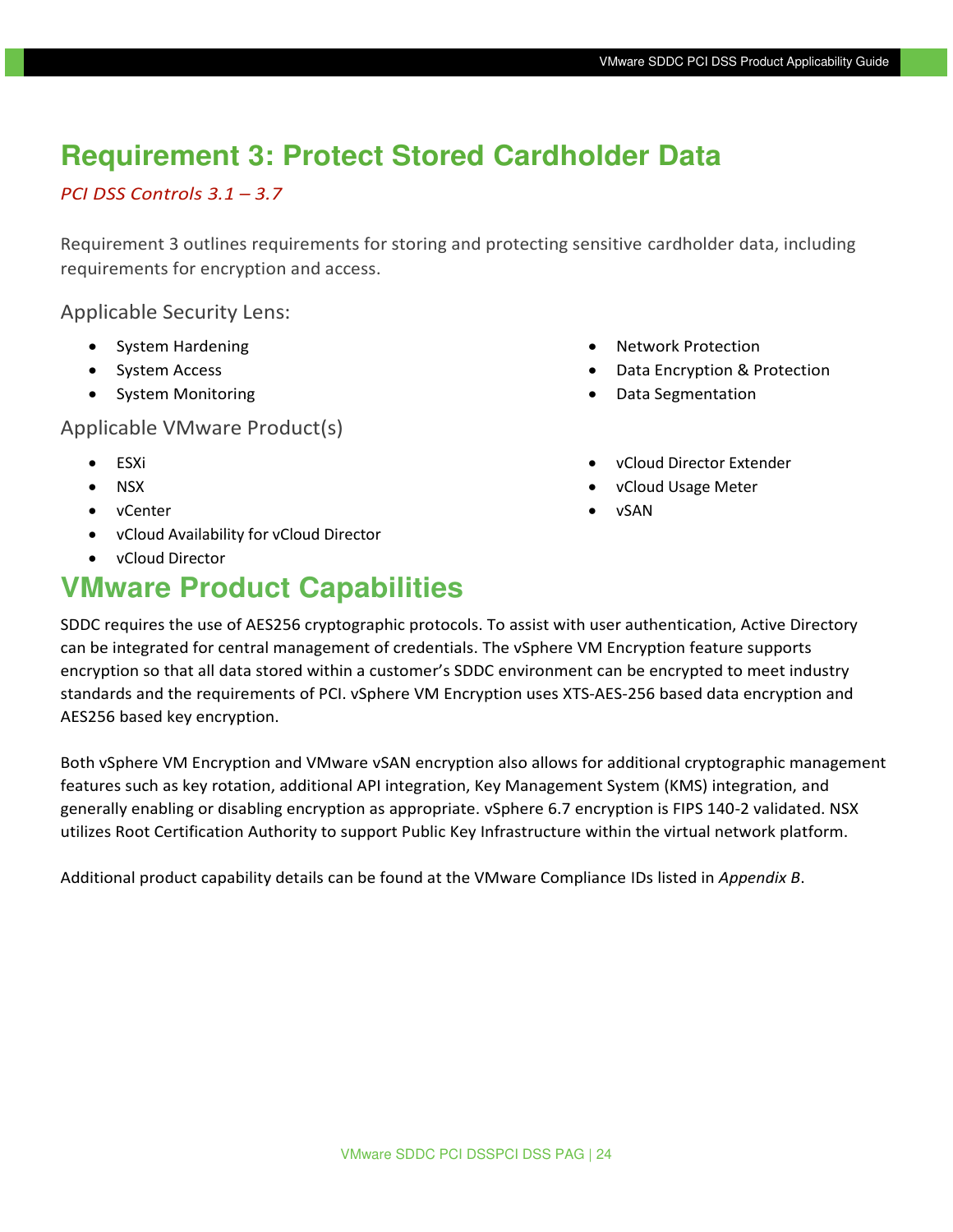## **Requirement 4: Encrypt Transmission of Cardholder Data Across Open, Public Networks**

#### *PCI DSS Controls 4.1 – 4.3*

Requirement 4 provides guidance for protecting cardholder data when it is transmitted over public networks that are accessible by malicious actors or when it is outside of the organization's administration.

#### Applicable Security Lens:

- System Monitoring
- Network Protection

Applicable VMware Product(s):

- Cloud Foundation
- ESXi
- NSX
- Site Recovery Manager
- vCenter
- vCloud Director
- vCloud Usage Meter
- vRealize Automation
- Data Segmentation
- Data Encryption & Protection
- vRealize Log Insight
- vRealize Network Insight
- vRealize Orchestrator
- vRealize Operations
- vSAN

## **VMware Product Capabilities**

VMware considers encryption to be a core feature of a secure environment and integrates modern standards into products where appropriate.

vCenter and ESXi support the encryption of VMs and integrate with existing third-party key management systems to manage the keys associated with these VMs. The cryptographic management features offered by vSAN also apply to data in transit.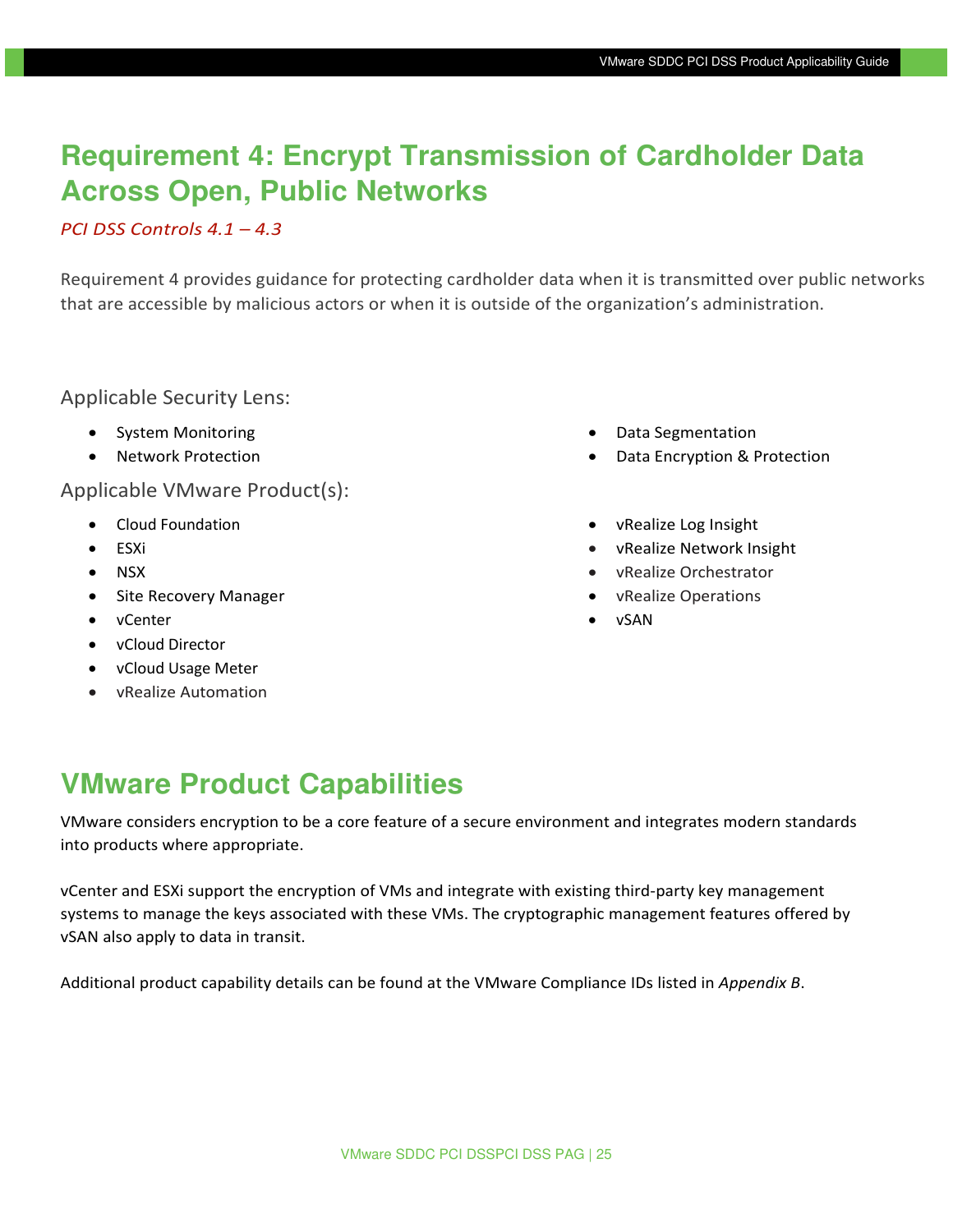## **Requirement 5: Protect All Systems Against Malware and Regularly Update Anti-Virus Software or Programs**

#### *PCI DSS Controls 5.1 – 5.4*

Requirement 5 details the guidance for deploying, updating, and monitoring anti-virus or malware programs, or software with similar features.

Applicable Security Lens:

- System Hardening
- Data Encryption & Protection
- System Monitoring
- Network Protection

#### Applicable VMware Product(s):

- ESXi
- vRealize Automation
- vRealize Log Insight

## **VMware Product Capabilities**

Several VMware products and capabilities are relevant to this requirement. Harnessing the Unified Extensible Firmware Interface (UEFI) and Secure Boot, the hypervisor refrains from loading unless the signature database (containing the whitelisted and blacklisted signatures) validates. At each stage of the boot process, components of the hypervisor are validated using digital signatures. This includes each vSphere Installation Bundle (or VIB). ESXi creates an in-memory filesystem that maps to the contents of the digitally signed VIB. This whole process ensures that when Secure Boot is enabled that the hypervisor will only run code that is signed by VMware and VMware partners. If signatures are not validated, the hypervisor fails to activate. vCenter supports alerts to prevent unauthorized execution within the environment.

In the case of system failure or misconfiguration, no detailed error information is reported to the end-user or session, thereby reducing the opportunity for malicious actors to exploit known weaknesses or gather intelligence. NSX natively includes defined guest introspection framework that allows administrators to conduct analysis on the data plane level from North–South traffic flows.

In addition to the functionality provided by Secure Boot, vRealize Log Insight and vRealize Network Insight provide features that can be configured to notify the security team in the event a root account is being accessed, brute force attack, or attempt to attack an ESXi host. All alerts can be sent via email, allowing security personnel to intercept incidents at their earliest stages.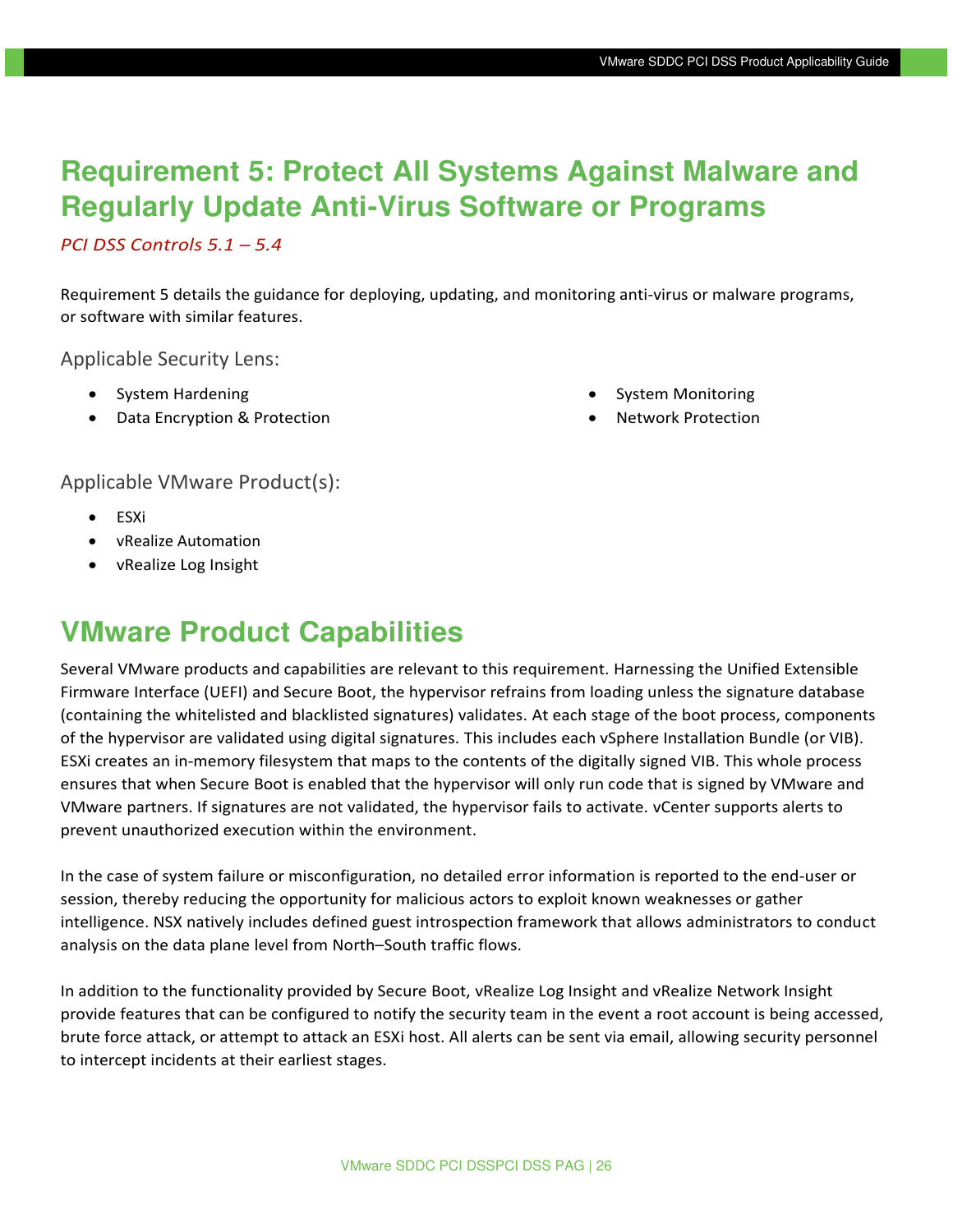Natively, VMware products host multiple features and capabilities (as described above) that prevent the exploitation of malware-related attacks. It is important for organizations to ensure that alternative measures are in place to protect these incidents occurring in other scope-related quadrants of an environment.

## **Requirement 6: Develop and Maintain Secure Systems and Applications**

#### *PCI DSS Controls 6.1 – 6.7*

Requirement 6 establishes controls related to the creation and maintenance of secure systems, applications, and policies. This family spans the underlying makeup of an organization's SDLC and the application of security. It focuses on understanding resource allocation; the security engineering principles employed; supply chain protection; and how developers, engineers, and other product development personnel are prepared to perform the duties defined by the organization.

#### Applicable Security Lens:

- Data Segmentation
- Data Encryption & Protection
- System Hardening

#### • Network Monitoring • Software Development Lifecycle (SDLC)

• System Monitoring

#### Applicable VMware Product(s):

- AppDefense
- Cloud Foundation
- ESXi
- NSX
- Site Recovery Manager
- vCenter
- vRealize Orchestrator
- vSAN

### **VMware Product Capabilities**

The VMware approach to security extends into its development process. While constant iteration is a priority, security is interwoven into every stage from ideation and design to development and into production. Static code analysis, security, and privacy considerations at the design phase run through multiple levels of approval, in addition to performance-level assessments. Developers participate in extensive secure code training and regularly attend working sessions in collaboration with security compliance and privacy teams to stay abreast of evolving trends and vulnerabilities.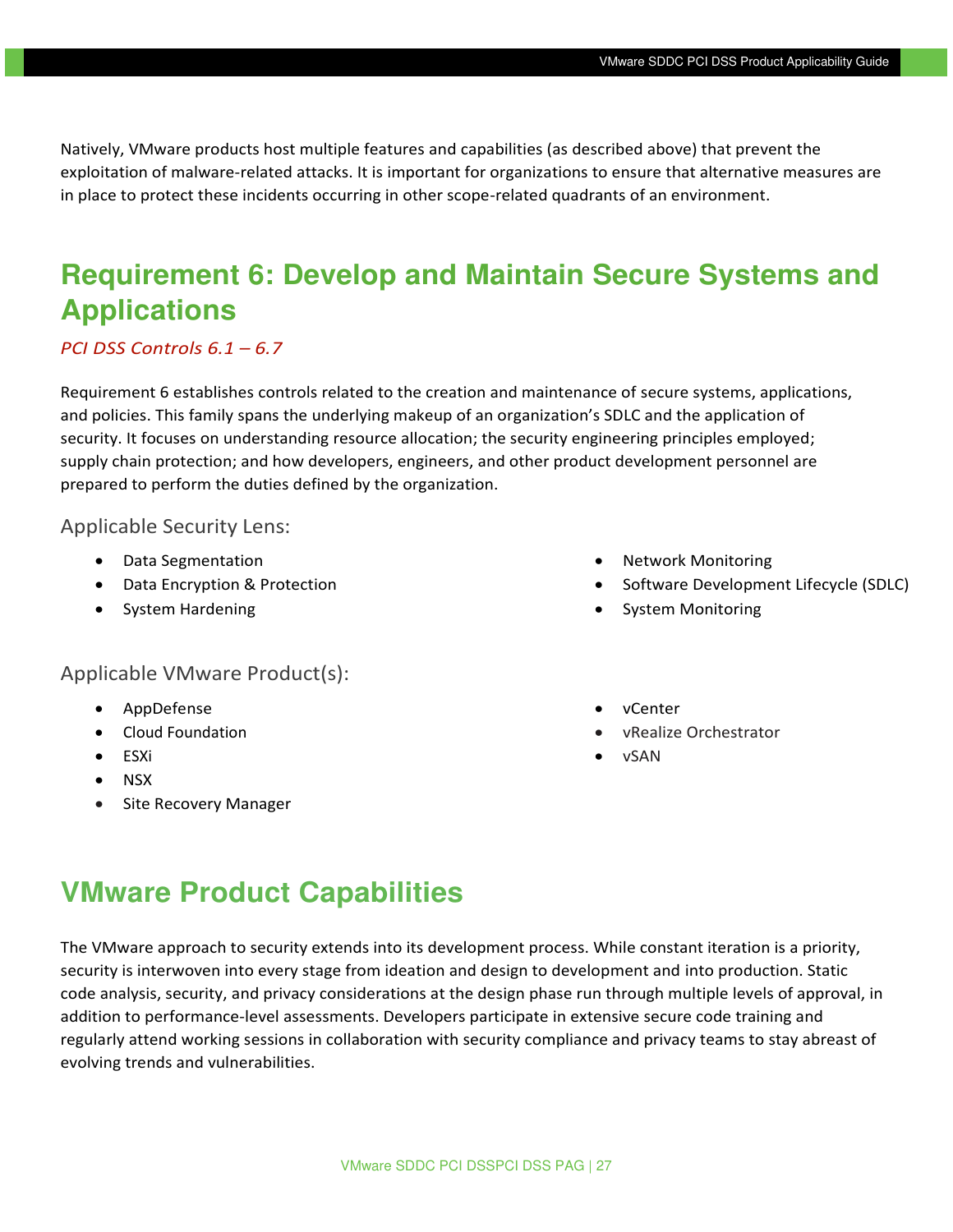The overlap in security emphasis between VMware internal SDLC processes and the Requirement 6 controls fulfills the requirements including process isolation at both personnel level and code level, encryption protocols in transmission, and permission granularity.

One main objective within this control set is minimizing the development of covert channels. VMware conducts peer reviews during each development cycle to secure all potential back door entry points for attackers. VVD requirements demand adequate levels of encryption, logging specifically through separating vRealize Log Insight from vRealize Network Insight and pushing security groups through NSX.

All pieces of VMware software include digital signatures and 256 MAC hashing.

Particularly important for this control family is that security requirements can be met during the acquisition process. For organizations looking to secure all levels of their infrastructure, the SDLC extends out into the supply chain and products that are acquired by VMware to deliver virtual solutions to the marketplace. Through Cloud Foundation (including both the vSAN Encryption feature in vSAN and ESXi VM Encryption feature), all elements of your virtualized environment are encrypted and secure throughout internetwork transit.

The VMware Compliance and Cyber Risk Solutions (CCRS) team develops whitepapers and other documentation to show the mapping between VMware product capabilities and compliance requirements. CCRS designed the VMware Compliance Capable Platform framework. On an ongoing basis, CCRS provides product engineering with feedback to further solidify product capabilities in support of compliance controls and cyber risk requirements. VMware product mappings and design architecture in support of a compliance-capable platform augment the value of acquiring VMware products.

The VVD architecture contains specified requirements for each component's configuration. This provides a "gold standard" for deployment across the entire suite of products. This standard is developed with security requirements through the SDLC.

To further protect any adjustments to information systems configuration, micro-segmentation can be defined through either NSX or VMware NSX-T Data Center™. Routing specifications can be set and protected by tamperproof logging. Active Directory can be integrated to enforce least privilege functionality, based on requirements across the user base. Devices can be isolated to eliminate rogue device infiltration. All configuration and isolation activities can utilize REST API to deliver at scale and in real time.

Endpoints can be further protected with AppDefense, which can comprehend the state of an environment and actively monitor changes in any applications, configurations, or system behavior. AppDefense can also be configured to block individual ports or protocols. Engaging vCloud Director can provide the ability to manage traffic between VMs within an organization via distributed firewall rules, along with edge gateway firewall capabilities.

Knowing that the protection of or adherence to standards is difficult without knowing what resides in the network, vRealize Automation has features to provide a database of virtual machines, which can be updated automatically. In conjunction, vRealize Operations provides organizations with the option to deploy agents to unearth deep, network-layer intel and monitor host configurations.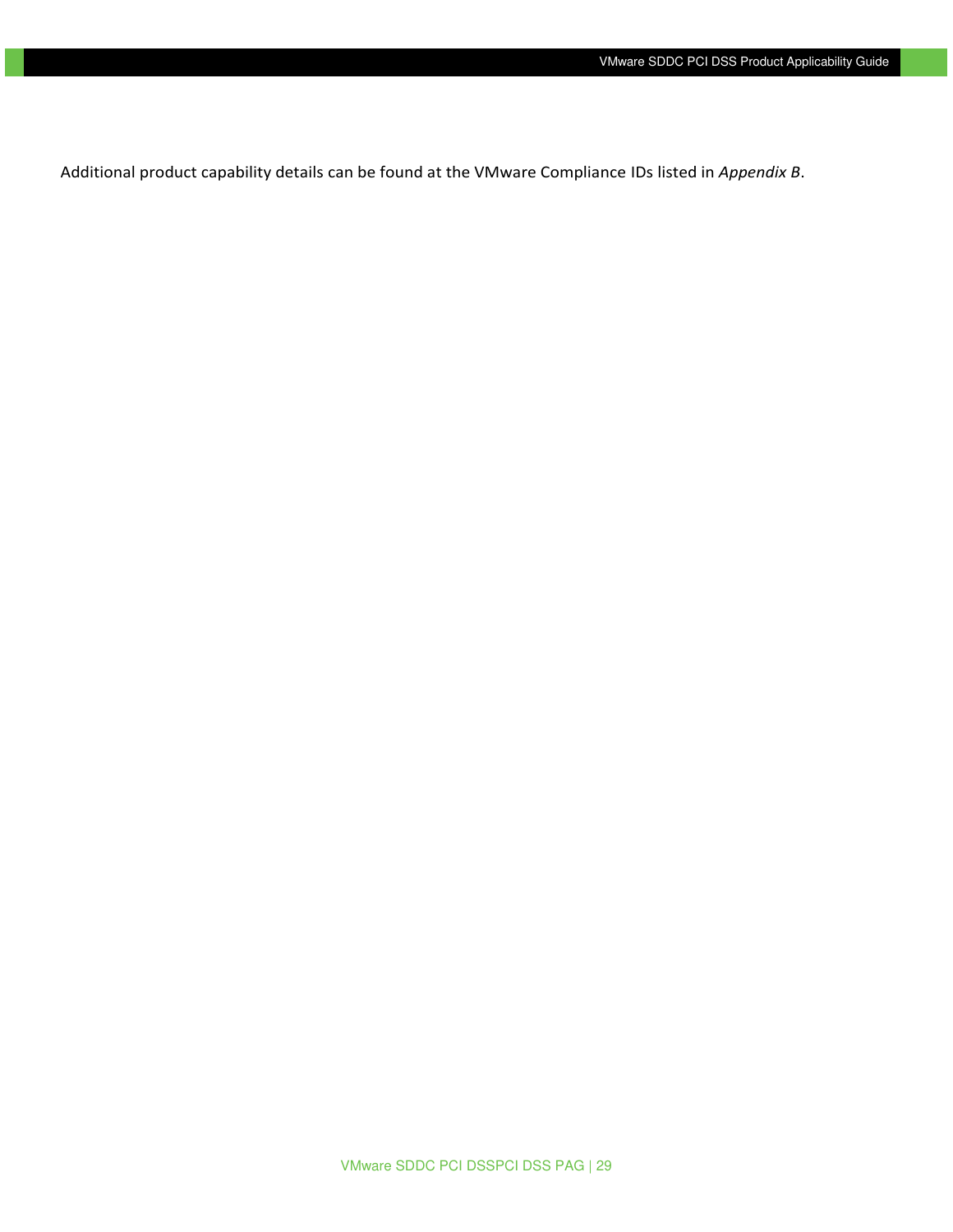## **Requirement 7: Restrict Access to Cardholder Data by Business Need to Know**

#### *PCI DSS Controls 7.1 – 7.3*

Requirement 7 focuses on the ability of any user, across all defined permission levels, to reach key elements of the environment. It looks at coverage across subjects such as remote access as well as the integrity of the entire authentication process.

Applicable Security Lens:

- System Access
- Endpoint Protection
- Data Encryption & Protection

#### Applicable VMware Product(s):

- AppDefense
- Cloud Foundation
- ESXi
- NSX
- Site Recovery Manager
- SDDC Manager
- vCenter
- vCloud Availability for vCloud Director
- vCloud Director

## **VMware Product Capabilities**

For all products within the SDDC platform, access controls can be implemented at a granular level. This is presented through Role-Based Access Control (RBAC) mechanisms natively available. User management interfaces are provided to control password complexity and user profiles and to access review tasks. Products, for instance vCenter, enable complementary products with RBAC capabilities. This is particularly the case for Site Recovery Manager used in conjunction with vCenter.

Across all products, default passwords can be reset. vRealize Operations can be configured to force root users to reset their passwords during their initial login. All products in accordance with the VVD and SDLC are required to have minimum password standards that are stored in an encrypted fashion, never maintained in clear text format.

SDDC and VMware Cloud products across the suite allow for seamless 2FA deployment through third-party integrations.

- System Monitoring
- Data Segmentation
- vCloud Director Extender
- VMware Identity Manager
- vRealize Automation
- vRealize Log Insight
- vRealize Network Insight
- vRealize Operations
- vRealize Orchestrator
- vSAN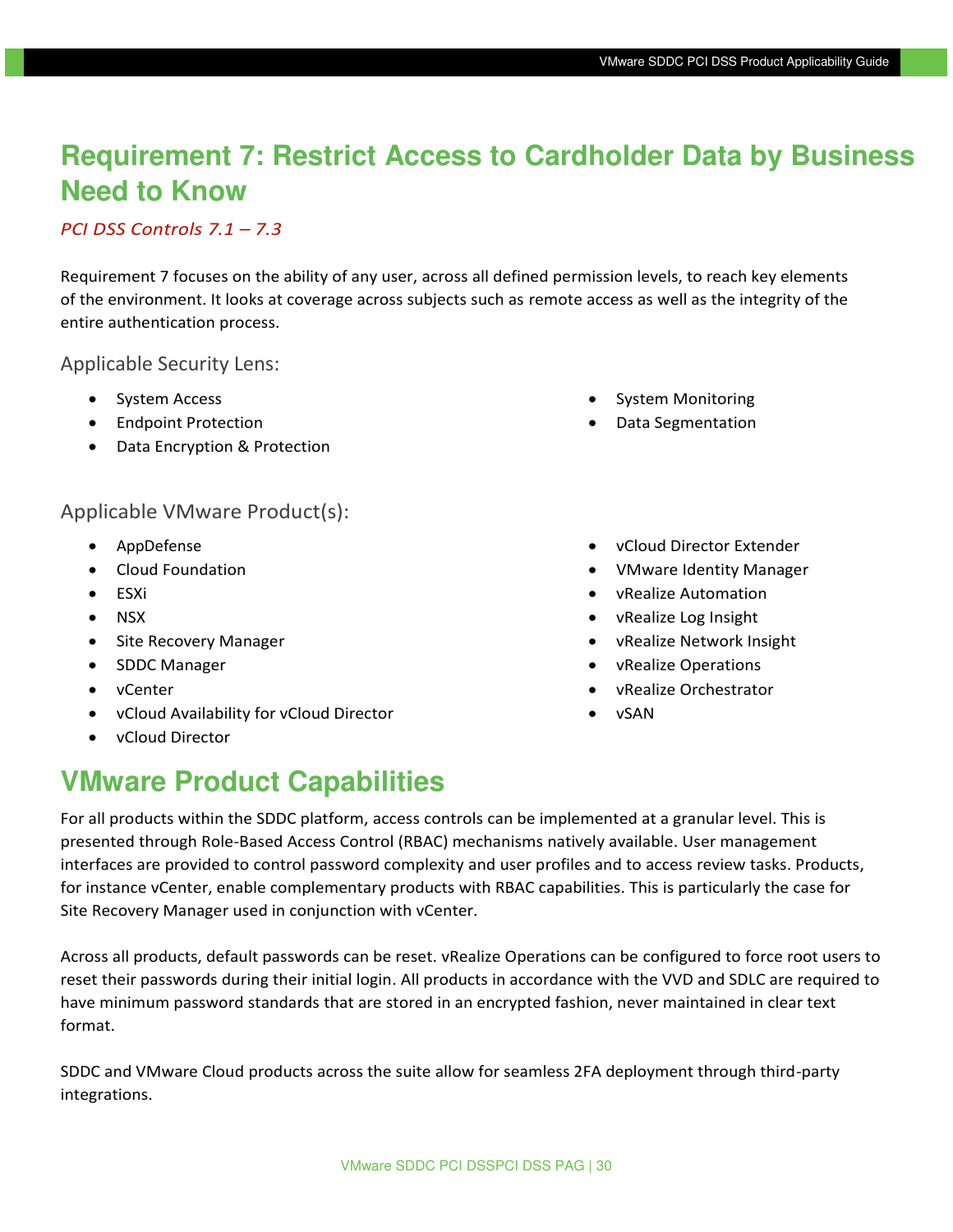As an elevated protection, VMware has built third-party integration capabilities to allow organizations to integrate single-sign-on (SSO) tools to strengthen authentication needs and restrict access. Organizations can also integrate their Active Directory (AD)/Lightweight Directory Access Protocol (LDAP) instance through use of VMware published Application Programmable Interfaces (API) to refine access at all levels of their virtual stack. vRealize Operations allows administrators to limit concurrent sessions and define account lockout parameters.

vCloud Usage Meter provides additional LDAP configuration and has HTTPS enabled by default, with support for SSH. vCloud Director provides the ability to administer user accounts via the administration page, the provided API, and LDAP integration. Further, vCloud Director provides multi-tenancy, isolation of tenants, and logically isolated switches. vCloud Director can be combined with vCloud Director Extender and vCloud Availability for vCloud Director to further expand the capabilities provided by vCloud Director, which further isolates, secures, and monitors the CDE.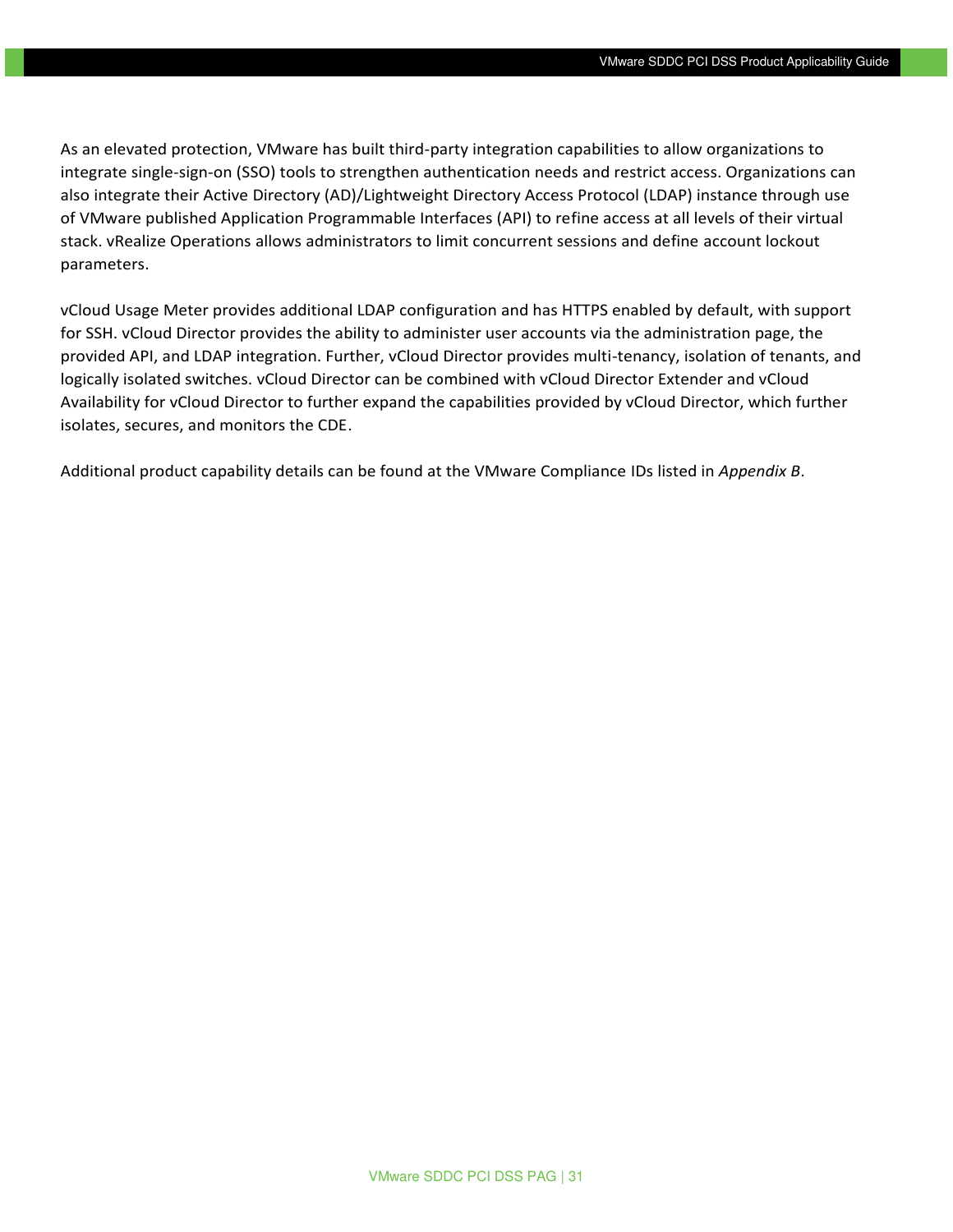## **Requirement 8: Identify and Authenticate Access to System Components**

#### *PCI DSS Controls 8.1 – 8.8*

This control family establishes criteria and controls so that only authorized connections are enabled throughout an organization's environment.

Applicable Security Lens:

- System Monitoring
- Network Protection
- Data Segmentation

#### Applicable VMware Product(s):

- AppDefense
- Cloud Foundation
- ESXi
- NSX
- Site Recovery Manager
- vCenter
- vCloud Automation
- vCloud Director
- Endpoint Protection
- System Hardening
- Data Protection & Encryption
- vCloud Director Extender
- vCloud Usage Meter
- VMware Identity Manager
- vRealize Log Insight
- vRealize Network Insight
- vRealize Operations
- vRealize Orchestrator
- vSAN

## **VMware Product Capabilities**

VMware products support various forms of authentication and access controls to assist with the protection of systems and cardholder data. To ensure that only trusted IPs, subnets, or IP devices are allowed into the environment, vCenter and NSX provide access restriction to an organization's East–West traffic, or VM to VM communications.

All SDDC products can prevent sessions from remaining unlocked via the use of time-outs and reauthentication which can both be set by following the standard VVD requirement. By default, all session time-outs require user re-authentication. Typically set to 15 to 20 minutes, session time-out thresholds can be configured within the product and adjusted to meet control and requirement intents. Products can harness Active Directory integration to maintain vigilance over authentications to products.

AppDefense can manage and configure unique user identifiers within the operational console for any user logged into the AppDefense console. vCloud Usage Meter can be set to use LDAP for authentication.

NSX allows access control through the implementation of micro-segmentation via security policies. The NSX Identity Firewall feature enhances the access control down to the virtual networking level, permitting only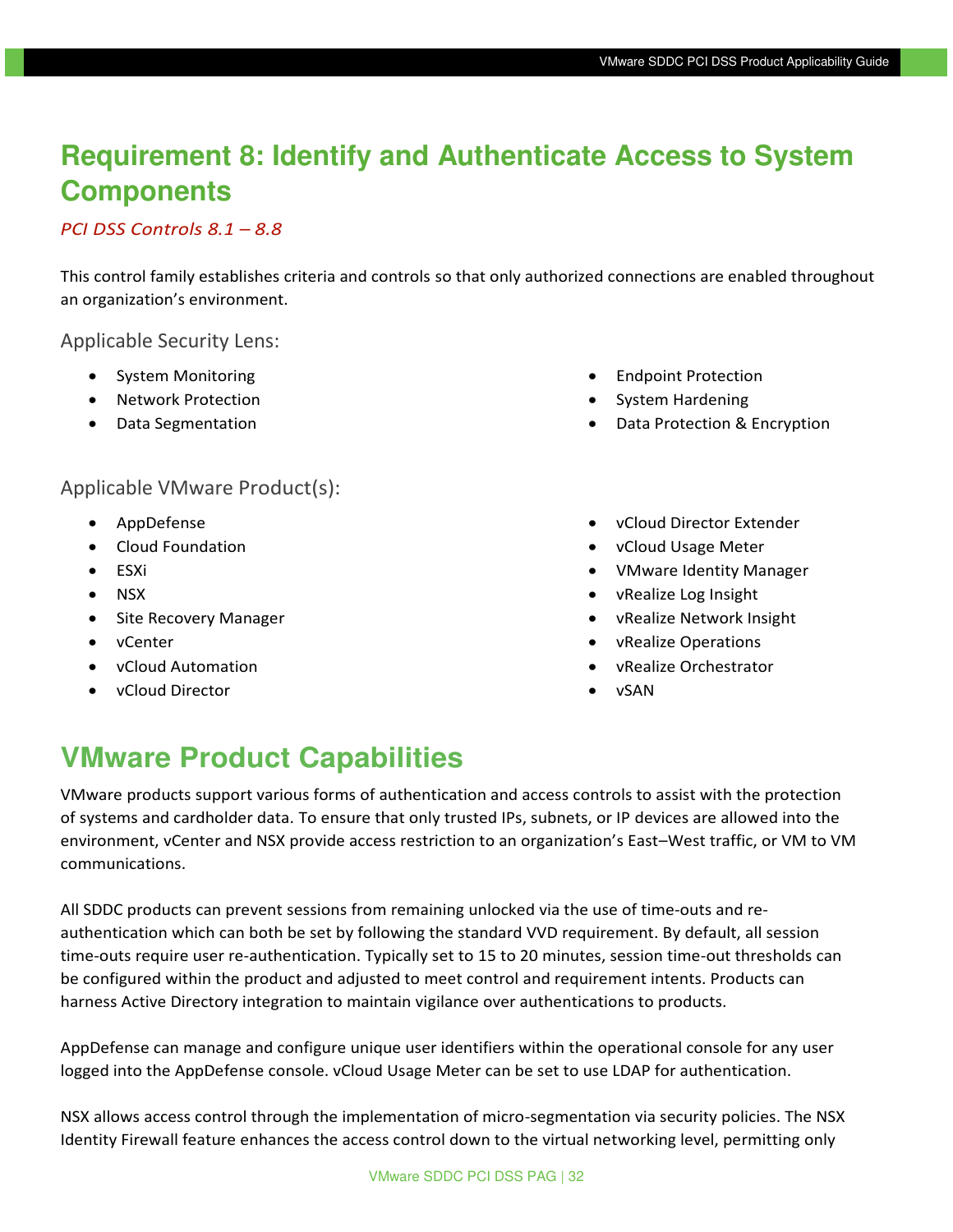approved users with need to access specific virtual machines. These authentication mechanisms can be managed through security groups and policies configured within the vCenter Web UI.

Within vCloud Director manage and monitor portals, various logging capabilities can be configured and reviewed. Additionally, servers can be configured into a log repository to hold logs from NSX components and hosts. The administration portal also offers the ability to configure account lockouts, devices and accounts with access control permissions based on compliance requirements. The system administrator account permissions encompass all existing rights, in addition to those associated with administrator accounts, which are immutable.

VMware Identity Manager provides additional controls for managing user access, including the ability to institute single sign on (SSO), assign unique session tokens, leverage VMware Verify for two-factor authentication, and standard account controls. VMware Identity Manager provides a standardized reporting function available to administrators to facilitate user account reviews.

vRealize Operations and vRealize Log Insight, along with the other products that compose the SDDC suite and VMware Cloud, can support the implementation of continuous monitoring. vRealize Operations gives administrators the ability to craft custom security tags that align with PCI DSS and other security frameworks to maintain real-time assessment and authorization across the environment.

Beyond product applicability, organizations are advised to perform proactive penetration tests to meet the full extent of the control area.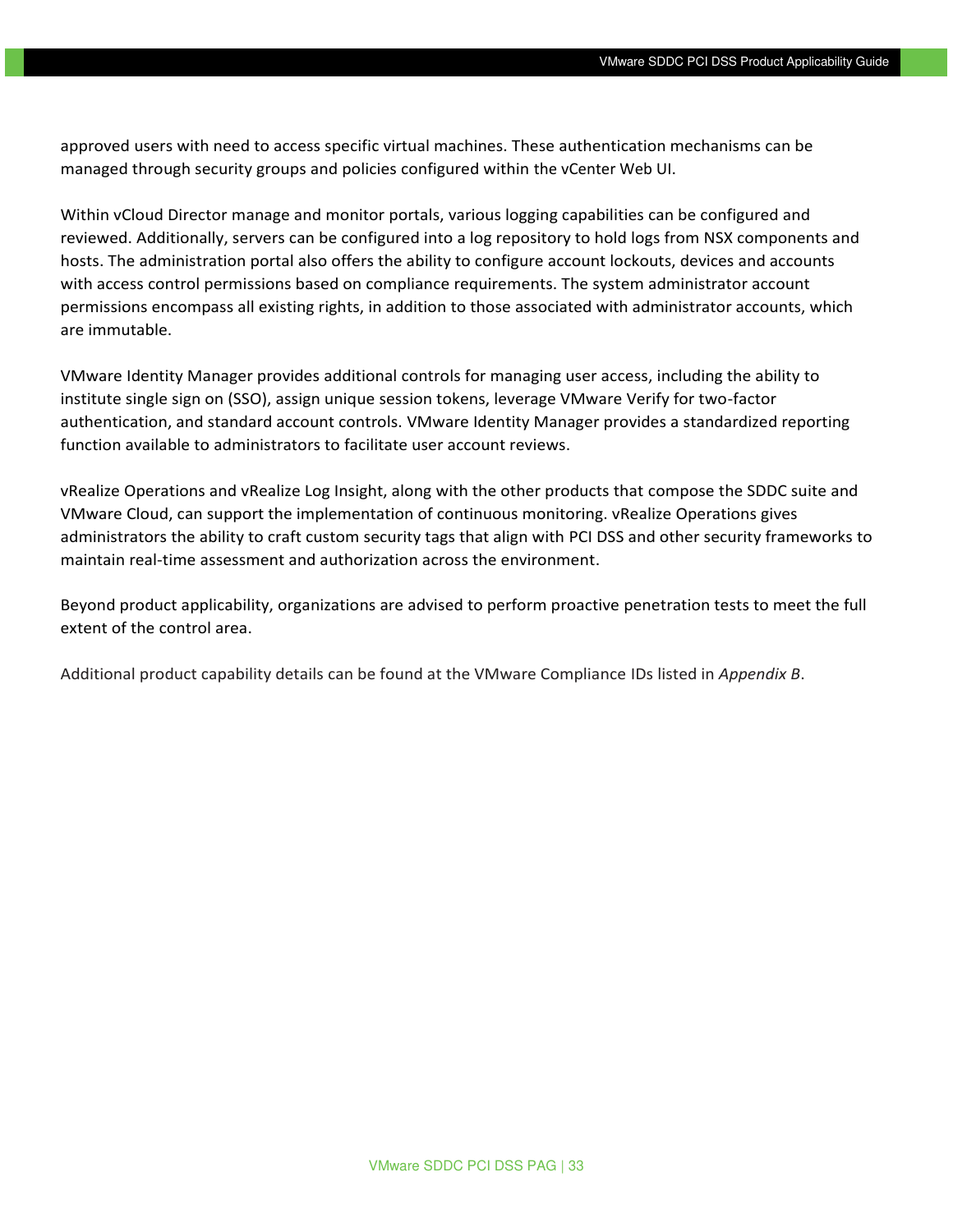## **Requirement 10: Track and Monitor All Access to Network Resources and Cardholder Data**

#### *PCI DSS Controls 10.1 – 10.9*

The Requirement 10 controls cover the implementation, governance, and operation of an audit program and logging systems. As a function of the program, it calls for organizations to ensure the protection of any logs and additional information associated with audit procedures.

#### Applicable Security Lens:

- Systems Monitoring
- System Access

Applicable VMware Product(s):

- AppDefense
- Cloud Foundation
- ESXi
- NSX
- Site Recovery Manager
- vCenter
- vCloud Availability for vCloud Director
- vCloud Director
- vCloud Director Extender
- vCloud Usage Meter
- VMware Identity Manager
- vRealize Automation
- vRealize Log Insight
- vRealize Network Insight
- vRealize Operations
- vRealize Orchestrator
- vSAN

## **VMware Product Capabilities**

Requirement 10 speaks to the need for a security program to conduct ongoing audits to maintain integrity and compliance. Implementing the SDDC through the VVD provides a reference architecture to identify security requirements throughout the virtual platform, from hypervisor through to the UI that collects audit log data.

Across all products, rich logging features exist to allow administrators to ascertain who logged in, the origin, at what time, and whether the attempt was a success or failure. Logs can be pointed to third-party management tools through API integration if desired, although VMware also provides tools such as vRealize Log Insight to support log collection and integration into a SIEM. AppDefense can deliver alerts for all changes made within the environment. This can be configured through the provided "Scopes" feature, or through the vCenter Web UI. Any logs generated by AppDefense can be calibrated using the AppDefense Manager, and access can be restricted to only an administrator.

Monitoring is done using vRealize Network Insight, vRealize Log Insight, and vRealize Operations. vRealize Log Insight strengthens access security with forensic monitoring of the virtual/physical networking and flow. This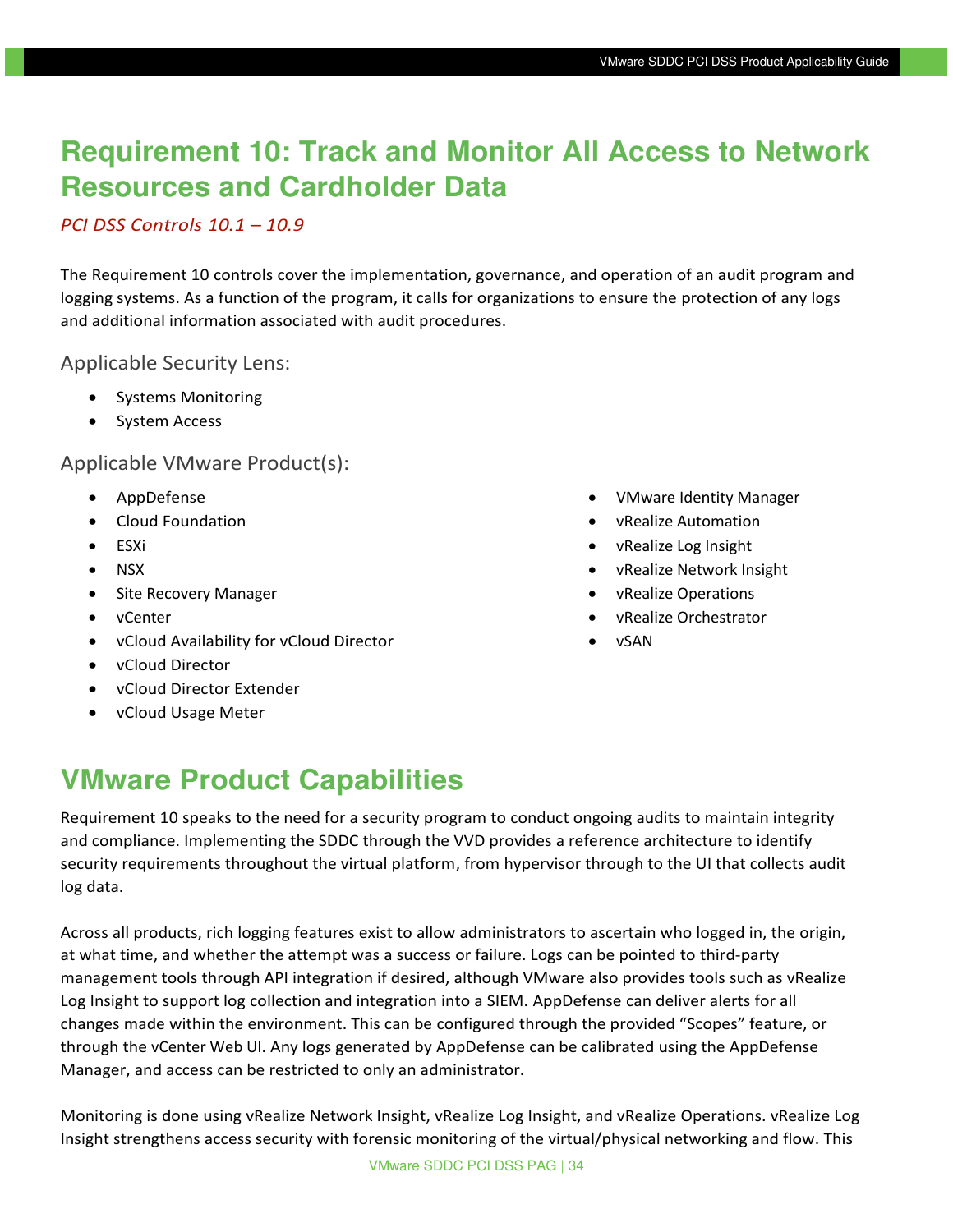also includes NSX stateful firewall and security group policies. Out of the box, vRealize Log Insight provides security dashboards that enable monitoring of associated VMware products.

Implementing vCloud Director can add additional benefits in the form of monitoring functionality, which produces audit logs on the environment and can be used to monitor all assets within the environment. Access to this functionality can be restricted, as administrators can restrict access to most of vCloud Director. vCloud Director can be combined with vCloud Availability for vCloud Director to guarantee functionality.

VMware Identity Manager can integrate with vRealize Log Insight or a third-party logging system to promote log storage. In a cloud environment, VMware Identity Manager defaults to 90-day log storage, but it can be configured to push logs. On-prem instances storing recently generated logs, should be regularly pushed to an appropriate log storage area for PCI compliance.

Further, vRealize Log Insight gives IT and IT security teams the ability to point all products in their stack (not only their VMware product stack) to vRealize Log Insight to help manage and correlate any incidents or perceived incidents through an audit dashboard and native log analysis. vCloud Usage Meter can store additional logs in the VMware vFabric® Postgres database of the appliance, which can be secured.

To support non-repudiation, administrators are advised to design strong access control surrounding administrator passwords. All administrative actions should be logged and reviewed on a consistent basis.

vCenter has the capability to push logs to up to three different external syslog receivers including vRealize Log Insight. vRealize Log Insight retains data based on defined storage capacity and can apply additional tamper protection. vRealize Operations assists by monitoring the datastore's health and capacity, prompting the administrator to determine how to proceed with further log archival if need be.

vRealize Network Insight contains the ability to adjust forensic data retention. ESXi affords administrators the ability to adjust the richness and frequency of audit logs.

For advancing an organizational audit process, it is recommended that a SIEM platform be coordinated through vRealize Log Insight to ingest logs to provide better alerting and log management.

To note, some controls only have partial matches but are supported across all products within the SDDC. These controls relate to authentication against a certificate authority (CA). The organization will need to identify the CA that will then be assessed against during each user session.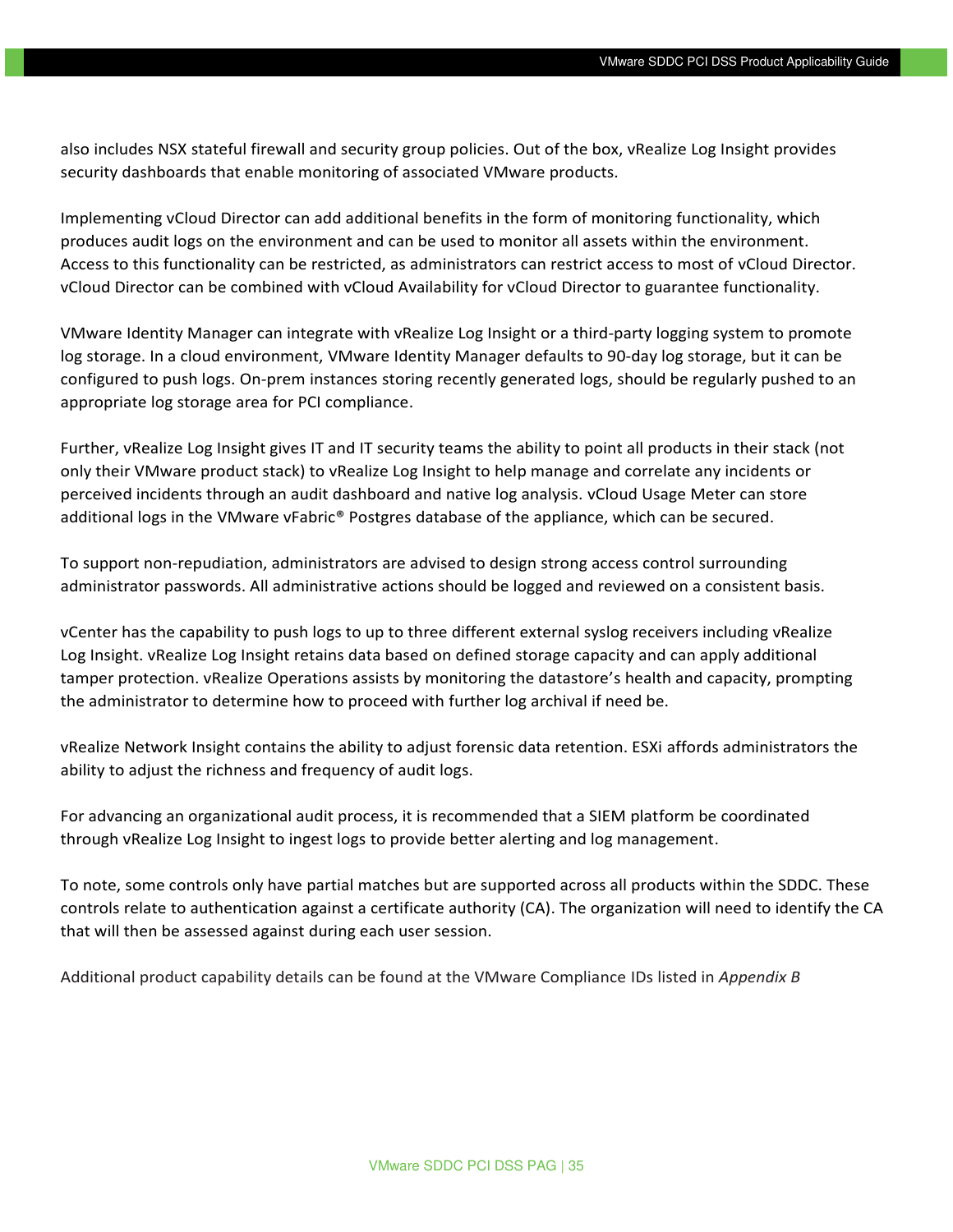## **Requirement 11: Regularly Test Security Systems and Processes**

#### *PCI DSS Controls 11.1 – 11.6*

Requirement 11 is driven by the creation of organizational policies that address how evolving disaster or security events will be addressed. SDDC components can assist in the research, auditing, and curtailing of those events attributed to technical elements through integration into IDS/IPS appliances or a SIEM.

In other respects, the breadth of the family is focused on developed administrative policy.

Applicable Security Lens:

- System Access
- System Monitoring
- Network Protection

#### Applicable VMware Product(s):

- AppDefense
- ESXi
- NSX
- Site Recovery Manager
- vCenter
- vCloud Director
- vRealize Log Insight
- vRealize Network Insight
- vRealize Operations
- vSAN

## **VMware Product Capabilities**

To widen appliance coordination, vRealize Log Insight, vRealize Network Insight, vRealize Operations, and vRealize Orchestration can be combined to define an event occurrence–level alert. This capability will enable organizations to calibrate alerts so that critical alerts are noticed through visual dashboards and defined distribution lists. vSphere Update Manager and vRealize Operations can be configured to automate remediation on identified vulnerabilities. Third-party solutions can be inserted to combine both on-premises and cloud-based synchronization of updates.

AppDefense can, on its own, isolate threats as they appear and suspend the affected section of the environment. AppDefense actively monitors the environment from the hypervisor layer and can detect anomalies in application behavior or network traffic, as well as changes made to network configuration. Actions can be addressed automatically when alerts are triggered. It can also be integrated with the vSphere environment,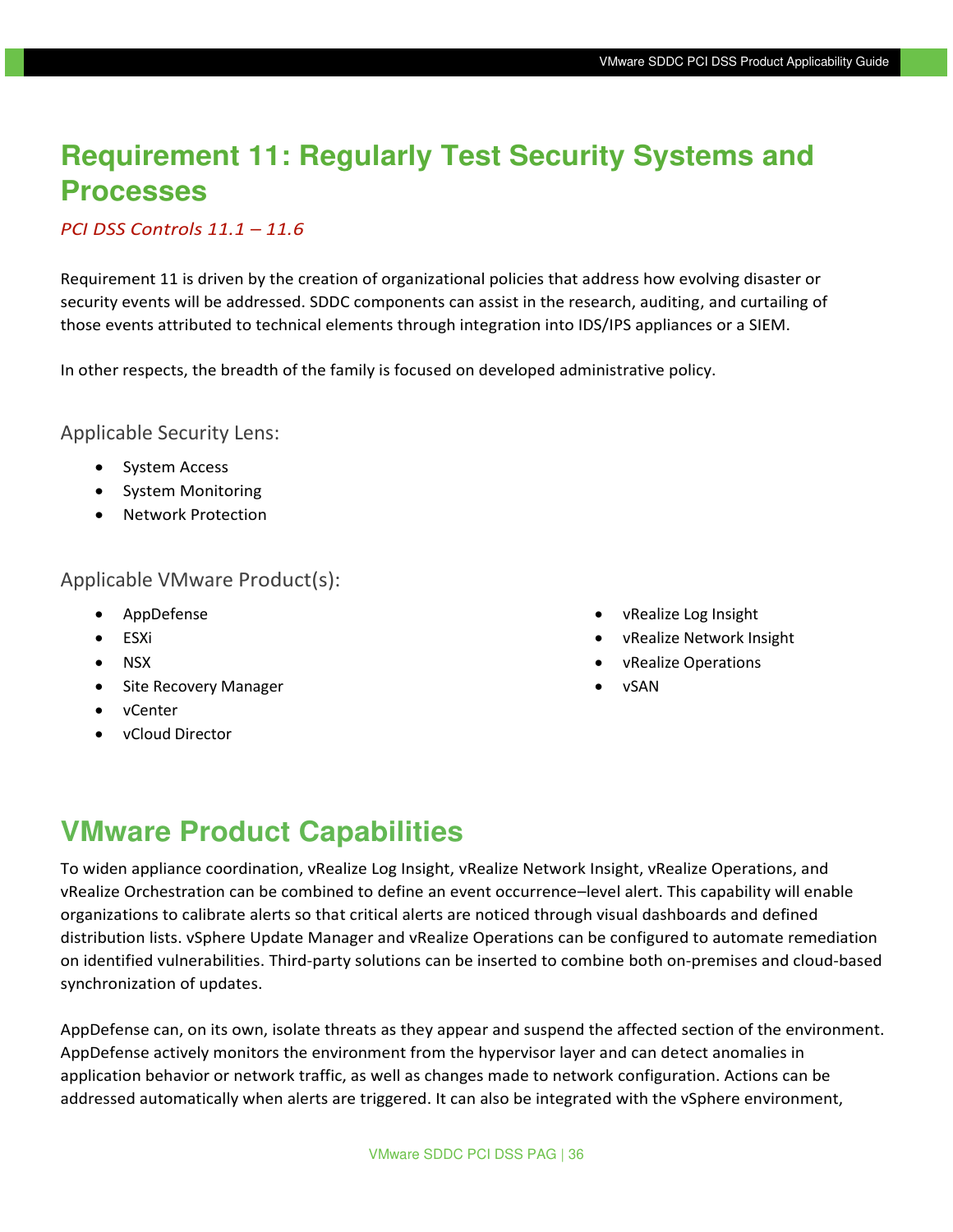which if used in conjunction with vCloud Director can be used to establish and maintain intrusion detection and management.

Additionally, AppDefense provides continuous detection at the hypervisor level allowing it to block, suspend, or shut down malicious behavior. It can also block or whitelist other activity within the environment based on its 'Learning Mode,' which assists with identifying the desired functionality of applications to determine when malicious activity is present.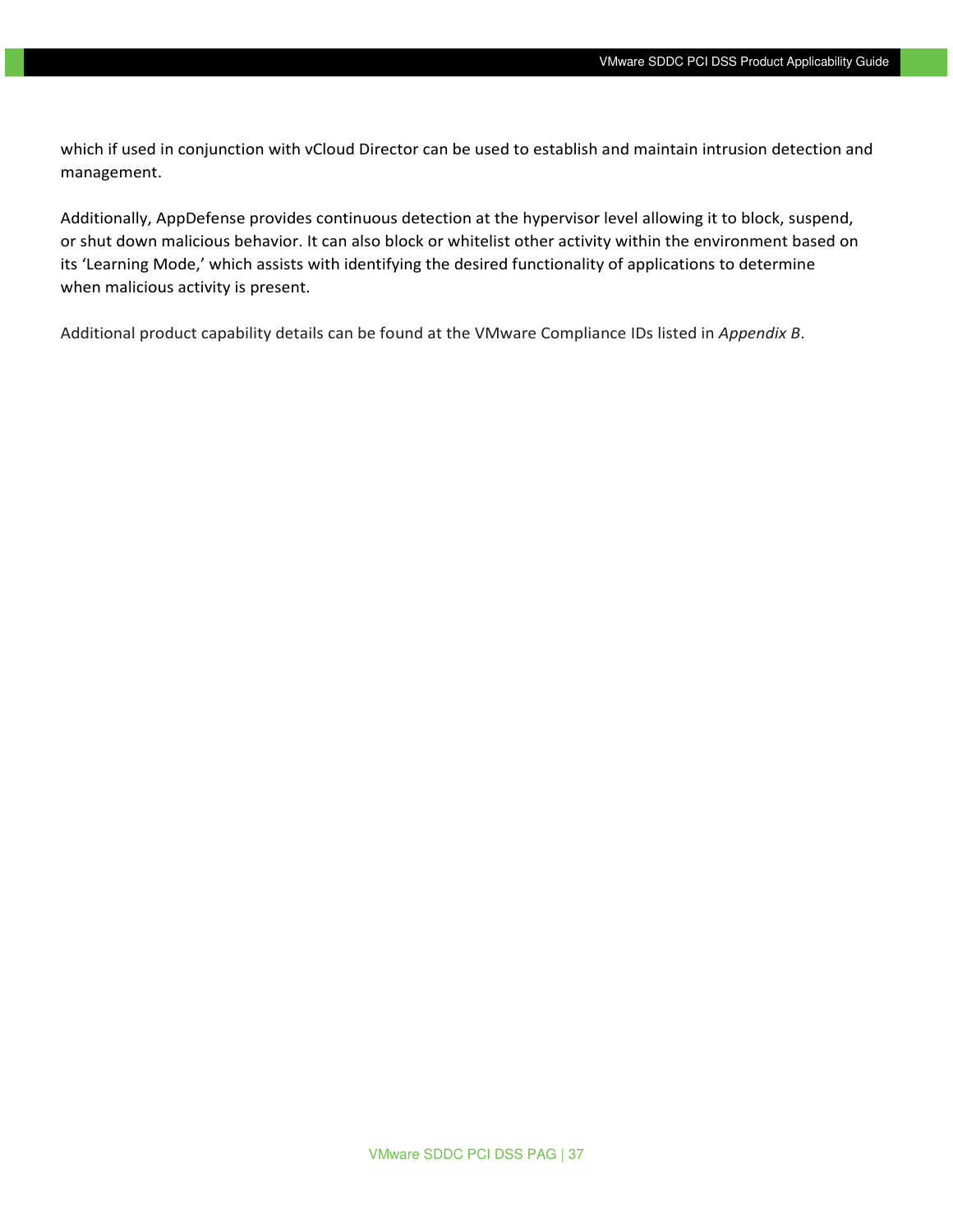# VMware Administrative **Controls**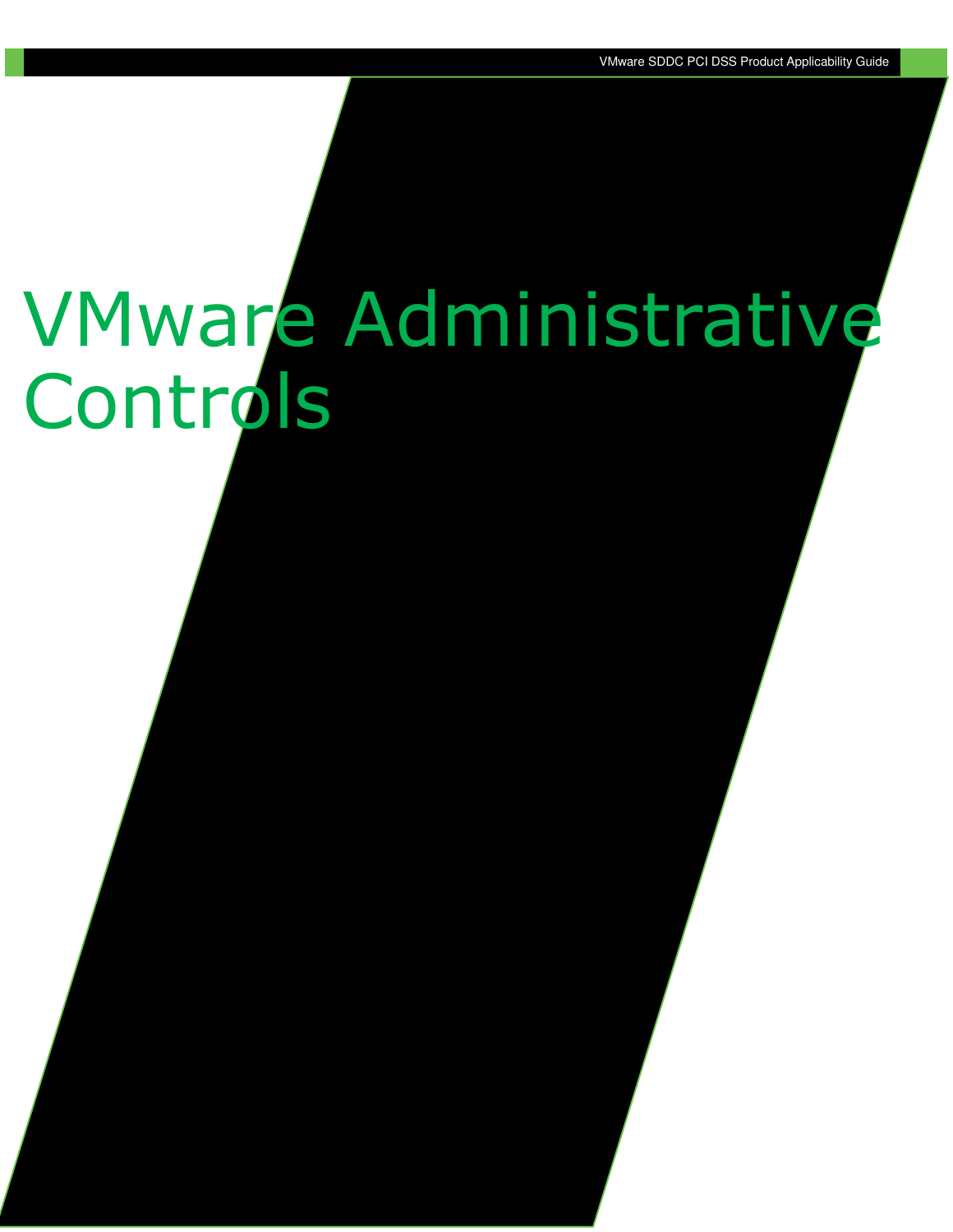## **Requirement 9: Restrict Physical Access to Cardholder Data**

#### *PCI DSS Controls 9.1 – 9.10*

VMware products can support the physical security controls described in this requirement family by providing data and technical controls which can be combined with organizationally developed policies to create or support a secure physical environment.

Applicable Security Lens:

- System Access
- System Monitoring
- Network Protection

Applicable VMware Product(s):

- vCenter
- vRealize Automation
- vRealize Orchestration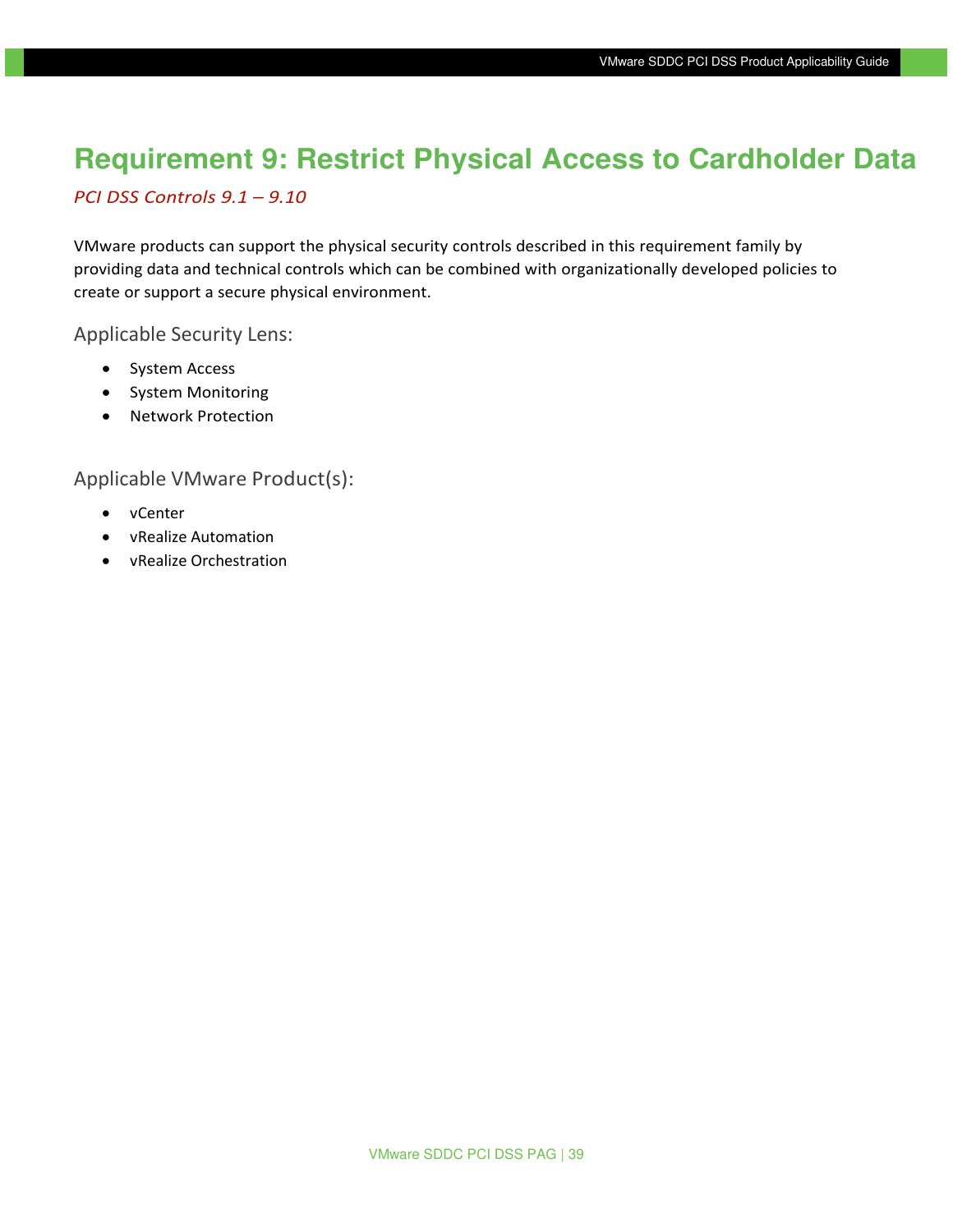## **Requirement 12: Maintain a Policy That Addresses Information Security for All Personnel**

#### *PCI DSS Controls 12.1 – 12.11.1*

VMware products can support the controls of this family through organizationally developed policy when properly used. All SDDC platform components do provide backup and recovery capabilities, which will thus aid the employment of a policy's requirements such as data protection and being able to meet recovery time objectives (RTO) and recovery point objectives (RPO).

Applicable Security Lens:

- System Monitoring
- Network Protection
- Automated Security

Applicable VMware Product(s):

- AppDefense
- NSX
- vCenter
- vCloud Director
- vRealize Log Insight
- vRealize Operations
- vRealize Orchestrator
- vSphere Replication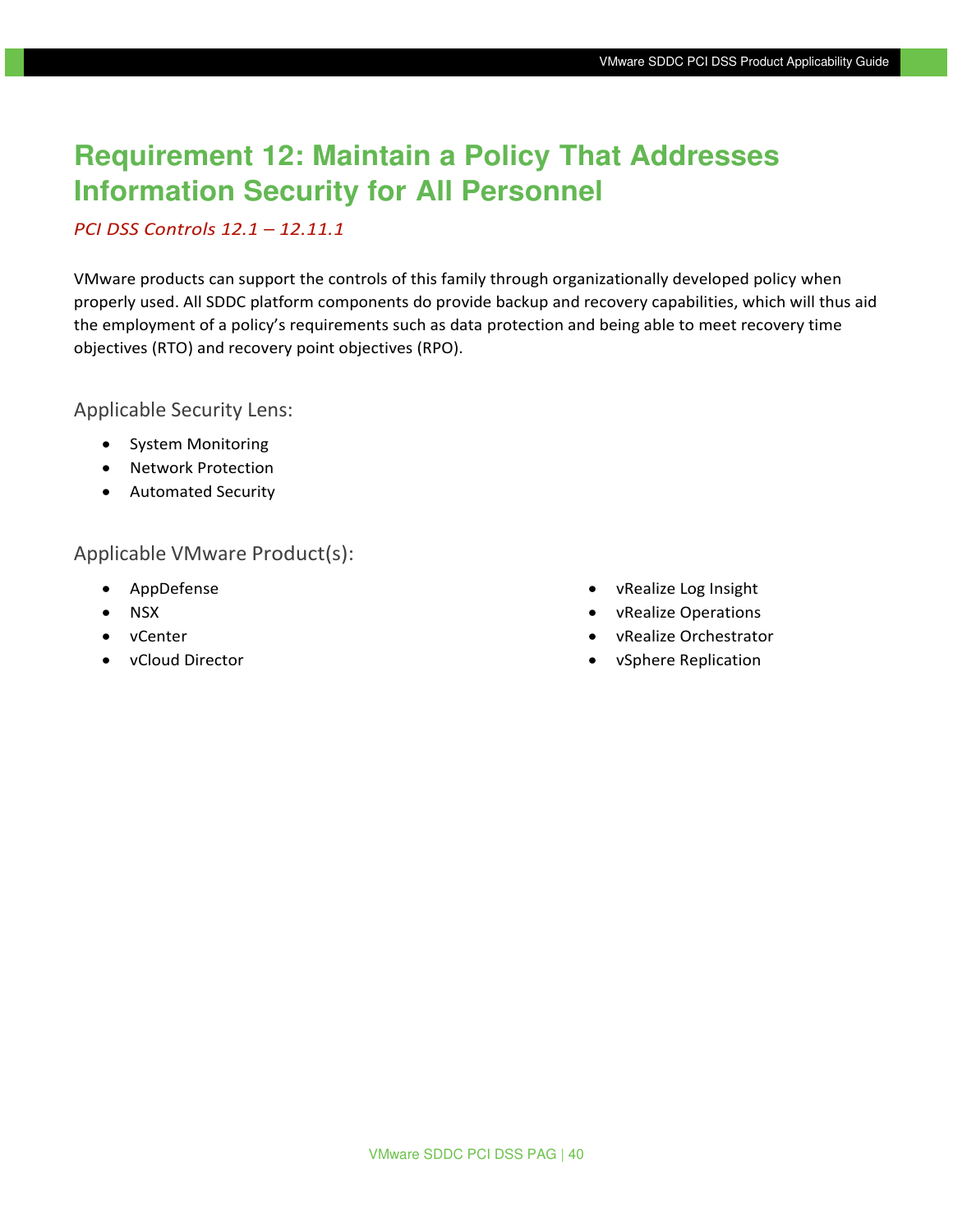## <span id="page-40-0"></span>*Conclusion*

To meet evolving regulatory needs, security programs now must define applicable controls at early stages. From ideation to design and through to the end of the product lifecycle, VMware focused on developing methodologies that set this tone.

Through the eleven (11) security lenses and in accompaniment of the VMware Validated Design, the SDDC platform components and VMware Cloud provide users with a virtualization stack that adheres to the comprehensive requirements of PCI DSS.

Organizations can seamlessly piece together full SDDC and VMware Cloud environments, or a subset made up of individual components, and be confident in the security and privacy measures employed in the products' support efforts to protect a cardholder data environment.

The considerations that VMware brings to bear on continuous compliance for clients comes from its development culture, which constructs requirements that balance functionality and security for all deployable products. These policies provide customers with the confidence to include the SDDC product suite within their architecture and PCI DSS security program.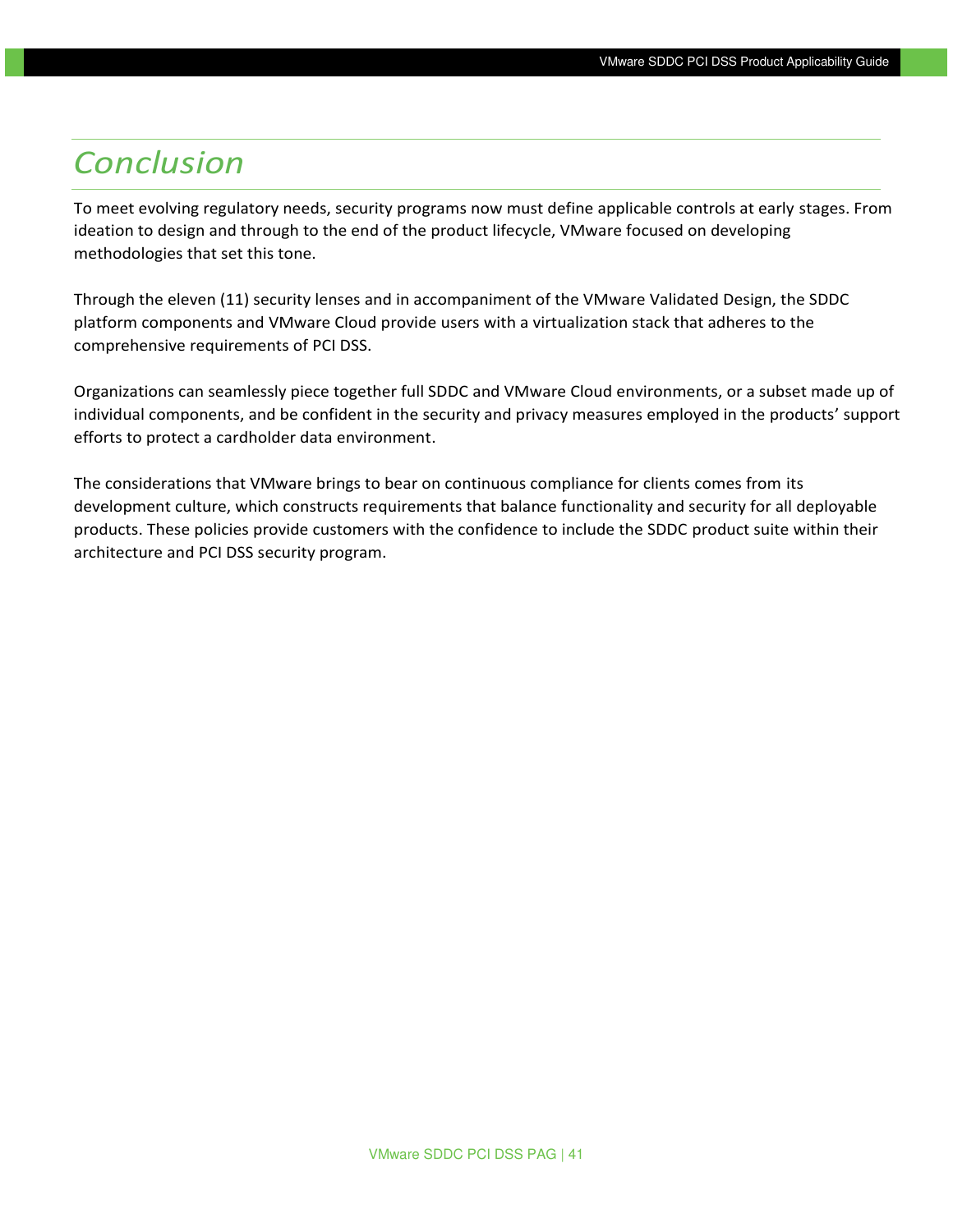## <span id="page-41-0"></span>*Bibliography*

'

- 1. Holmes, Wade. VMware NSX Micro-segmentation Day 1. VMware Press, 2017. "Secure Boot for ESXi 6.5 – Hypervisor Assurance."
- 2. Foley, Mike. May 4, 2017. Accessed July 20, 2017. <https://blogs.vmware.com/vsphere/2017/05/secure-boot-esxi-6-5-hypervisor-assurance.html>
- 3. "NIST Special Publication (SP) 800-53 Revision 4." National Institute of Standards and Technology. April 2013. Accessed July 26, 2017.
- 4. <https://doi.org/10.6028/NIST.SP.800-53r4>."NIST Special Publication (SP) 800-53 Revision 4." National Institute of Standards and Technology. April 2013. Accessed July 26, 2017. <https://doi.org/10.6028/NIST.SP.800-53r4>.
- 5. "Official PCI Security Standards Council Site: Document Library." Accessed October 30, 2018. https://www.pcisecuritystandards.org/document\_library
- 6. "VMware Product Security: An Overview of VMware's Security Programs and Practices." VMware. Accessed July 26, 2017. <https://www.vmware.com/content/dam/digitalmarketing/vmware/en/pdf/VMwareProductSecurity.pdf>.
- 7. "Information Supplement: PCI SSC Cloud Computing Guidelines," PCI Security Standards Council Cloud Special Interest Group, Version 3.0. April 2018. Accessed February 8, 2019. [https://www.pcisecuritystandards.org/pdfs/PCI\\_SSC\\_Cloud\\_Guidelines\\_v3.pdf](https://www.pcisecuritystandards.org/pdfs/PCI_SSC_Cloud_Guidelines_v3.pdf)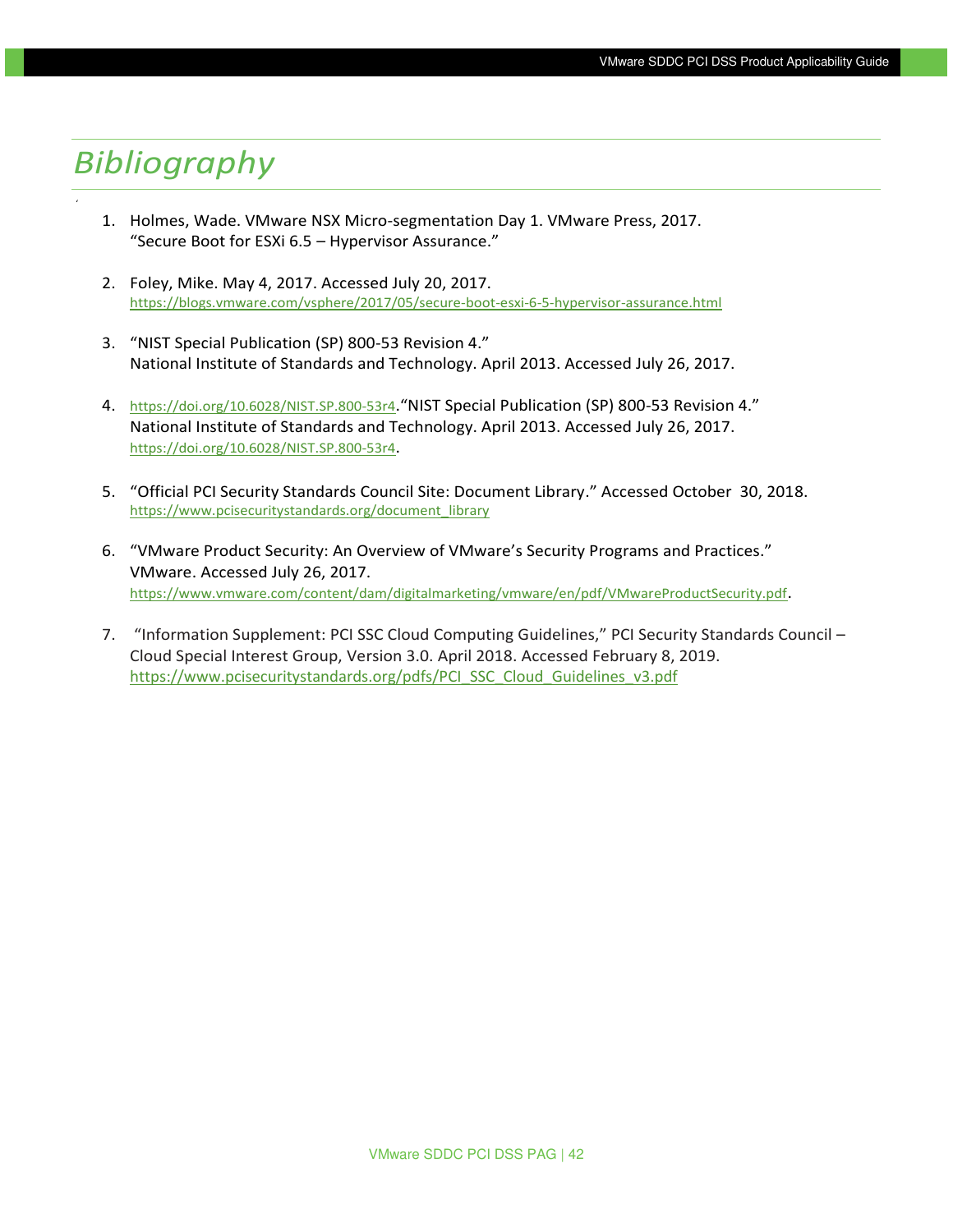## <span id="page-42-0"></span>*Appendix A: PCI DSS 3.2.1 Control Mapping*

| <b>VMware Product</b>                        | <b>PCI DSS 3.2.1 Control Families Supported</b>                        |
|----------------------------------------------|------------------------------------------------------------------------|
| <b>VMware AppDefense</b>                     | Req.1, Req.2, Req.7, Req.10, Req.11, Req.12                            |
| <b>VMware Cloud Foundation</b>               | Req.1, Req.2, Req.6, Req.7, Req.8, Req.10                              |
| <b>VMware Cloud Provider</b><br>Platform     |                                                                        |
| - vCloud Availability for vCloud<br>Director | Req.1, Req.2, Req.3, Req.4, Req.5, Req.6, Req.7, Req.8, Req.9, Req.10, |
| - vCloud Director                            | Reg.11, Reg.12                                                         |
| - vCloud Director Extender                   |                                                                        |
| - VMware vCloud Usage Meter                  |                                                                        |
| <b>VMware Identity Manager</b>               | Reg.7, Reg.8, Reg.9, Reg.10                                            |
| <b>VMware NSX</b>                            | Req.1, Req.6, Req.8, Req.12                                            |
| <b>VMware vRealize Automation</b>            | Req.1, Req.2, Req.4, Req.5, Req.7, Req.9, Req.10                       |
| VMware vRealize Log Insight                  | Req.2, Req.7, Req.8, Req.9, Req.10, Req.12                             |
| <b>VMware vRealize Network</b><br>Insight    | Req.7, Req.8, Req.9, Req.10, Req.11                                    |
| <b>VMware vRealize Orchestration</b>         | Req.1, Req.2, Req.7, Req.8, Req.9, Req.10, ReqQ.12                     |
| <b>VMware vRealize Operations</b>            | Req.1, Req.2, Req.8, Req.10, Req.11, Req.12                            |
| <b>VMware vSAN</b>                           | Req.3, Req.4, Req.6, Req.7, Req.8, Req.10, Req.11                      |
| <b>VMware Site Recovery Manager</b>          | Req.4, Req.7, Req.8, Req.10, Req.11                                    |
| <b>VMware vSphere</b>                        |                                                                        |
| - VMware ESXi                                | Req.1, Req.2, Req.3, Req.5, Req.4, Req.6, Req.7, Req.8, Req.9, Req.10, |
| - VMware vCenter                             | Reg.11, Reg.12                                                         |
| - VMware vSphere Replication                 |                                                                        |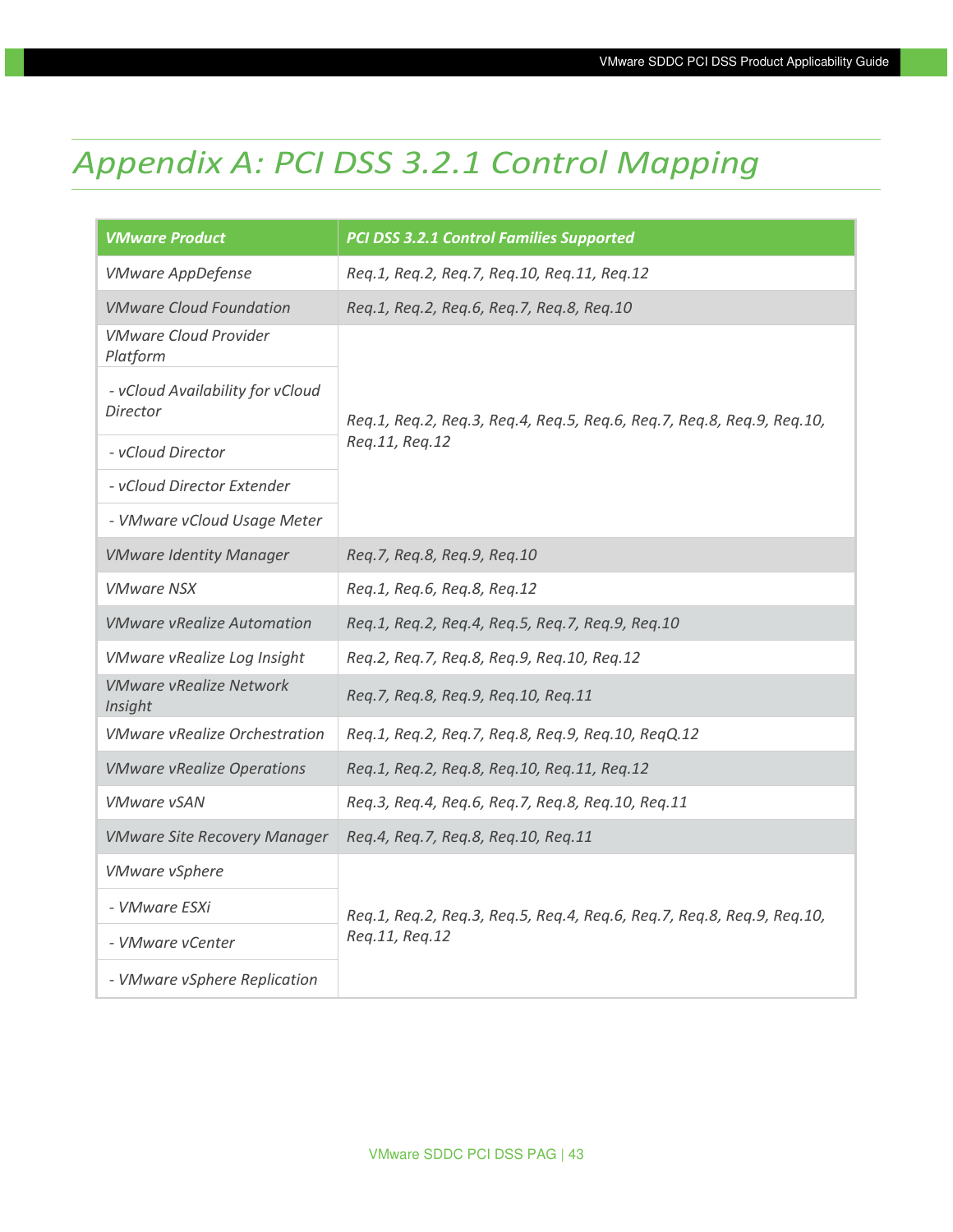# <span id="page-43-0"></span>*Appendix B: SDDC Product Capability Relationship with PCI DSS*

| <b>Product</b> | <b>Capability ID</b>                                                                                                                                                                                                                                                    | <b>Product Capability</b>                                                                                                                                                                                                                                                                                                                                                                                                                                                 | <b>PCI Requirement</b>   |
|----------------|-------------------------------------------------------------------------------------------------------------------------------------------------------------------------------------------------------------------------------------------------------------------------|---------------------------------------------------------------------------------------------------------------------------------------------------------------------------------------------------------------------------------------------------------------------------------------------------------------------------------------------------------------------------------------------------------------------------------------------------------------------------|--------------------------|
|                |                                                                                                                                                                                                                                                                         |                                                                                                                                                                                                                                                                                                                                                                                                                                                                           |                          |
|                | ESXI_001                                                                                                                                                                                                                                                                | Login attempts can be limited.                                                                                                                                                                                                                                                                                                                                                                                                                                            | Req.8                    |
|                | <b>ESXI 002</b>                                                                                                                                                                                                                                                         | Concurrent sessions can be limited on web clients<br>and virtual machine consoles.                                                                                                                                                                                                                                                                                                                                                                                        | Req.7<br>Req.8           |
|                | ESXI_003                                                                                                                                                                                                                                                                | ESXi can be integrated with Active Directory, or<br>LDAP to employ unique user identifiers, instead of<br>using the root account.                                                                                                                                                                                                                                                                                                                                         | Req.8                    |
|                | ESXI_004                                                                                                                                                                                                                                                                | A proof of maintenance log is available to report on<br>archived maintenance activity.                                                                                                                                                                                                                                                                                                                                                                                    | Req.10                   |
|                | <b>ESXI_005</b>                                                                                                                                                                                                                                                         | On ESXi and VMware vCenter Server Appliance™,<br>the SSH service is disabled by default. Remote<br>access to ESXi via SSH, or Web Client or API over<br>HTTPS, can be configured as the secure<br>communication protocol. Session identifiers are<br>invalidated after session termination.                                                                                                                                                                               | Req.1<br>Req.4           |
| ESXi           | ESXI_006                                                                                                                                                                                                                                                                | ESXi supports integration with external<br>authentication solutions, such as Active Directory.<br>Users that are members of a group that has been<br>granted access to ESXi can sign- in using single sign-<br>on, and will be able to log in using their user ID with<br>elevated root privileges. Password requirements will<br>be managed via the external authentication solution<br>(minimum password, account lockout, and account<br>lockout threshold, and etc.). | Req.7<br>Req.8           |
|                | that have been configured by vCenter to support<br>VM encryption. A 3rd third-party key manager<br>ESXI_007<br>3rd third-party key manager<br>ESXi can push logs to be stored in an external log<br><b>ESXI_008</b><br>can be used during after-the-fact investigations | ESXi will perform the encryption on virtual machines<br>solution is required to manage encryption keys. ESXi<br>supports virtual machine encryption, but requires a                                                                                                                                                                                                                                                                                                       | Req.3<br>Req.4<br>Req.8  |
|                |                                                                                                                                                                                                                                                                         | repository that supports syslog, including vRealize<br>Log Insight. In the event vRealize Log Insight is used,<br>it can then apply tamper protection of logging that<br>without altering the event logs.                                                                                                                                                                                                                                                                 | Req.10                   |
|                | ESXI_009                                                                                                                                                                                                                                                                | ESXi supports the Secure Boot feature to monitor<br>firmware to validate version control and<br>authorization. If the violation is detected during<br>boot, the system will not boot up. If the violation is<br>detected during run-time, the command will be<br>rejected and not boot.                                                                                                                                                                                   | Req.5<br>Req.6<br>Req.11 |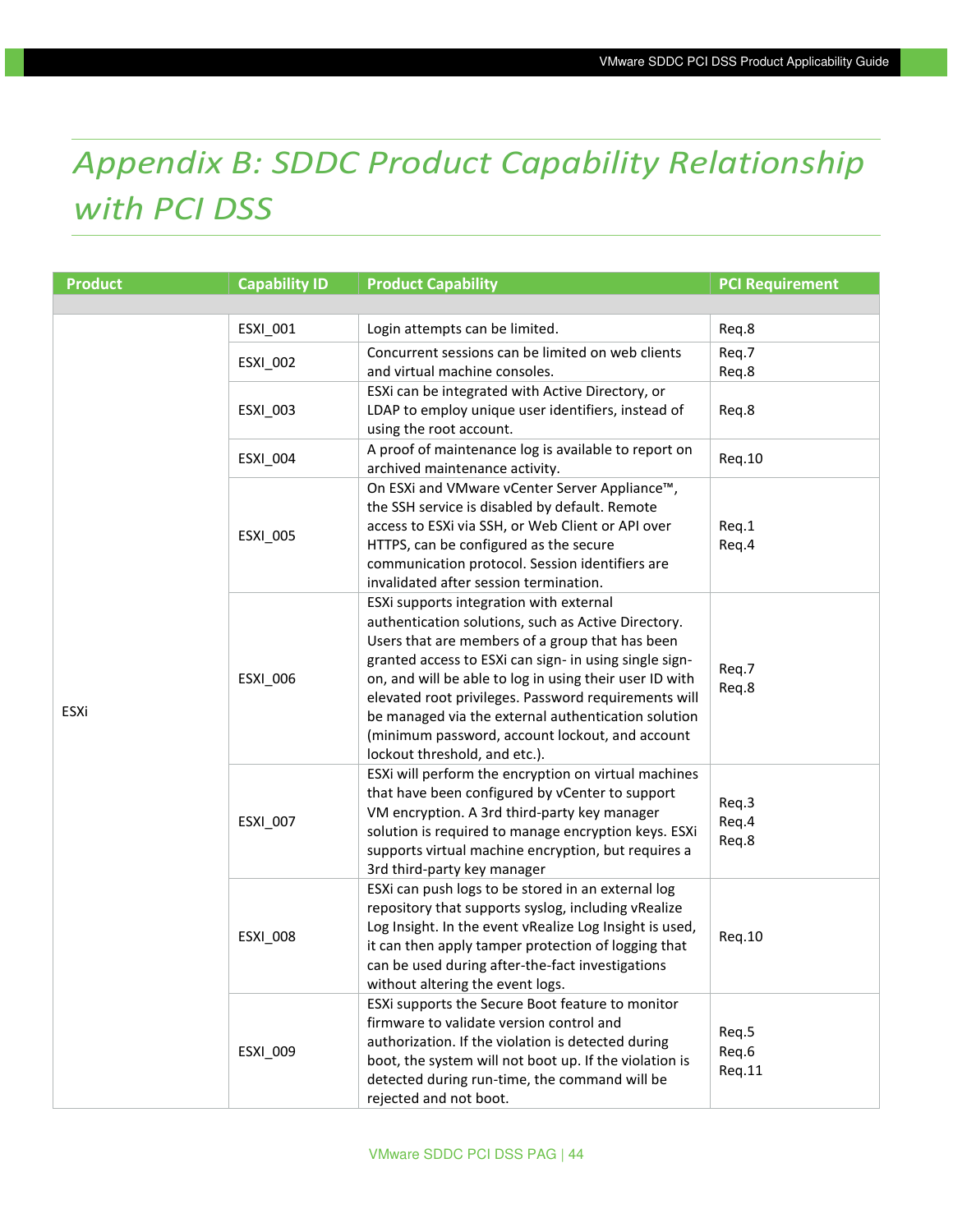|            | ESXI_010        | ESXi and vCenter audit quality logging in 6.5 is<br>enabled by default. Changing logging levels is only<br>for troubleshooting logs used by GSS.                                                                                                                                                                                                                               | Req.10          |
|------------|-----------------|--------------------------------------------------------------------------------------------------------------------------------------------------------------------------------------------------------------------------------------------------------------------------------------------------------------------------------------------------------------------------------|-----------------|
|            | <b>ESXI 011</b> | If ESXi has Secure Boot enabled, any attempt to<br>execute unsigned binaries will be blocked. All shell<br>commands are logged via syslog and the attempt to<br>install unsigned binaries will be logged.                                                                                                                                                                      | Req.10          |
|            | ESXI_012        | ESXi can be configured to display a log-on banner<br>before granting access to the system.                                                                                                                                                                                                                                                                                     | Req.8<br>Req.10 |
|            | ESXI_013        | ESXi provides memory safeguards to protect it from<br>executing unauthorized code.                                                                                                                                                                                                                                                                                             | Req.2<br>Req. 5 |
|            | ESXI_015        | ESXi has the capabilities to establish firewalls using<br>vLAN and deny traffic by default and, only allowing<br>explicitly designated traffic.                                                                                                                                                                                                                                | Req.1           |
|            | ESXI_016        | ESXi patching is performed via vCenter using<br>VMware vSphere Update Manager (VUM).                                                                                                                                                                                                                                                                                           | Req.6           |
|            | ESXI_017        | vSphere Hardening Guide provides support for ESXi<br>and vCenter hardening procedures.                                                                                                                                                                                                                                                                                         | Req.12          |
|            | ESXI_018        | Logon authentication techniques includes two-<br>factor authentication.                                                                                                                                                                                                                                                                                                        | Req.8           |
|            | ESXI_019        | ESXi supports configuration of access control via<br>Single Sign-On, or Active Directory services, such as:<br>requiring new users to change password on first<br>logon, minimum password age, account lockout<br>threshold, or account lockout duration. Logon<br>authentication techniques includes two-factor<br>authentication.                                            | Req.8           |
|            |                 |                                                                                                                                                                                                                                                                                                                                                                                |                 |
|            | AD_001          | AppDefense monitors all application endpoints<br>within an environment utilizing its Intended State<br>Engine (ISE), which is located in the virtualization<br>layer. Since AppDefense is installed in the vSphere<br>hypervisor, it is completely isolated, ensuring secure<br>communication throughout the environment.<br>AppDefense actively monitors endpoints within the | Req.8<br>Req.11 |
|            |                 | environment for any changes to their intended<br>state. It correlates the changes with a snapshot of<br>the endpoint to discern If the changes are<br>permitted.                                                                                                                                                                                                               |                 |
| AppDefense | AD_002          | Access rights, corresponding to AppDefense, can be<br>established through vSphere, which has the ability<br>to prevent users from accessing AppDefense<br>Manager.                                                                                                                                                                                                             | Req.7           |
|            | AD_003          | The AppDefense Manager is capable of logging<br>activity from users with root privileges via any<br>applications monitored by AppDefense. A user can<br>configure multiple logging methods through the<br>AppDefense Manager.                                                                                                                                                  | Req.10          |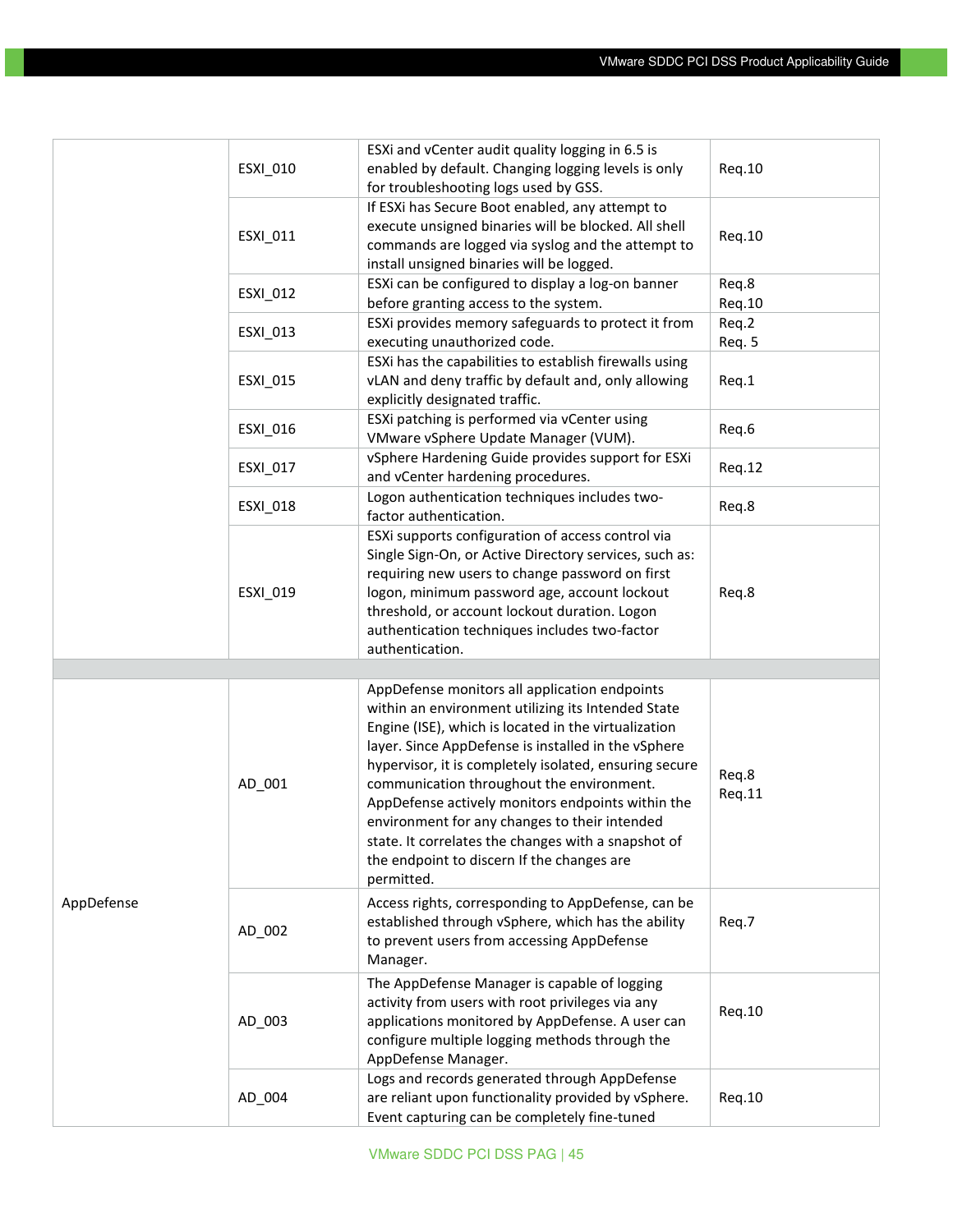|        | utilizing both the vSphere Web Client and the                                                                                                                                                                                                                                                                                                                                                                                                                                                                                  |                          |
|--------|--------------------------------------------------------------------------------------------------------------------------------------------------------------------------------------------------------------------------------------------------------------------------------------------------------------------------------------------------------------------------------------------------------------------------------------------------------------------------------------------------------------------------------|--------------------------|
|        | AppDefense Manager.                                                                                                                                                                                                                                                                                                                                                                                                                                                                                                            |                          |
| AD_007 | AppDefense compiles event logs through its<br>"Alarms" tab and can be reviewed at any time.                                                                                                                                                                                                                                                                                                                                                                                                                                    | Req.10                   |
| AD 008 | AppDefense affords the user the ability to view all<br>previous event logs, at any time, via the AppDefense<br>Manager. This allows for the analysis of any<br>questionable event.                                                                                                                                                                                                                                                                                                                                             | Req.10                   |
| AD_009 | Access to AppDefense logs can be configured to only<br>be accessible via an admin account, and can be<br>further secured by utilizing configuration setting<br>through vSphere.                                                                                                                                                                                                                                                                                                                                                | Req.8<br>Req.10          |
| AD_010 | AppDefense is integrated within the vSphere<br>environment, which includes a full view of the ports<br>and protocols in use. AppDefense includes a full list<br>of application and services that are currently in use.<br>AppDefense is capable of learning the intended<br>state of the environment and can whitelist<br>processes accordingly through its "Learning Mode"<br>When malicious activity is suspected within the<br>environment, AppDefense can suspend, or<br>completely shut down, any application and device. | Req.2<br>Req.11          |
| AD_011 | Changing user identifiers is possible within the<br>vSphere Web Client, which AppDefense heavily<br>relies on. AppDefense can block untrusted network<br>protocols, resulting in a secure environment.                                                                                                                                                                                                                                                                                                                         | Req.1<br>Req.8           |
| AD_012 | AppDefense employs the use of a continuous<br>detection system that is capable of responsive<br>measures when malicious actions appear to be<br>present. AppDefense responds by suspending,<br>shutting down, and taking a snapshot of the<br>environment. AppDefense also utilizes a "Learning<br>Mode" to identify the desired functionality of<br>applications within the environment.                                                                                                                                      | Req.11<br>Req.12         |
| AD_014 | During the course of a debilitating event,<br>AppDefense will respond by isolating the threat and<br>suspending that section of the environment. Fail-<br>safe procedures take the form of snapshots of the<br>environment, which can be utilized to restore<br>functionality to compromised applications.                                                                                                                                                                                                                     | Req.11<br>Req.12         |
| AD_015 | AppDefense lies within the hypervisor of vSphere,<br>affording it the ability to isolate various elements of<br>applications.                                                                                                                                                                                                                                                                                                                                                                                                  | Req.6<br>Req.11          |
| AD_016 | Unauthorized code execution can be mitigated via<br>the detection capabilities of AppDefense. If<br>anomalies are detected within the environment,<br>such as unauthorized code execution, AppDefense<br>will alert and respond.                                                                                                                                                                                                                                                                                               | Req.5<br>Req.6<br>Req.11 |
| AD_017 | AppDefense is installed within the hypervisor of<br>vSphere (the virtualization layer),) and monitors<br>various endpoints in the environment. These                                                                                                                                                                                                                                                                                                                                                                           | Req.11                   |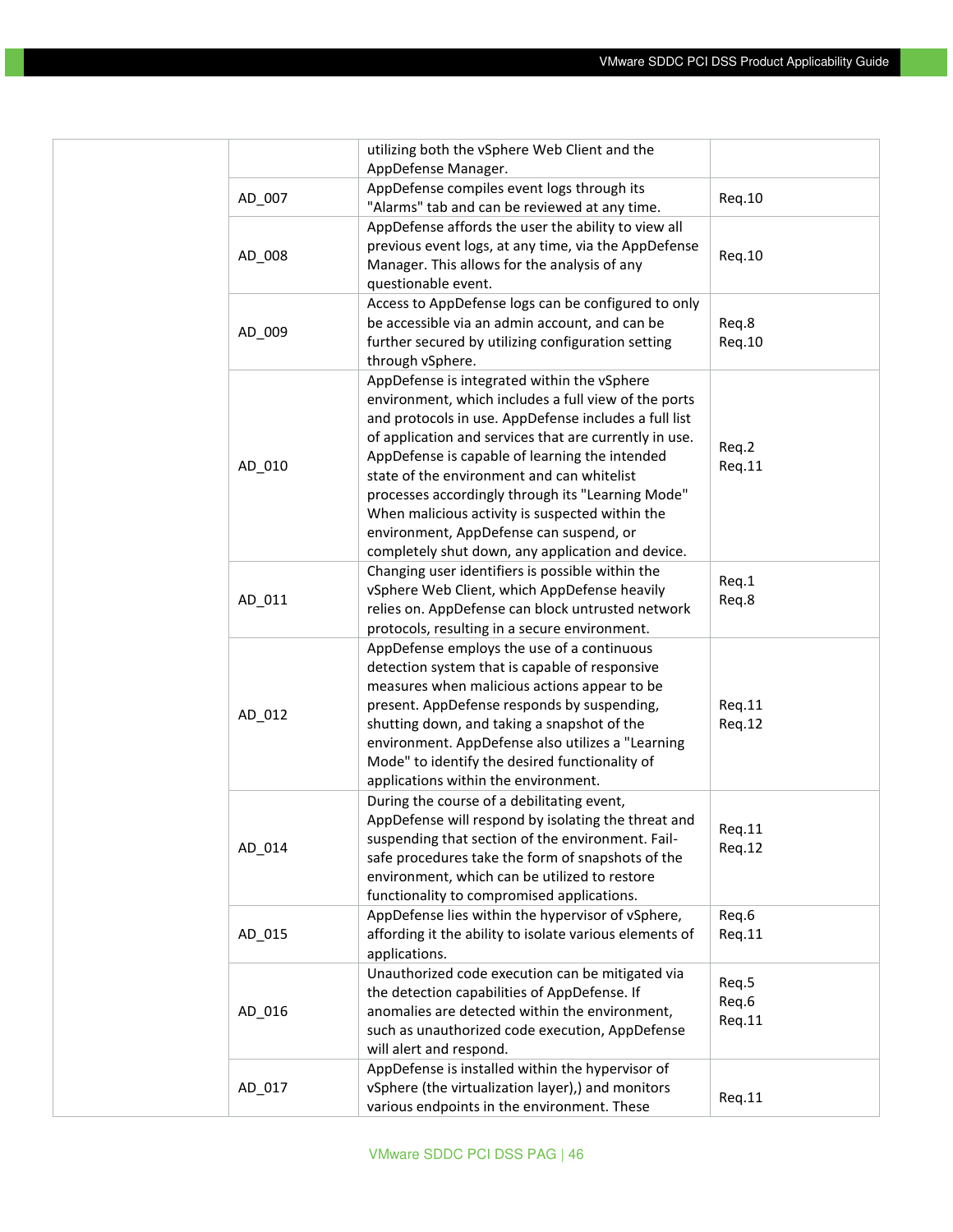|            |           | endpoints are the desirable attack vector, making     |        |
|------------|-----------|-------------------------------------------------------|--------|
|            |           | this the effective area to monitor.                   |        |
|            |           | AppDefense detects any changes within the             |        |
|            | AD_018    | network. Any changes, such as configuration           | Req.2  |
|            |           | changes and suspicious anomalies, will trigger alerts | Req.6  |
|            |           | that can be viewed with the AppDefense Manager.       | Req.11 |
|            |           | AppDefense can be fully automated and can issue       |        |
|            |           | automated responses when various anomalies are        |        |
|            | AD 019    | detected, such as leveraging virtualization processes | Req.11 |
|            |           | such as suspending and shutting down the              |        |
|            |           | environment.                                          |        |
|            |           |                                                       |        |
|            |           | Information protection can be implemented using       | Req.4  |
|            | NSX_V_001 | policies that restrict access information flow based  | Req.12 |
|            |           | on network micro-segmentation.                        |        |
|            |           | Within the data plane, the guest introspection        |        |
|            |           | framework (host based) or network extensibility       |        |
|            |           | (redirect network flow to 3rd third-party             |        |
|            | NSX_V_002 | appliances/tools) is supported by NSX, which can be   | Req.10 |
|            |           | accessed by 3rd third-party tools to support          | Req.11 |
|            |           | Intrusion Detection System (IDS) and/or Intrusion     |        |
|            |           | Prevention System (IPS) systems.                      |        |
|            |           | NSX identity firewall supports role-based access      |        |
|            |           | controls (RBAC) to limit permissions that restrict    |        |
|            | NSX_V_003 | viewing virtual machines (VMVMs). Also, micro-        |        |
|            |           | segmentation can be used to manage access to          |        |
|            |           | specific areas of the network using RBAC and          | Req.1  |
|            |           | minimize attack surface by using NSX to isolate and   | Req.7  |
|            |           | segment workload and platform components. This        | Req.8  |
|            |           | includes configuring the system to restrict the       |        |
|            |           | development team from having access to the            |        |
|            |           | production environment.                               |        |
| <b>NSX</b> |           | A proof of maintenance log is available to report on  |        |
|            |           | archived maintenance activity. These logs are         |        |
|            |           | captured at key components: NSX Manager               |        |
|            | NSX_V_004 | (management plane) and vCenter (data plane). For a    | Req.10 |
|            |           | consolidated view, logs can be pushed to a syslog     |        |
|            |           | server, or vRealize Log Insight.                      |        |
|            |           | Remote access to products can be restricted to just   |        |
|            |           | SSH, or other desired and secure communication        |        |
|            |           | protocols. Manually, the configuration files can be   |        |
|            |           | altered in NSX to further restrict access to specific |        |
|            |           | components such as: NSX Manager, NSX Edge, or         | Req.1  |
|            | NSX_V_005 | NSX Controller. By default, SSH access is disabled.   | Req.4  |
|            |           | This includes controlling remote access through an    | Req.8  |
|            |           | existing access control and authentication solution,  |        |
|            |           | and invalidating session identifiers upon session     |        |
|            |           | termination.                                          |        |
|            |           | Session lockouts are enforceable and require users    |        |
|            | NSX_V_006 | to re-authenticate after a session time-out.          | Req.8  |
|            | NSX_V_007 | Account lockout threshold can be altered.             | Req.8  |
|            |           |                                                       |        |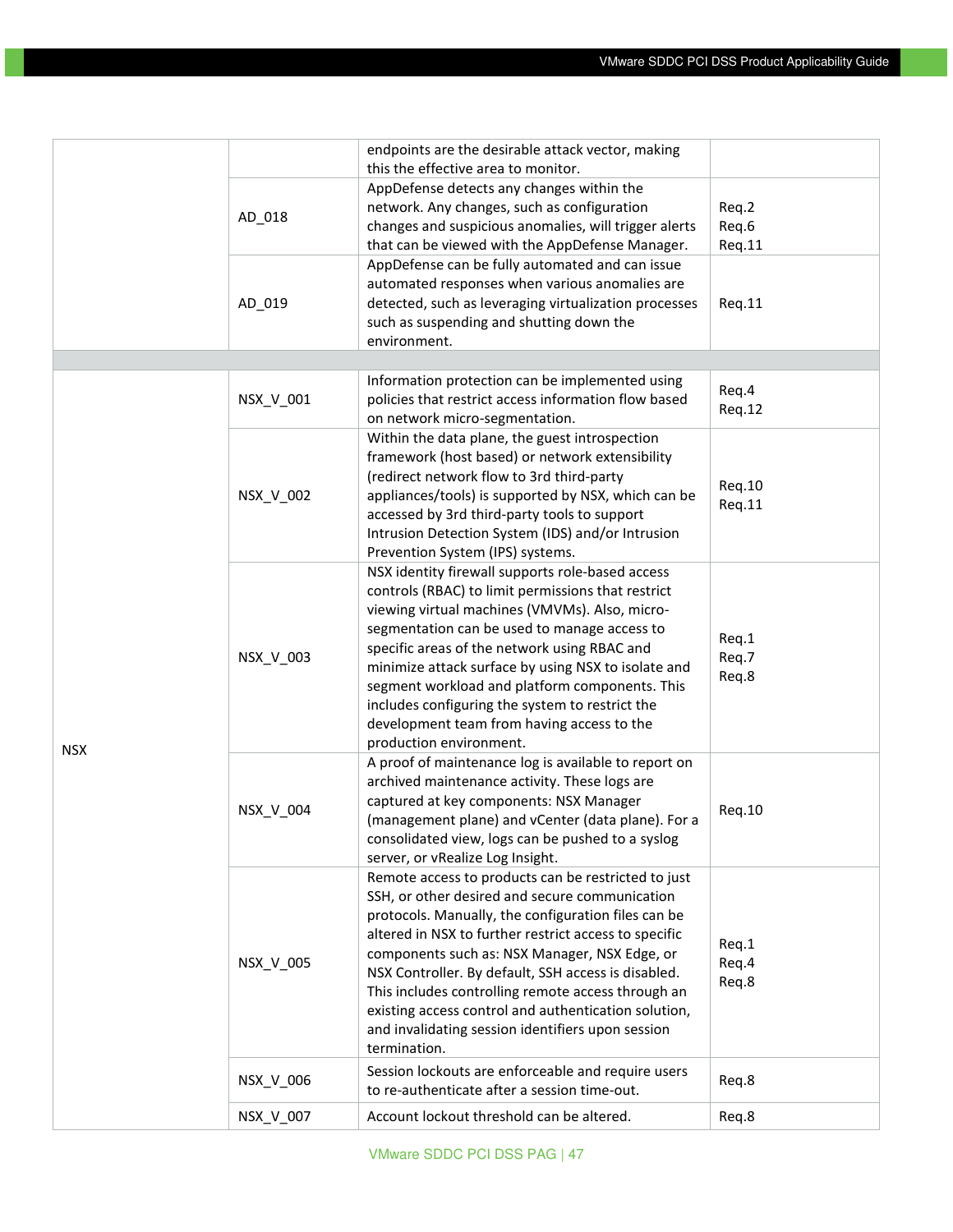| NSX V 008 | NSX can push logs to be stored in syslog audit<br>repositories, including vRealize Log Insight. NSX<br>supports multiple log repository servers to enhance<br>tamper protection of logging that can be used<br>during after-the-fact investigations without altering<br>the event logs.                                                                                                                                                                                                | Req.10                            |
|-----------|----------------------------------------------------------------------------------------------------------------------------------------------------------------------------------------------------------------------------------------------------------------------------------------------------------------------------------------------------------------------------------------------------------------------------------------------------------------------------------------|-----------------------------------|
| NSX_V_009 | NSX can be used to monitor the network using<br>logging of firewalls, and other traffic. This can be<br>used to support monitoring the system for<br>inappropriate usage and other security violations.<br>Use of the NSX Application Rule Manager can<br>monitor enforcement of security rules and firewall<br>policies. NSX Endpoint Monitoring enables Guest<br>Introspection Framework capabilities to monitor<br>endpoint processes specifically on Windows .virtual<br>machines. | Req.10<br>Req.11                  |
| NSX_V_010 | NSX provides monitoring of the system using event<br>logs and other security logs to identify abnormal<br>activity. The NSX NetX feature can redirect network<br>traffic flow to be redirected to 3rd third-party<br>Intrusion Detection System (IDS) solution on a per<br>security policy basis to support granular event<br>logging.                                                                                                                                                 | Req.10                            |
| NSX_V_011 | NSX can deny access to rogue devices that have not<br>been approved using SpoofGuard. Also, a default<br>deny with a list of approved devices can be<br>established to further prevent rogue devices.                                                                                                                                                                                                                                                                                  | Req.7<br>Req.8<br>Req.12          |
| NSX_V_012 | NSX can isolate any devices that are out of<br>compliance and restrict their access to the network,<br>if the device is tagged as rogue and a policy defined<br>to isolate devices that have this tag. NSX can<br>quarantine any devices identified as rogue devices<br>using the Guest Introspection Framework.                                                                                                                                                                       | Req.8<br>Req.12                   |
| NSX_V_013 | NSX can use micro-segmentation to establish<br>processing domains based on access rights and user<br>privileges. Granularity around trust can be defined<br>as a virtual NIC, or more broadly as a region, for<br>both static infrastructure and dynamic logical<br>objects.                                                                                                                                                                                                           | Req.1<br>Req.6<br>Req.7<br>Req.10 |
| NSX V 014 | NSX can restrict network traffic based on system<br>security classification, which can be defined using<br>static objects and dynamic objects. Access control<br>for objects can be restricted based on security rules<br>and tags.                                                                                                                                                                                                                                                    | Req.7<br>Req.8                    |
| NSX_V_015 | Network access controls can be managed using NSX,<br>which can also be integrated with 3rd third-party<br>tools to support managing network access. Network<br>access controls can be managed using NSX, which<br>can also be integrated with 3rd third-party tools to<br>support managing network access.                                                                                                                                                                             | Req.7<br>Req.8                    |
| NSX_V_016 | Using NetX API, NSX can support integration with<br>third-party intrusion detection systems (IDS) to                                                                                                                                                                                                                                                                                                                                                                                   | Req.11                            |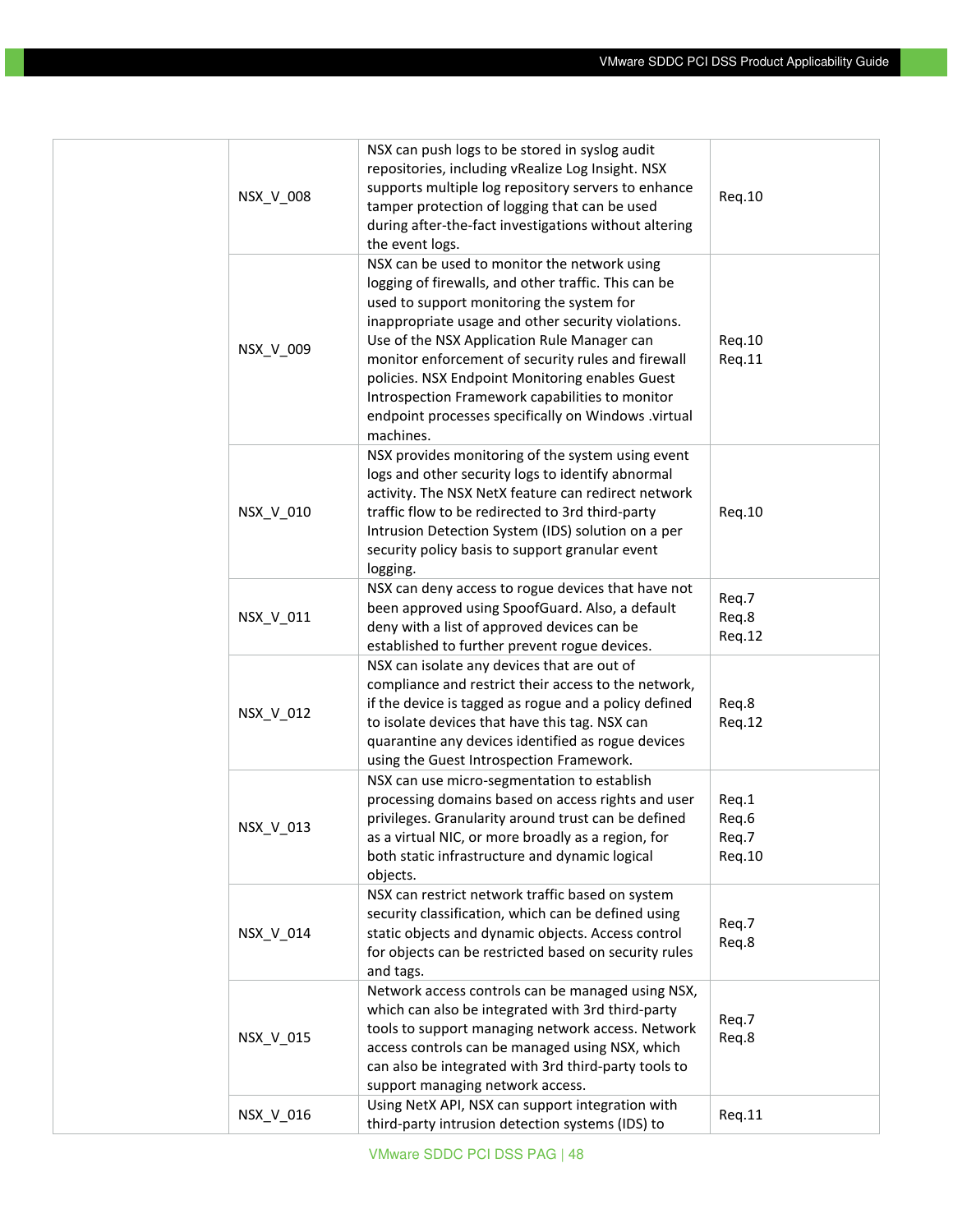|           | support responses in network locations, or granular<br>to VM/workflow between VMs. In addition, NSX can<br>use Guest Introspection to further enhance IDS<br>responses.                                                                                                                                                                                           |                          |
|-----------|-------------------------------------------------------------------------------------------------------------------------------------------------------------------------------------------------------------------------------------------------------------------------------------------------------------------------------------------------------------------|--------------------------|
| NSX_V_017 | NSX can manage all internal network connections<br>and provides documentation to describe the<br>networking components available for deployment.                                                                                                                                                                                                                  | Req.1                    |
| NSX_V_018 | NSX can manage external network connections<br>through the NSX Edge gateway, firewall, VPN, or SSL<br>through Load Balancer. This includes establishing a<br>boundary defense.                                                                                                                                                                                    | Req.11                   |
| NSX_V_019 | Using the NSX Edge firewall, distributed firewall,<br>Guest Introspection (within the VM) and third-party<br>NetX API (network enforcement), NSX can prohibit<br>systems from connecting directly to external<br>networks.                                                                                                                                        | Req.1                    |
| NSX_V_020 | NSX can be implemented with a fault-tolerant<br>architecture; documentation supporting this design<br>is available.                                                                                                                                                                                                                                               | Req.6<br>Req.11          |
| NSX_V_021 | NSX can restrict inbound internet traffic inside the<br>DMZ using ESG FW, NSX Edge services gateway<br>firewall, distributed firewall, and the principles of<br>DMZ Anywhere.                                                                                                                                                                                     | Req.1                    |
| NSX_V_022 | All capabilities of NSX can be programmatically<br>created by Rest API to segregate applications and<br>databases that can restrict information in an internal<br>network zone.                                                                                                                                                                                   | Req.1<br>Req.7           |
| NSX_V_023 | NSX can apply configuration standards and remove<br>unnecessary functionality using Rest API, Guest<br>Introspection, and distributed firewall specifically to<br>protocols, ports, applications, and services in the<br>firewall and router configuration standard.                                                                                              | Req.1<br>Req.2           |
| NSX_V_024 | NSX can be used to configure traffic including<br>firewall deny all traffic by default, explicit exceptions<br>for designated traffic, restricting outbound traffic,<br>protecting devices from outbound connections,<br>protecting devices to deny inbound connections,<br>managing IP addresses in DHCP, assigning or<br>reserving static IP addresses in DHCP. | Req.1<br>Req.8           |
| NSX_V_025 | NSX can leverage a Root Certification Authority to<br>support Public Key Infrastructure within the<br>virtualized network platform.                                                                                                                                                                                                                               | Req.3<br>Req.4           |
| NSX_V_026 | NSX can support analytics to be used with third -<br>party solutions to identify behavior and characterize<br>malicious code, which would be supported via Guest<br>Introspection.                                                                                                                                                                                | Req.10<br>Req.11         |
| NSX_V_027 | In the event of fail-safe procedures, NSX can move<br>around machines to other recovery networks via<br>automated quarantine actions.                                                                                                                                                                                                                             | Req.4<br>Req.6<br>Req.11 |
| NSX_V_028 | NSX provides a dashboard to monitor the platform's<br>health, which can inform users around maintenance<br>information of the platform itself.                                                                                                                                                                                                                    | Req.6<br>Req.11          |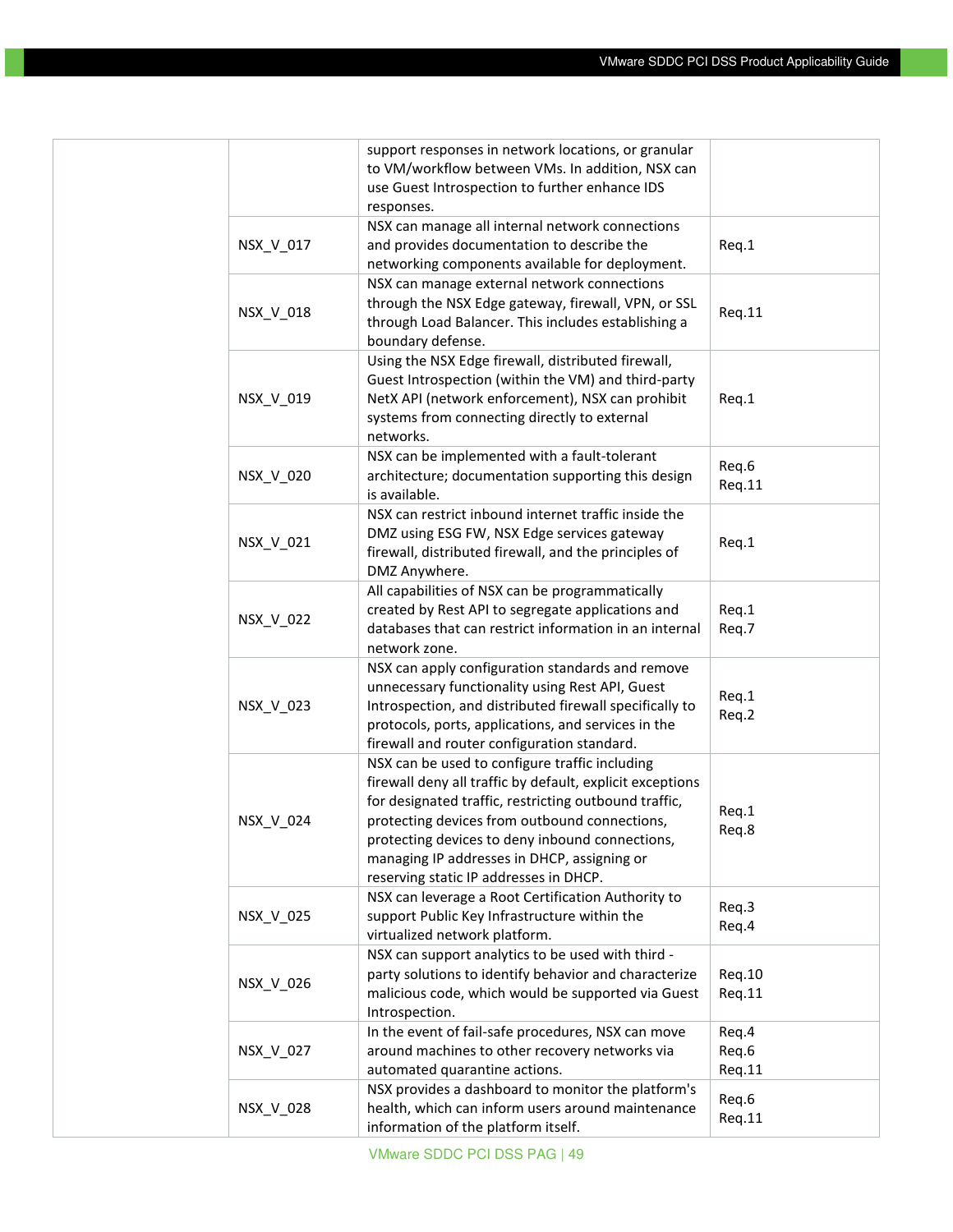|                         |                | NSX can be configured to protect against                                                                      |        |
|-------------------------|----------------|---------------------------------------------------------------------------------------------------------------|--------|
|                         | NSX_V_029      | unauthorized data mining of the NSX postgres                                                                  | Req.2  |
|                         |                | database.                                                                                                     | Req.7  |
|                         |                | NSX includes some denial of service (DoS) attack                                                              |        |
|                         |                | prevention mechanisms, which may support                                                                      | Req.6  |
|                         | NSX_V_030      | detection processes but will not monitor and detect                                                           | Req.10 |
|                         |                | DoS before the attack occurs.                                                                                 | Req.11 |
|                         |                | NSX provides stateful firewall capabilities that can                                                          |        |
|                         | NSX_V_031      | support adding devices requiring access control                                                               | Req.7  |
|                         |                | based on an Access Control List.                                                                              | Req.8  |
|                         |                | NSX supports least privilege around workloads, and                                                            |        |
|                         |                | provides four different roles within NSX to support                                                           |        |
|                         | NSX_V_032      | the principle of least privilege (enterprise                                                                  |        |
|                         |                | administrator, NSX administrator, security                                                                    | Req.7  |
|                         |                | administrator, and auditor/read only).                                                                        |        |
|                         |                | NSX can be architected to place firewalls between                                                             |        |
|                         | NSX_V_033      | security domains, DMZ, and other network zones.                                                               | Req.1  |
|                         |                | The NSX appliance provides access via SSH, which                                                              |        |
|                         |                | can also be disabled. Access control to the NSX                                                               |        |
|                         | NSX_V_035      | appliances can enforce password parameters,                                                                   | Req.8  |
|                         |                | including: length, requiring password change upon                                                             |        |
|                         |                | first login, and account lockout duration.                                                                    |        |
|                         |                | NSX provides and maintains a system hardening                                                                 | Req.6  |
|                         | NSX_V_036      | guide.                                                                                                        | Req.12 |
|                         |                |                                                                                                               |        |
|                         |                | A proof of maintenance log is available to report on                                                          |        |
|                         |                |                                                                                                               |        |
|                         | SDDCMANAGERV   | archived maintenance activity related to ESXi,                                                                |        |
|                         | CF_001         | vCenter, vSAN, and NSX products within the VCloud                                                             | Req.10 |
|                         |                | Foundation suite.                                                                                             |        |
|                         |                | SDDC Manager supports two types of users: read                                                                |        |
|                         | SDDCMANAGERV   | only and cloud admin. User accounts can be                                                                    | Req.7  |
|                         | CF 002         | managed within SDDC Manager and external user                                                                 | Req.8  |
|                         |                | authentication services such as Active Directory.                                                             |        |
|                         | SDDCMANAGERV   | Session lockouts are enforceable and require users                                                            |        |
| <b>SDDC Manager</b>     | CF_003         | to re-authenticate after a session time-out.                                                                  | Req.8  |
|                         |                | SDDC Manager enables security architecture design                                                             |        |
| <b>Cloud Foundation</b> |                | through the separation of the management domain                                                               |        |
|                         | SDDCMANAGERV   | and the workload domain. Designing a separation of                                                            | Req.7  |
|                         | CF_004         | architecture can support segregation of duties and                                                            |        |
|                         |                | keep environments separate based on function.                                                                 |        |
|                         |                | SDDC Manager enables security architecture design                                                             |        |
|                         |                | through the separation of the management domain                                                               | Req.1  |
|                         | SDDCMANAGER    | and the workload domain. Designing a separation of                                                            | Req.2  |
|                         | <b>VCF_005</b> | architecture can support segregation of duties and                                                            | Req.6  |
|                         |                | keep environments separate based on function.                                                                 |        |
|                         |                |                                                                                                               |        |
|                         |                | Site Recovery Manager can push logs to be stored in                                                           |        |
|                         |                | vRealize Log Insight. A content pack is provided to                                                           |        |
|                         | SRM_002        | facilitate Site Recovery Manager logging and                                                                  | Req.10 |
| Site Recovery Manager   |                | dashboard visualization of logging.                                                                           |        |
|                         | SRM_003        | Results of test run can be included in documentation<br>to evidence results of continuity planning exercises. | Req.6  |

VMware SDDC PCI DSS PAG | 50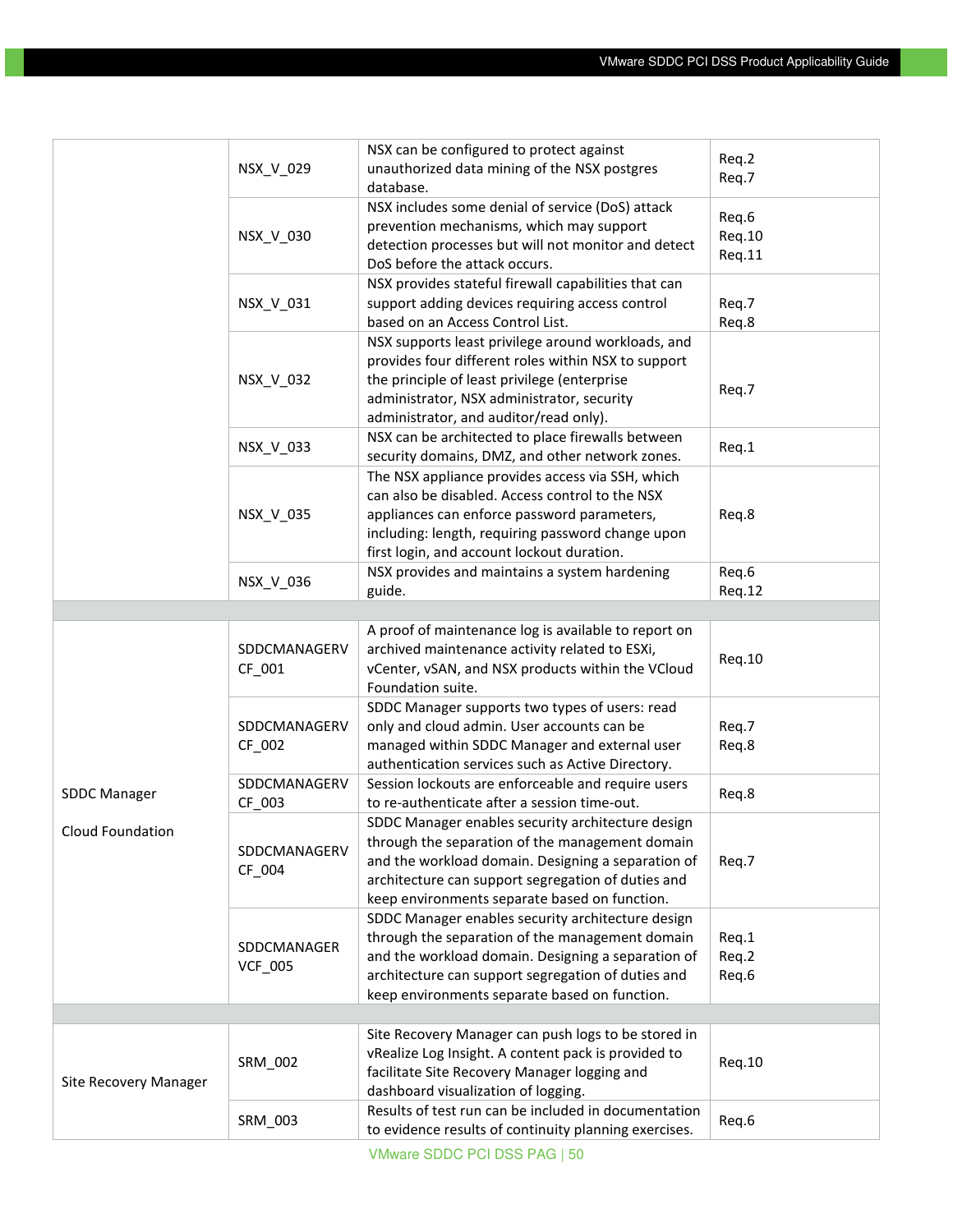|                    |         | Recovery mode can be run within the test plan and                                                                                                                                                                                                                                                                  |                |
|--------------------|---------|--------------------------------------------------------------------------------------------------------------------------------------------------------------------------------------------------------------------------------------------------------------------------------------------------------------------|----------------|
|                    |         | export the results to showcase the outcome of every                                                                                                                                                                                                                                                                |                |
|                    |         | test run inside test mode.                                                                                                                                                                                                                                                                                         |                |
|                    | SRM_005 | Site Recovery Manager is an application that runs in<br>Windows and relies on events and standard<br>maintenance logs provided by Windows. Proof of<br>maintenance and archival of reports depends on<br>configuration of Windows event logging.                                                                   | Req.10         |
|                    | SRM_006 | Access to Site Recovery Manager is only available via<br>a web client using vSphere. The vSphere web client<br>manages authentication and session handling. Upon<br>session termination, session identifiers are<br>invalidated.                                                                                   | Req.8          |
|                    | SRM_007 | Remote access is possible via Remote Desktop<br>Protocol (RDP) to the Site Recovery Manager<br>system. This can be managed through external<br>authentication solutions. Use of Site Recovery<br>Manager does not require RDP access mechanism,<br>and RDP is usually allocated for administrative<br>access only. | Req.4<br>Req.8 |
|                    | SRM_008 | Site Recovery Manager relies on vCenter to manage<br>and assign user access and to manage user<br>accounts, including assignment of roles to restrict<br>functionality.                                                                                                                                            | Req.7          |
|                    | SRM_009 | Site Recovery Manager can be configured to use<br>Active Directory or vSphere domain accounts that<br>adhere to organizational password standards,<br>including forcing users to change their password<br>upon first login.                                                                                        | Req.8          |
|                    |         |                                                                                                                                                                                                                                                                                                                    |                |
|                    | UM_002  | vCloud Usage Meter retains a list of connections<br>that are the subject of monitoring and usage<br>collection. vCloud Usage Meter is installed within<br>the vSphere environment, which is capable of full<br>LDAP integration where user accounts can be<br>controlled even further.                             | Req.8          |
|                    | UM 003  | vSphere logs user activity and can be maintained for<br>a set period of time. These logs can be secured via<br>various methods, such as user account permissions.                                                                                                                                                  | Req.10         |
| vCloud Usage Meter | UM_004  | Users can be uniquely identified through different<br>aspects via the vSphere Web Client, as well as<br>various methods derived from LDAP integration and<br>configuration.                                                                                                                                        | Req.8          |
|                    | UM_005  | vCloud Usage Meter can be configured to utilize<br>proxy services, in addition to leveraging LDAP<br>integration to manage user IDs and passwords<br>within a secure environment. This includes<br>configuring the minimum and maximum password<br>ages that can be applied to user accounts.                      | Req.8          |
|                    | UM_007  | LDAP and various parameters derived from vSphere<br>Web Client can be employed to maintain separation                                                                                                                                                                                                              | Req.8          |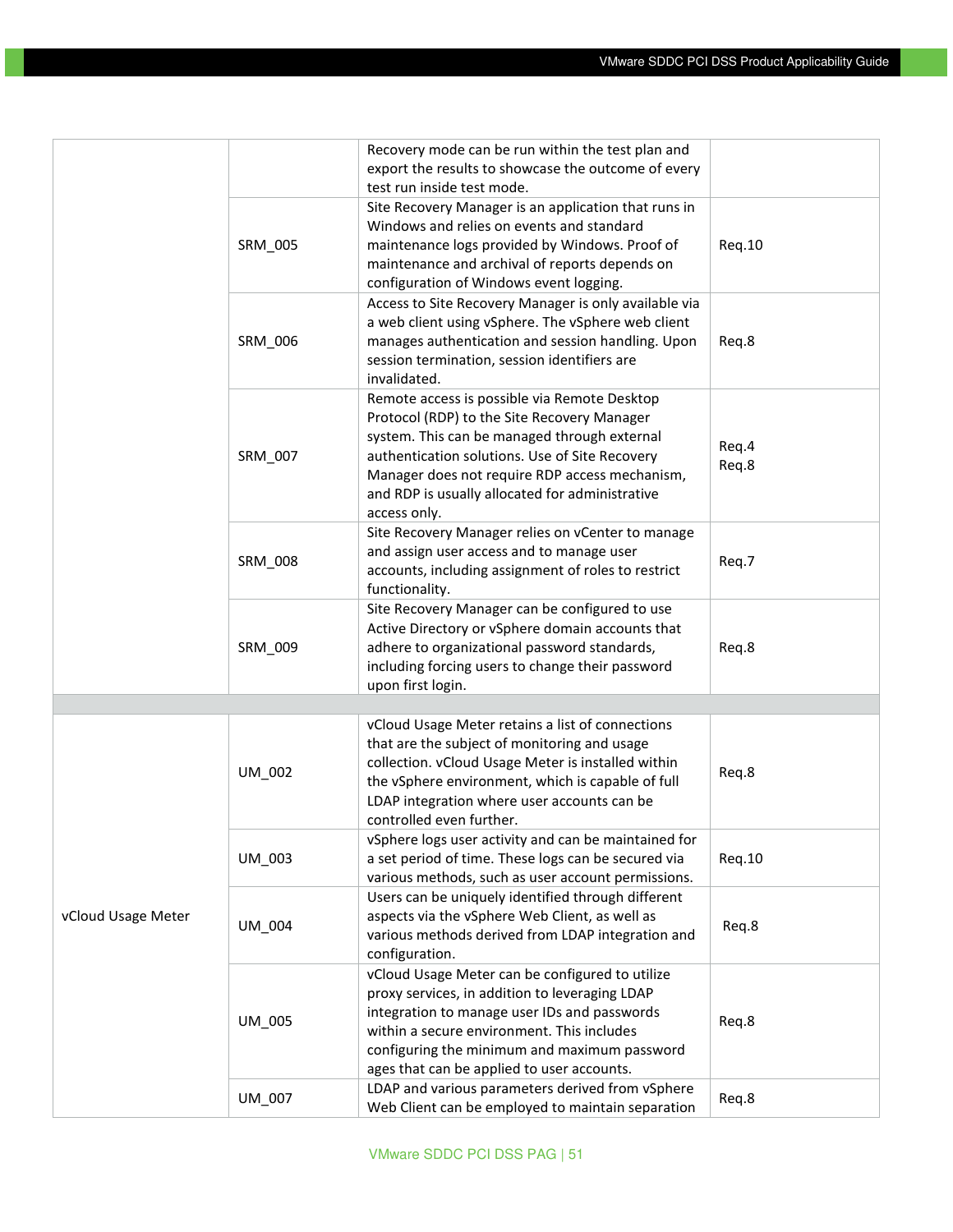|                 |         | between user functionality and system                                                                  |        |
|-----------------|---------|--------------------------------------------------------------------------------------------------------|--------|
|                 |         | management.                                                                                            |        |
|                 |         | Data transmission can be secured through proxy                                                         | Req.1  |
|                 | UM_008  | configurations and are employed during the initial                                                     | Req.4  |
|                 |         | setup of vCloud Usage Meter.                                                                           |        |
|                 |         |                                                                                                        |        |
|                 |         | vCloud Director has the ability to administrate user                                                   |        |
|                 |         | accounts, in addition to assigning those accounts                                                      |        |
|                 | vCD_001 | various permissions, through the administration                                                        | Req.7  |
|                 |         | home page and LDAP integration. Account                                                                | Req.8  |
|                 |         | management can also be accomplished through the                                                        |        |
|                 |         | vCloud API.                                                                                            |        |
|                 |         | Logging capabilities are configured, and observed,                                                     |        |
|                 | vCD_002 | through the vCloud Director's manage and monitor                                                       | Req.4  |
|                 |         | portal.                                                                                                | Req.10 |
|                 |         | Session lock capabilities can be employed, such as<br>configuring the number of invalid logins before  |        |
|                 | vCD_003 | lockout occurs, through the vCloud Director's                                                          | Req.8  |
|                 |         | administration portal and also within the general                                                      |        |
|                 |         | system settings.                                                                                       |        |
|                 |         | Configuring device and accounts that have access                                                       |        |
|                 | vCD_004 | control permissions can be accomplished through                                                        | Req.7  |
|                 |         | the vCloud Director's administration portal.                                                           | Req.10 |
|                 |         | System administrator account permissions cannot                                                        |        |
|                 |         | be altered and encompass all existing rights, in                                                       |        |
|                 | vCD_005 | addition to rights only associated with an                                                             | Req.7  |
|                 |         | administrator role.                                                                                    | Req.8  |
|                 |         | The administrator account associated with vCloud                                                       |        |
| vCloud Director | vCD_006 | Director has the capability of managing the access                                                     | Req.7  |
|                 |         | authorization list and is the only account that can do                                                 |        |
|                 |         | SO.                                                                                                    |        |
|                 |         | vCloud Director includes monitoring functionality,                                                     |        |
|                 | vCD_007 | which can produce audit logs and cost reports, to                                                      | Req.10 |
|                 |         | provide insight regarding the overall statistics of the                                                |        |
|                 |         | environment.                                                                                           |        |
|                 | vCD_008 | The administrator account associated with vCloud<br>Director can fully manage user accounts, including | Reg.8  |
|                 |         | properly updating accounts and their access rights.                                                    |        |
|                 |         | An administrator has the ability to restrict user                                                      |        |
|                 |         | access to nearly all facets of the vCloud Director                                                     |        |
|                 | vCD_009 | environment, including log management and                                                              | Req.10 |
|                 |         | observation.                                                                                           |        |
|                 |         | vCloud Director has the ability to monitor all assets                                                  |        |
|                 | vCD_010 | within its environment, as well as produce reports                                                     | Req.10 |
|                 |         | that can later be utilized during forensic analysis.                                                   |        |
|                 |         | Authentication measures are handled through the                                                        |        |
|                 | vCD 011 | vSphere environment, of which vCloud Director is a                                                     | Req.1  |
|                 |         | part of.                                                                                               |        |
|                 |         | vCloud Director can be coupled with vCloud Director                                                    | Req.12 |
|                 | vCD_012 | Availability to ensure proper contingency                                                              |        |
|                 |         | functionality within the vCloud Director                                                               |        |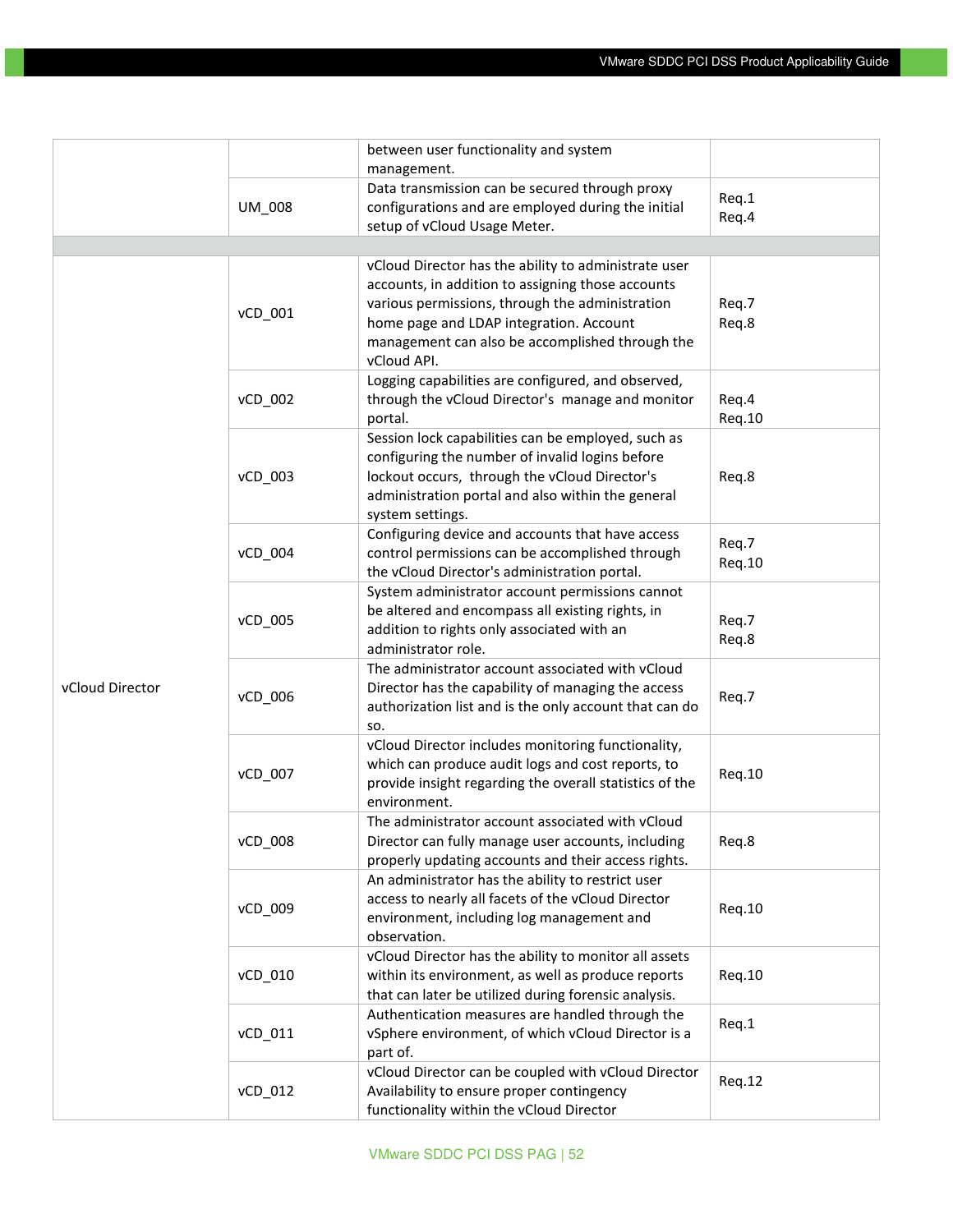|                                            |         | environment, as well as other facets of the vSphere<br>environment.                                                                                                                                                                                                                                                                                                          |                  |
|--------------------------------------------|---------|------------------------------------------------------------------------------------------------------------------------------------------------------------------------------------------------------------------------------------------------------------------------------------------------------------------------------------------------------------------------------|------------------|
|                                            | vCD_013 | AppDefense can be integrated into the vSphere<br>environment, which vCloud Director relies upon, to<br>establish and maintain intrusion detection<br>functionality.                                                                                                                                                                                                          | Req.10<br>Req.11 |
|                                            | vCD_015 | Intrusion detection procedures can be implemented<br>within the vSphere environment, with which vCloud<br>Director is integrated with, through the addition of<br>AppDefense.                                                                                                                                                                                                | Req.11           |
|                                            | vCD_017 | An Incident Response program can be established<br>within one of the cloud environments that vCloud<br>Director is responsible for managing. Users are able<br>to review and update the incident response<br>procedures following the closure of such an event,<br>while utilizing features afforded through<br>AppDefense to vSphere, which encompasses vCloud<br>Director. | Req.12           |
|                                            | vCD_018 | While utilizing AppDefense within the vSphere<br>environment, which contains vCloud Director, a user<br>is afforded the ability of establishing and<br>maintaining various incident response procedures.                                                                                                                                                                     | Req.12           |
|                                            |         |                                                                                                                                                                                                                                                                                                                                                                              |                  |
|                                            | vCA_001 | vCloud Director Availability is integrated with vCloud<br>Director, which is installed in the vSphere<br>environment. In turn, users that are currently using<br>vCloud Director Availability services are subject to<br>the termination of their session if idle for too long.                                                                                              | Req.8            |
|                                            | vCA_002 | It is possible to limit super user accounts to<br>designated system administrators, if using LDAP<br>through vSphere.                                                                                                                                                                                                                                                        | Req.7            |
| vCloud Availability for<br>vCloud Director | vCA_003 | Account lockout procedures can be configured by<br>the use of LDAP services, which can be indirectly<br>used in conjunction with vCloud Director<br>Availability. The procedures that can be configured<br>are account lockout threshold and duration, in<br>addition to the set number of consecutive login<br>attempts before such procedures are triggered.               | Req.8            |
|                                            | vCA_004 | vSphere has its own internal log management<br>processes that can be utilized via any user, with<br>applicable permissions, of vCloud Director<br>Availability. A user of vCloud Director Availability can<br>configure logging mechanisms within the vSphere<br>environment that can be used for later analysis.                                                            | Req.10           |
|                                            | vCA_006 | Event logs stemming from the vSphere<br>environment, of which vCloud Director Availability is<br>a part of, can be stored securely and protected from<br>unauthorized access.                                                                                                                                                                                                | Req.10           |
|                                            | vCA_007 | A complete network overview can be reviewed via<br>vSphere. This includes any ports, protocols, and<br>services currently active within the environment.                                                                                                                                                                                                                     | Req.1            |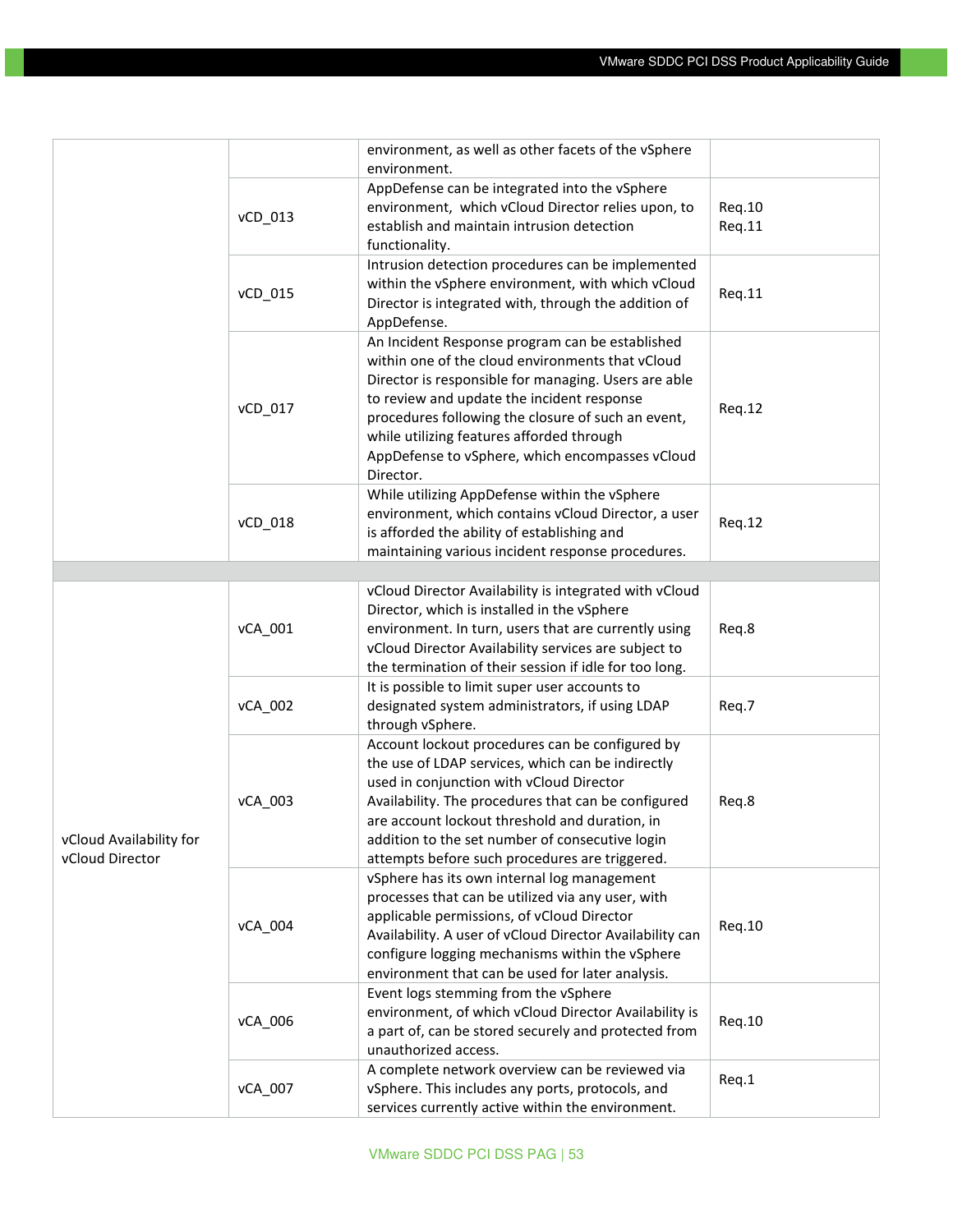|                             | vCA_008  | When utilizing LDAP integration within the vSphere<br>environment, uniquely identifying properties can be<br>employed to user accounts. This includes those who<br>have access to vCloud Director Availability through<br>vSphere.                                                                                                                                                                          | Req.8                   |
|-----------------------------|----------|-------------------------------------------------------------------------------------------------------------------------------------------------------------------------------------------------------------------------------------------------------------------------------------------------------------------------------------------------------------------------------------------------------------|-------------------------|
|                             | vCA_009  | Proxy measures can be implemented within the<br>vSphere environment, in turn affecting vCloud<br>Director Availability, and can be configured to only<br>allow access to properly identified and<br>authenticated connections.                                                                                                                                                                              | Req.1                   |
|                             | vCA_010  | The "Enable Password History" feature can be<br>enabled via the vSphere Web Client, or through<br>LDAP integration, and affects vCloud Director<br>Availability services due to access being derived<br>through vSphere.                                                                                                                                                                                    | Req.8                   |
|                             | vCA_011  | Various password settings can be configured<br>through LDAP, which indirectly affect vCloud<br>Director Availability services.                                                                                                                                                                                                                                                                              | Req.8                   |
|                             | vCA_012  | System management is accomplished through the<br>vSphere Web Client, which is completely separate<br>from vCloud Director. vCloud Director governs<br>services such as that of vCloud Director Availability.                                                                                                                                                                                                | Req.8                   |
|                             | vCA_014  | User privileges are dictated through configurations<br>stemming from either vSphere, or LDAP integration,<br>all of which affect vCloud Director Availability due to<br>being deeply entangled with vSphere through<br>vCloud Director.                                                                                                                                                                     | Req.8                   |
|                             | vCA_015  | A proof of maintenance log is available to report on<br>archived maintenance activity.                                                                                                                                                                                                                                                                                                                      | Req.10                  |
|                             | vCA 016  | Remote access to products can be restricted to just<br>SSH, or other desired and secure communication<br>protocols. Manually the configuration files can be<br>altered in vSphere to further restrict access to<br>vSphere. This includes controlling remote access<br>through an existing access control and<br>authentication solution, and invalidating session<br>identifiers upon session termination. | Req.2<br>Req.7<br>Req.8 |
|                             | vCA_017  | Session lockouts are enforceable and require users<br>to re-authenticate after a session time-out.                                                                                                                                                                                                                                                                                                          | Req.8                   |
|                             | vCA_018  | Configurable to push logs to vRealize Log Insight and<br>benefit from capability to restrict modifying log<br>data.                                                                                                                                                                                                                                                                                         | Req.10                  |
|                             | vCA_019  | Account lockout threshold can be altered.                                                                                                                                                                                                                                                                                                                                                                   | Req.8                   |
|                             |          |                                                                                                                                                                                                                                                                                                                                                                                                             |                         |
| vCloud Director<br>Extender | vCDX_001 | vCloud Director Extender is a plug-in for vCloud<br>Director, which is integrated within the vSphere<br>environment. vSphere is capable of establishing<br>various access rights to the user through the<br>vSphere Web Client.                                                                                                                                                                             | Req.7<br>Req.8          |
|                             | vCDX_002 | Various roles and accounts can be configured<br>through the vSphere Web Client, of which vCloud<br>Director Extender is inherently a part of.                                                                                                                                                                                                                                                               | Req.8                   |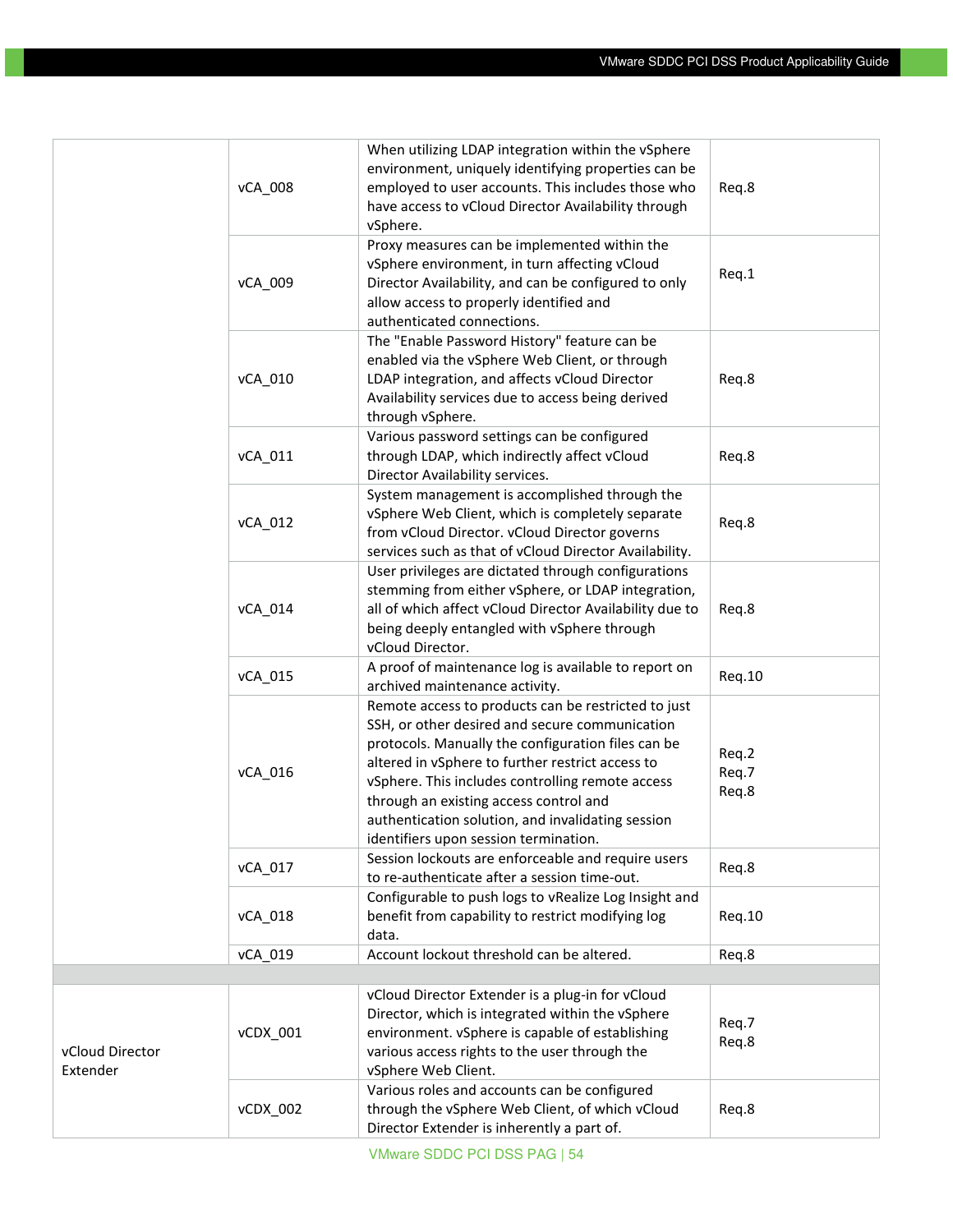|         | vCDX_003     | The capturing of logs can be accomplished through<br>the vSphere Web Client. Actions taken by the user<br>with root privileges can be detailed within the<br>vSphere Web Client.                                                                                                         | Req.10 |
|---------|--------------|------------------------------------------------------------------------------------------------------------------------------------------------------------------------------------------------------------------------------------------------------------------------------------------|--------|
|         | vCDX_004     | Account lockout procedures can be configured via<br>LDAP integration with vCloud Director, thus<br>affording these same traits to vCloud Director<br>Extender.                                                                                                                           | Req.8  |
|         | vCDX_005     | vCloud Director Extender retains information<br>regarding all previously performed virtual machine<br>migrations.                                                                                                                                                                        | Reg.10 |
|         | vCDX_006     | The preservation of logs can be accomplished<br>through the vSphere Web Client, with which vCloud<br>Director Extender is inherently integrated with.                                                                                                                                    | Req.10 |
|         | vCDX_007     | A list detailing the network configuration can be<br>viewed within the vSphere Web Client where vCloud<br>Director Extender resides.                                                                                                                                                     | Req.1  |
|         | vCDX_008     | vCloud Director Extender is innately a part of the<br>vSphere environment, which has the ability to<br>enforce uniquely identifying properties to various<br>users.                                                                                                                      | Req.8  |
|         | vCDX_009     | The enforcement of password history requirements<br>can be accomplished through LDAP integration,<br>which can be configured to meet organizational<br>requirements.                                                                                                                     | Req.8  |
|         | vCDX_010     | vSphere can be successfully integrated with LDAP,<br>which enables the options of configuring minimum<br>and maximum password age standards for its users.<br>vCloud Director Extender will inherit these<br>properties due to its deep integration with vSphere<br>via vCloud Director. | Req.8  |
|         | vCDX_011     | vCloud Director Extender employs the use of the<br>Replicator, which provides the data transfer and<br>monitoring, to protect data with encrypted TCP<br>traffic during a virtual machine migration.                                                                                     | Req.1  |
|         |              |                                                                                                                                                                                                                                                                                          |        |
|         | VCENTER_001  | vCenter supports access control configuration<br>including: session timeout, login attempts, account<br>lockout threshold, account lockout duration,<br>minimum password age, and requiring re-<br>authentication.                                                                       | Req.8  |
|         | VCENTER_002  | Concurrent sessions can be limited on web clients,<br>and virtual machine consoles.                                                                                                                                                                                                      | Req.7  |
| vCenter | VCENTER_003  | vCenter employs unique user identifiers through<br>Platform Services Controller (PSC), <sup>™</sup> , which manages<br>integration with SSO. Unique user identifiers can be<br>assigned using Platform Services Controller.                                                              | Req.8  |
|         | VECENTER_004 | Access is supported using Role Based Access Control<br>(RBAC) through local operating system access<br>control, or integration with Active Directory and<br>federated services. vCenter access control is<br>established through permissions, which are assigned                         | Req.8  |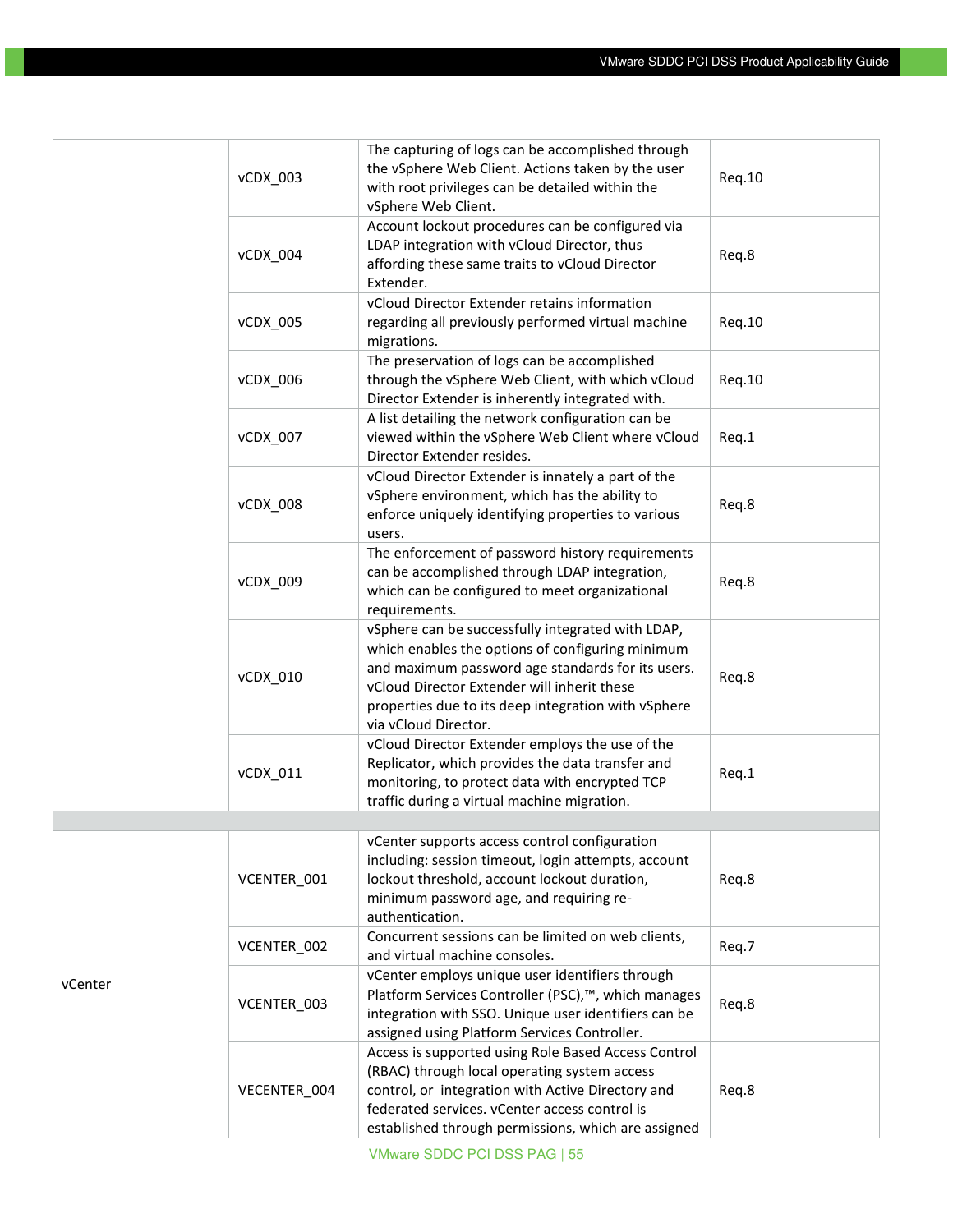|             | by a combination of roles and privileges. Users are<br>assigned to roles. Privileges are assigned to roles.<br>Thus, access authorization is a combination of the<br>role a user is assigned and the privilege a role is<br>assigned.                                                                                  |                  |
|-------------|------------------------------------------------------------------------------------------------------------------------------------------------------------------------------------------------------------------------------------------------------------------------------------------------------------------------|------------------|
| VCENTER_005 | Super user capabilities in vCenter are a combination<br>of privileges, which can be assigned to administrator<br>roles. Assignment of elevated privileges can be<br>restricted to only those users that are approved as<br>designated system administrators.                                                           | Req.7            |
| VCENTER_006 | vCenter can support an organization's continuity<br>plan by providing workload management in the<br>event of a host system disruption. However, this<br>capability is not a robust continuity planning<br>solution.                                                                                                    | Req.12           |
| VCENTER_007 | vCenter can list all the virtual machines and support<br>creating an inventory of technology systems.                                                                                                                                                                                                                  | Req.2<br>Req.9   |
| VCENTER 008 | Remote access to vCenter via SSH, or Web Client or<br>API over HTTPS, can be configured as the secure<br>communication protocol. For the VMware vCenter<br>Server Appliance™, it runs on Linux and can be<br>restricted to only accept HTTPS. Session identifiers<br>are invalidated after session termination.        | Req.4<br>Req.8   |
| VCENTER_009 | vCenter can be configured to log-off out inactive<br>sessions. By default, inactivity is set to log out after<br>15 minutes.                                                                                                                                                                                           | Req.8            |
| VCENTER_010 | vCenter can configure encryption parameter<br>designation on a VM -by -VM basis. ESXi performs<br>the actual encryption on the VM. 3rd Third-party<br>key manager solution is required for encryption key<br>management.                                                                                               | Req.4            |
| VCENTER 011 | vCenter can push logs to be stored in an external log<br>repository that supports syslog, including vRealize<br>Log Insight. In the event vRealize Log Insight is used,<br>it can then apply tamper protection of logging that<br>can be used during after-the-fact investigations<br>without altering the event logs. | Req.10           |
| VCENTER_012 | vCenter supports monitoring a set of standardized<br>settings to monitor, which may indicate<br>inappropriate usage or security violations. Alarms<br>and alerts can be configured to notify users via email<br>when triggered.                                                                                        | Req.10<br>Req.11 |
| VCENTER_013 | vCenter has inherent capabilities to log events and<br>specify frequency. The richness of logging can be<br>adjusted and the log retention based on disk space<br>can be enhanced through use of a separate logging<br>repository via syslog, or vRealize Log Insight.                                                 | Req.10           |
| VCENTER_014 | vCenter can be configured to display a login banner<br>to users before granting access to the system.                                                                                                                                                                                                                  | Req.7<br>Req.8   |
| VCENTER_015 | vCenter supports enhanced logging of audit level<br>events to support 3rd third-party integration with<br>tools such as Introduction Detection Systems (IDS).                                                                                                                                                          | Req.10<br>Req.11 |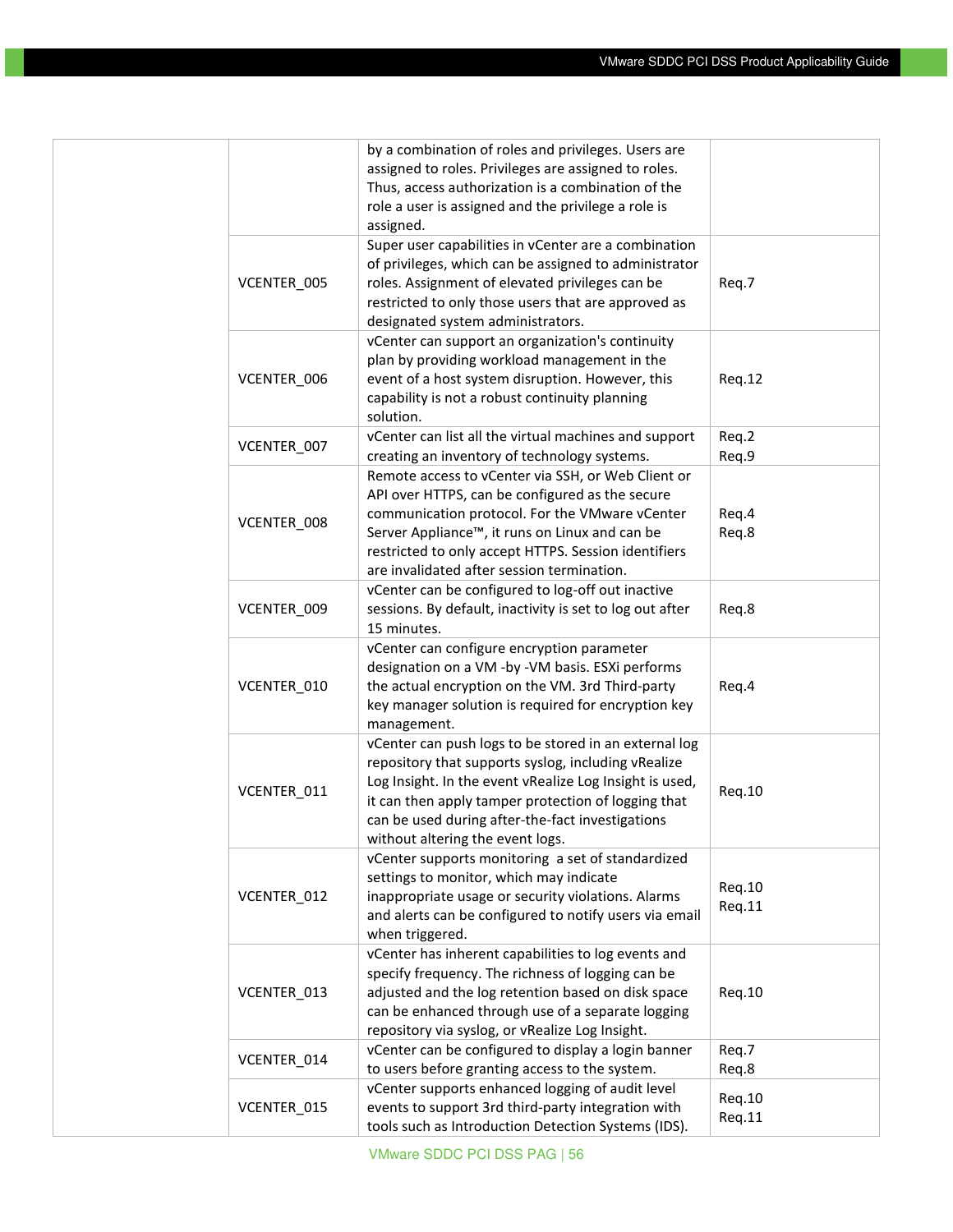|                                   | VCENTER_016 | vCenter has granular access control permissions that<br>can be applied to virtual machines, VM clusters, and<br>hosts. An organization can define the roles that can<br>access these systems, such as bifurcating access<br>between developers and production environments.                                                                                                                                                                   | Req.1            |
|-----------------------------------|-------------|-----------------------------------------------------------------------------------------------------------------------------------------------------------------------------------------------------------------------------------------------------------------------------------------------------------------------------------------------------------------------------------------------------------------------------------------------|------------------|
|                                   | VCENTER_018 | vCenter can be run on a Linux appliance that is<br>configured to restrict network traffic through use of<br>a software firewall, which is restricted to only<br>necessary ports during the installation. However, if<br>vCenter is run on a Windows appliance, the network<br>traffic and firewall are inherited based on the user's<br>configuration of the Windows appliance.                                                               | Req.1<br>Req.7   |
|                                   | VCENTER_019 | vCenter can manage the encryption of virtual<br>machines (applying encryption, or removing<br>encryption), and matching keys using a 3rd third-<br>party key management solution.                                                                                                                                                                                                                                                             | Req.3<br>Req.4   |
|                                   | VCENTER_020 | vCenter can push audit trail logs to be archived in an<br>external log repository that supports syslog,<br>including vRealize Log Insight.                                                                                                                                                                                                                                                                                                    | Req.10<br>Req.11 |
|                                   | VCENTER 021 | vCenter can patch ESXi hosts through VMware<br>vSphere Update Manager (VUM).                                                                                                                                                                                                                                                                                                                                                                  | Req.6            |
|                                   | VCENTER_022 | vCenter can facilitate installation of critical security<br>updates for ESXi. VMware vSphere Update Manager<br>(VUM) alerts vCenter of any firmware issues that<br>affect ESXi and can be used to install patches, and<br>also automate installation of updates. vCenter has a<br>manual feature to check to see if there are any<br>updates available for vCenter without specifying the<br>nature of the update (security, or operational). | Req.6            |
|                                   | VCENTER_023 | vSphere Hardening Guide provides support for ESXi<br>and vCenter hardening procedures.                                                                                                                                                                                                                                                                                                                                                        | Req.2<br>Req.12  |
|                                   | VCENTER_025 | vCenter natively can provide two-factor<br>authentication techniques such as CAT Card and RSA<br>2FA.                                                                                                                                                                                                                                                                                                                                         | Req.8            |
|                                   |             |                                                                                                                                                                                                                                                                                                                                                                                                                                               |                  |
|                                   | vIDM_001    | Access controls to objects and users are supported<br>using Role Based Access Control (RBAC) through<br>integration with Active Directory and federated<br>services. This includes limiting super user accounts,<br>requiring unique user identifiers, and authentication<br>methods. VMware Identity Manager supports Single<br>Sign -On (SSO) and serves as a Platform Services<br>Controller instance for other VMware products.           | Req.7<br>Req.8   |
| <b>VMware Identity</b><br>Manager | vIDM_002    | VMware Identity Manager supports VMware Verify,<br>a two-factor authentication product. In addition,<br>VMware Identity Manager can be integrated with<br>3rd third-party two-factor authentication solutions.                                                                                                                                                                                                                                | Req.8            |
|                                   | vIDM_003    | Maintenance logs are generated during upgrades<br>and patches. However, logs are not automatically<br>archived and should be stored in a logging<br>repository to preserve the maintenance logs. For<br>VMware Identity Manager in the cloud, the system                                                                                                                                                                                      | Req.10           |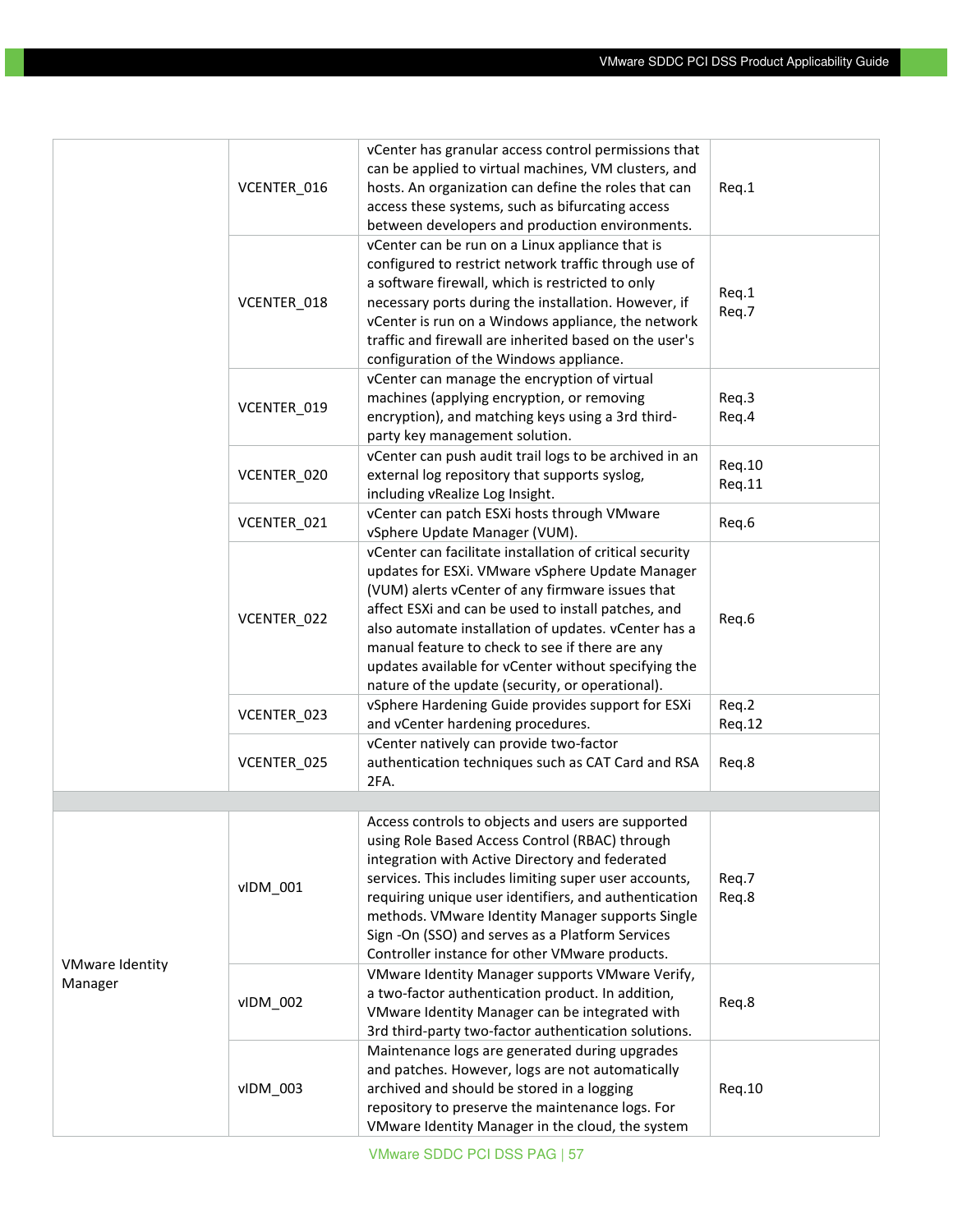|                     |                | is set to store event data for 90 days. For VMware<br>Identity Manager on-prem, only the most recent log<br>is maintained and this should be pushed to a log<br>repository to preserve data according to each<br>organization's policy.                                                                                                                                                                                          |                |
|---------------------|----------------|----------------------------------------------------------------------------------------------------------------------------------------------------------------------------------------------------------------------------------------------------------------------------------------------------------------------------------------------------------------------------------------------------------------------------------|----------------|
|                     | vIDM_004       | Remote system management of VMware Identity<br>Manager is bifurcated into Operational Access via<br>SSH and administrator access via HTTPS. In both<br>instances, session identifiers are invalidated upon<br>session termination.                                                                                                                                                                                               | Req. 7         |
|                     | vIDM_005       | VMware Identity Manager issues session tokens<br>(default value of 8 hours), which can be configured<br>to force users to re-authenticate after the token<br>expires.                                                                                                                                                                                                                                                            | Req.8          |
|                     | vIDM 006       | VMware Identity Manager can push logs to vRealize<br>Log Insight, or a 3rd third-party logging system that<br>supports syslog. For VMware Identity Manager in<br>the cloud, the system is set to store logs for 90 days.<br>For VMware Identity Manager on-prem, disk size<br>may require recycling of logs. Therefore, for both<br>cloud and on-prem instances, pushing log files to a<br>proper log repository is recommended. | Req.10         |
|                     | vIDM_007       | VMware Identity Manager supports configuration of<br>access control setting such as: requiring new users<br>to change password on first login, minimum<br>password age, account lockout threshold, account<br>lockout duration.                                                                                                                                                                                                  | Req.8          |
|                     | vIDM_008       | User Account reviews is supported through a<br>standardized reporting function available to<br>VMware Identity Manager administrators.                                                                                                                                                                                                                                                                                           | Req.7<br>Req.8 |
|                     | vIDM_009       | VMware Identity Manager access can be assigned to<br>roles such as operator, administrator, and user.                                                                                                                                                                                                                                                                                                                            | Req.7          |
|                     |                |                                                                                                                                                                                                                                                                                                                                                                                                                                  |                |
|                     | VRA_001        | Security and protection software can be installed<br>using NSX Rest API and Guest Introspection.                                                                                                                                                                                                                                                                                                                                 | Req.5          |
|                     | <b>VRA 002</b> | A proof of maintenance log is available to report on<br>archived maintenance activity.                                                                                                                                                                                                                                                                                                                                           | Req.10         |
| vRealize Automation | <b>VRA_003</b> | Remote access to products can be restricted to just<br>SSH, or other desired and secure communication<br>protocols. Manually the configuration files can be<br>altered in vSphere to further restrict access to<br>vSphere. This includes controlling remote access<br>through an existing access control and<br>authentication solution, and invalidating session<br>identifiers upon session termination.                      | Req.1<br>Req.4 |
|                     | <b>VRA_004</b> | Unnecessary system functionality can be configured<br>by using vRealize Automation to disable unwanted<br>service catalog template items by default.                                                                                                                                                                                                                                                                             | Req.2          |
|                     | <b>VRA_005</b> | vRealize Automation can push logs to syslog<br>supported logging solutions, or vRealize Log Insight.<br>vRealize Log Insight can then apply tamper<br>protection of logging that can be used during after-                                                                                                                                                                                                                       | Req.10         |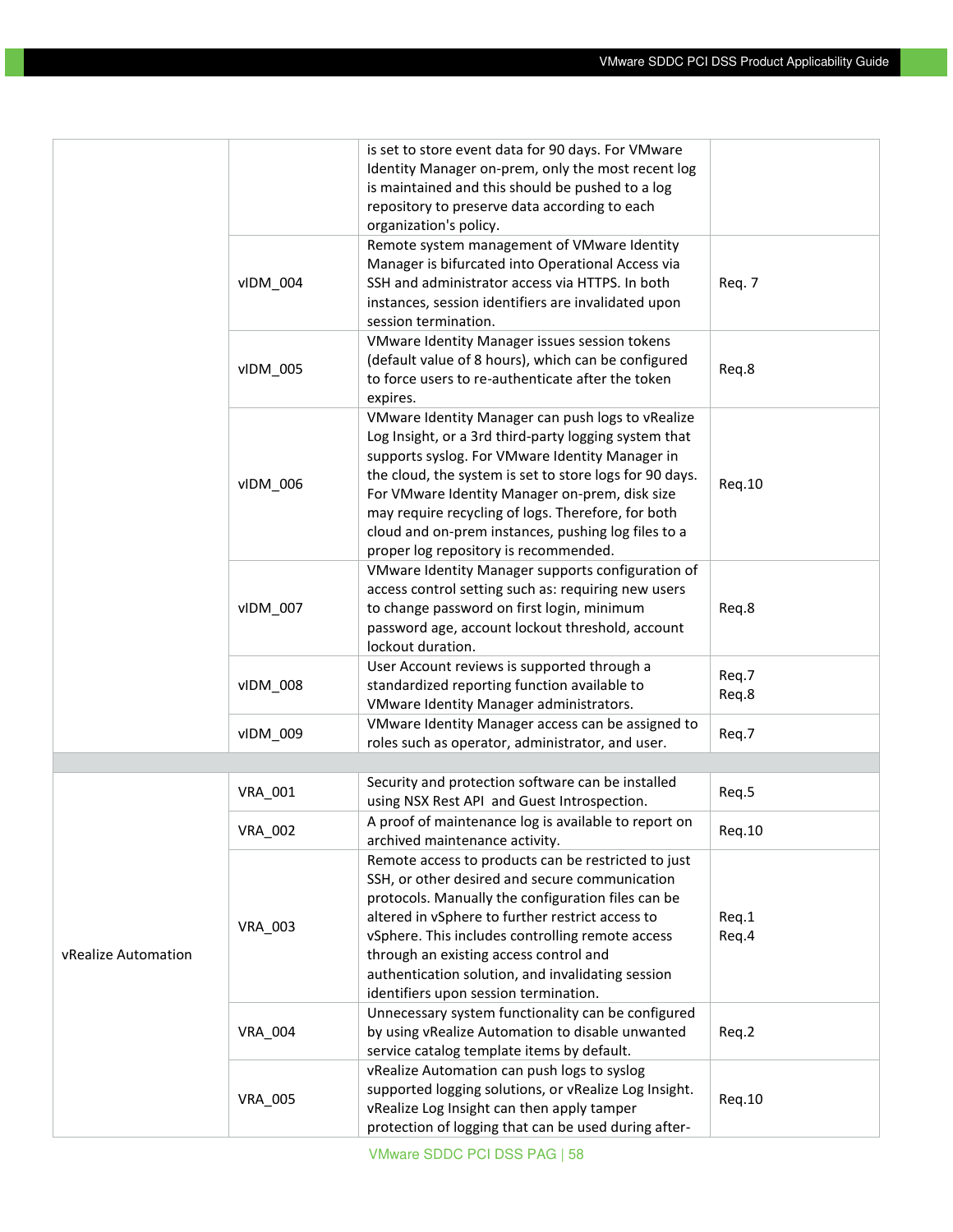|                      |                 | the-fact investigations without altering the event<br>logs.                                                                                                                                                                                                                                                                                                                                                                        |                  |
|----------------------|-----------------|------------------------------------------------------------------------------------------------------------------------------------------------------------------------------------------------------------------------------------------------------------------------------------------------------------------------------------------------------------------------------------------------------------------------------------|------------------|
|                      | <b>VRA_006</b>  | vRealize Automation can provide configuration<br>management input to an asset inventory database<br>using 3rd third-party tools. This includes adding<br>devices to the Access Control List, recording the<br>owner for applicable assets, and maintaining an<br>asset inventory database. vRealize Orchestrator can<br>update a control management database updating<br>assets, but does not create the database itself.          | Req.9            |
|                      | <b>VRA_007</b>  | vRealize Automation can restrict settings and<br>services for new infrastructure and virtual machines<br>created through the portal, which could by default<br>launch secure, pre-defined virtual instances.                                                                                                                                                                                                                       | Req.2            |
|                      | <b>VRA_008</b>  | vRealize Automation supports multiple roles to<br>separate user functionality from system<br>management functionality, as well as the capability<br>to support the principle of least privilege user access<br>control.                                                                                                                                                                                                            | Req.7            |
|                      | VRA_009         | vRealize Automation can automate log capturing<br>and transmission to logging solutions.                                                                                                                                                                                                                                                                                                                                           | Req.10           |
|                      |                 |                                                                                                                                                                                                                                                                                                                                                                                                                                    |                  |
|                      | <b>VRLI_001</b> | Using 3rd third-party software vRealize Log Insight<br>can be configured to support non-repudiation of log<br>entries and monitor access to logs to ensure<br>transactions are reputable. The access restriction<br>would be applied at the operating system and<br>restrict access to the underlying file<br>system/database, since super users administering<br>the operating system would be able to access log<br>information. | Req.7<br>Req.10  |
|                      | <b>VRLI_002</b> | A proof of maintenance log is available to report on<br>archived maintenance activity.                                                                                                                                                                                                                                                                                                                                             | Req.10           |
|                      | <b>VRLI_003</b> | Session lockouts are enforceable and require users<br>to re-authenticate after a session time-out.                                                                                                                                                                                                                                                                                                                                 | Req.8            |
| vRealize Log Insight | <b>VRLI_004</b> | Search queries can be configured to monitor the<br>system for inappropriate usage, security violations,<br>and other defined events. Monitoring tools include<br>alerts and dashboards. Dashboards and interactive<br>analytics are provided out-of-the-box, which can<br>also be configured to enhance system monitoring.                                                                                                         | Req.10<br>Req.11 |
|                      | <b>VRLI_005</b> | vRealize Log Insight supports standard syslog and<br>secure syslog. In addition, when using an internal<br>vRealize Log Insight agent, a secure, encrypted<br>protocol is enforceable.                                                                                                                                                                                                                                             | Req.10           |
|                      | <b>VRLI_006</b> | Audit Dashboard is provided to analyze log data and<br>support after-the-fact investigations. In addition,<br>vRealize Log Insight can provide tamper protection<br>by deploying a log system architecture configured to<br>support multiple storage locations to minimize the<br>risk of a central location from being corrupted or<br>altered.                                                                                   | Req.10           |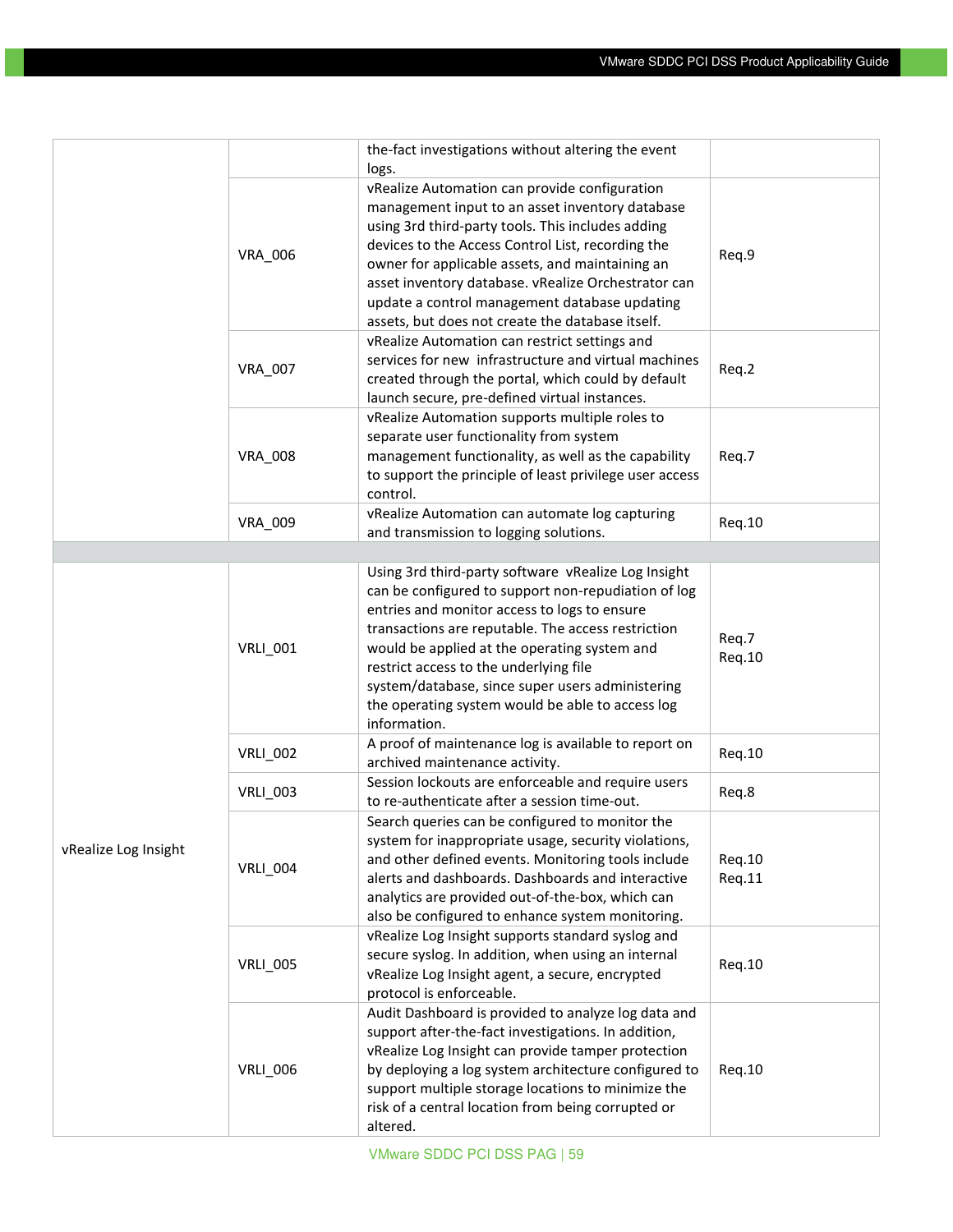| <b>VRLI_007</b> | vRealize Log Insight can gather event logs across any<br>device within the virtualized, or physical<br>environment. Log data is stored in a centralized<br>database. The logging database can be used to<br>correlate system-wide audit trails. Security -related<br>queries, dashboards, and alerts use time-stamps to<br>support event log correlation.                                                                                                                                                                                      | Req.10                   |
|-----------------|------------------------------------------------------------------------------------------------------------------------------------------------------------------------------------------------------------------------------------------------------------------------------------------------------------------------------------------------------------------------------------------------------------------------------------------------------------------------------------------------------------------------------------------------|--------------------------|
| <b>VRLI_008</b> | vRealize Log Insight has a dashboard export feature<br>to help distribute logs. In addition, a read-only view<br>is available for designated users to log in and view<br>the reports.                                                                                                                                                                                                                                                                                                                                                          | Req.10                   |
| <b>VRLI_010</b> | Backups of logs can be performed for all products<br>using vRealize Log Insight. Remote archival of<br>vRealize Log Insight logging data is supported.                                                                                                                                                                                                                                                                                                                                                                                         | Req.10                   |
| <b>VRLI_011</b> | Hosts can use a vRealize Log Insight agent, or send<br>logs via syslog to the centralized vRealize Log Insight<br>log database to manage storage, retention, and<br>protect logs from unauthorized activity.                                                                                                                                                                                                                                                                                                                                   | Req.10                   |
| <b>VRLI_012</b> | Remote access to vRealize Log Insight is by default<br>set to HTTPS. Session identifiers are discarded upon<br>session termination.                                                                                                                                                                                                                                                                                                                                                                                                            | Req.4<br>Req.8           |
| <b>VRLI_013</b> | vRealize Log Insight allows access control settings to<br>be configured to manage sessions, including the<br>following parameters: account lockout threshold,<br>account lockout duration, and password policies.<br>vRealize Log Insight can integrate authentication<br>with the vCenter Platform Services Controller<br>instance to enable enforcement of authentication<br>parameters from Active Directory directly.                                                                                                                      | Req.7<br>Req.8           |
| <b>VRLI_014</b> | vRealize Log Insight provides management of user<br>accounts through the Access Control panel,<br>including managing users configured locally, as well<br>as accounts created through an external<br>authentication solution.                                                                                                                                                                                                                                                                                                                  | Req.8                    |
| <b>VRLI_015</b> | vRealize Log Insight allows users to be assigned to<br>roles. The roles can be assigned granular access<br>based on the organization's assignment of least<br>privilege, or job responsibilities within the groups.<br>VMware Identity Manager or an external<br>authentication solution is required to administer this<br>capability. vRealize Log Insight can integrate<br>authentication with the vCenter Platform Services<br>Controller instance to enable enforcement of<br>authentication parameters from Active Directory<br>directly. | Req.7<br>Req.8           |
| <b>VRLI_016</b> | vRealize Log Insight can manage an Access Control<br>List via agent and host listings to manage devices, as<br>well as restricting the logs a device can access. Role -<br>based access can limit access to specific log devices<br>and log data.                                                                                                                                                                                                                                                                                              | Req.7<br>Req.8<br>Req.10 |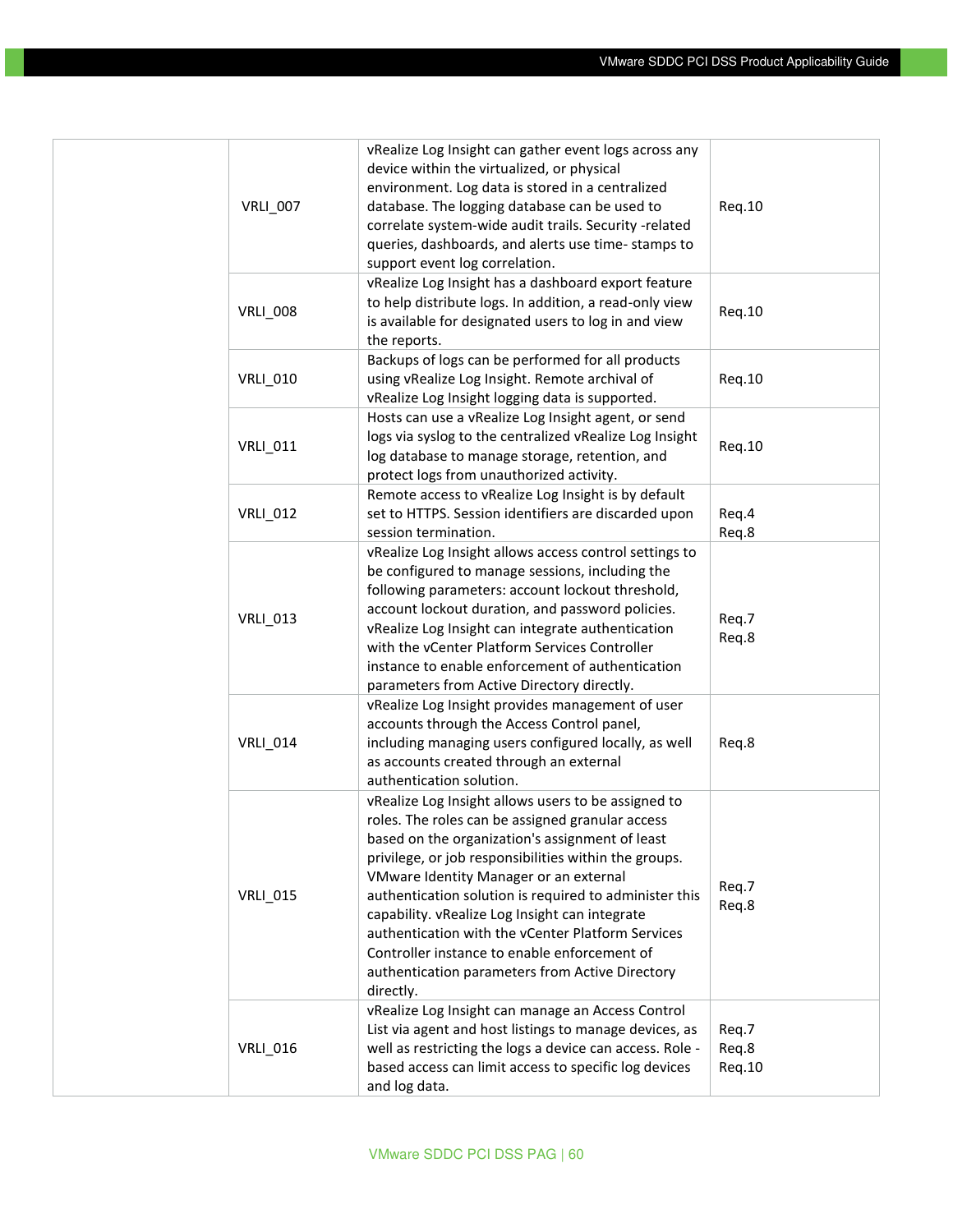|                          |                 | If local accounts are created in vRealize Log Insight,                                                                                                                                                                                                                                                                                                                                                                                         |                 |
|--------------------------|-----------------|------------------------------------------------------------------------------------------------------------------------------------------------------------------------------------------------------------------------------------------------------------------------------------------------------------------------------------------------------------------------------------------------------------------------------------------------|-----------------|
|                          | <b>VRLI_017</b> | users can be required to change their password<br>upon first login.                                                                                                                                                                                                                                                                                                                                                                            | Req.8           |
|                          | <b>VRLI_018</b> | Alerts are generated when agents are unresponsive,<br>or offline after a defined period of time.                                                                                                                                                                                                                                                                                                                                               | Req.5<br>Req.11 |
|                          | <b>VRLI_019</b> | vRealize Log Insight collects logs in real time.<br>Content packs to enhance dashboards and provide<br>custom queries tailored to many VMware products.                                                                                                                                                                                                                                                                                        | Req.10          |
|                          |                 |                                                                                                                                                                                                                                                                                                                                                                                                                                                |                 |
|                          | <b>VRNI_001</b> | vRealize Network Insight receives NetFlow from<br>VMware vSphere Distributed Switch (VDS),)<br>instances, which connect virtual machines. This can<br>be used to monitor information flows and network<br>flows.                                                                                                                                                                                                                               | Req.10          |
|                          | <b>VRNI_002</b> | A proof of maintenance log is available to report on<br>archived maintenance activity.                                                                                                                                                                                                                                                                                                                                                         | Req.10          |
|                          | <b>VRNI_003</b> | Remote access to administrative features can be<br>restricted to just SSH, or other desired and secure<br>communication protocols. Manually the<br>configuration files can be altered in vRealize<br>Network Insight to further restrict access to<br>vSphere. This includes controlling remote access<br>through an existing access control and<br>authentication solution, and invalidating session<br>identifiers upon session termination. | Req.7           |
|                          | <b>VRNI_004</b> | After fifteen15 minutes of inactivity, users are<br>locked out and required to re-authenticate.                                                                                                                                                                                                                                                                                                                                                | Req.8           |
| vRealize Network Insight | <b>VRNI_005</b> | vRealize Network Insight can push logs to syslog, or<br>vRealize Log Insight. vRealize Log Insight can then<br>apply tamper protection of logging that can be used<br>during after-the-fact investigations without altering<br>the event logs.                                                                                                                                                                                                 | Req.10          |
|                          | <b>VRNI_006</b> | vRealize Network Insight can be used to monitor<br>data center traffic and provide visibility to support<br>monitoring activities.                                                                                                                                                                                                                                                                                                             | Req.11          |
|                          | <b>VRNI_007</b> | vRealize Network Insight can be used to review<br>network paths and troubleshoot components that<br>are not communicating properly, such as a web<br>server not reaching a database. This feature can also<br>help in establishing distributed firewalls.                                                                                                                                                                                      | Req.11          |
|                          | <b>VRNI_008</b> | vRealize Network Insight logs network traffic with a<br>default retention period of thirty30 days, which can<br>be extended to thirteen13 months. This log data can<br>provide audit trail support.                                                                                                                                                                                                                                            | Req.10          |
|                          | <b>VRNI_010</b> | The vRealize Network Insight administrator can<br>manage User Interface (UI) users. Users connect via<br>a web portal UI. These user accounts can be<br>reviewed, access control can be managed using<br>roles (administrator, or read-only Member<br>User)member user), and password complexity can<br>be configured.                                                                                                                         | Req.7<br>Req.8  |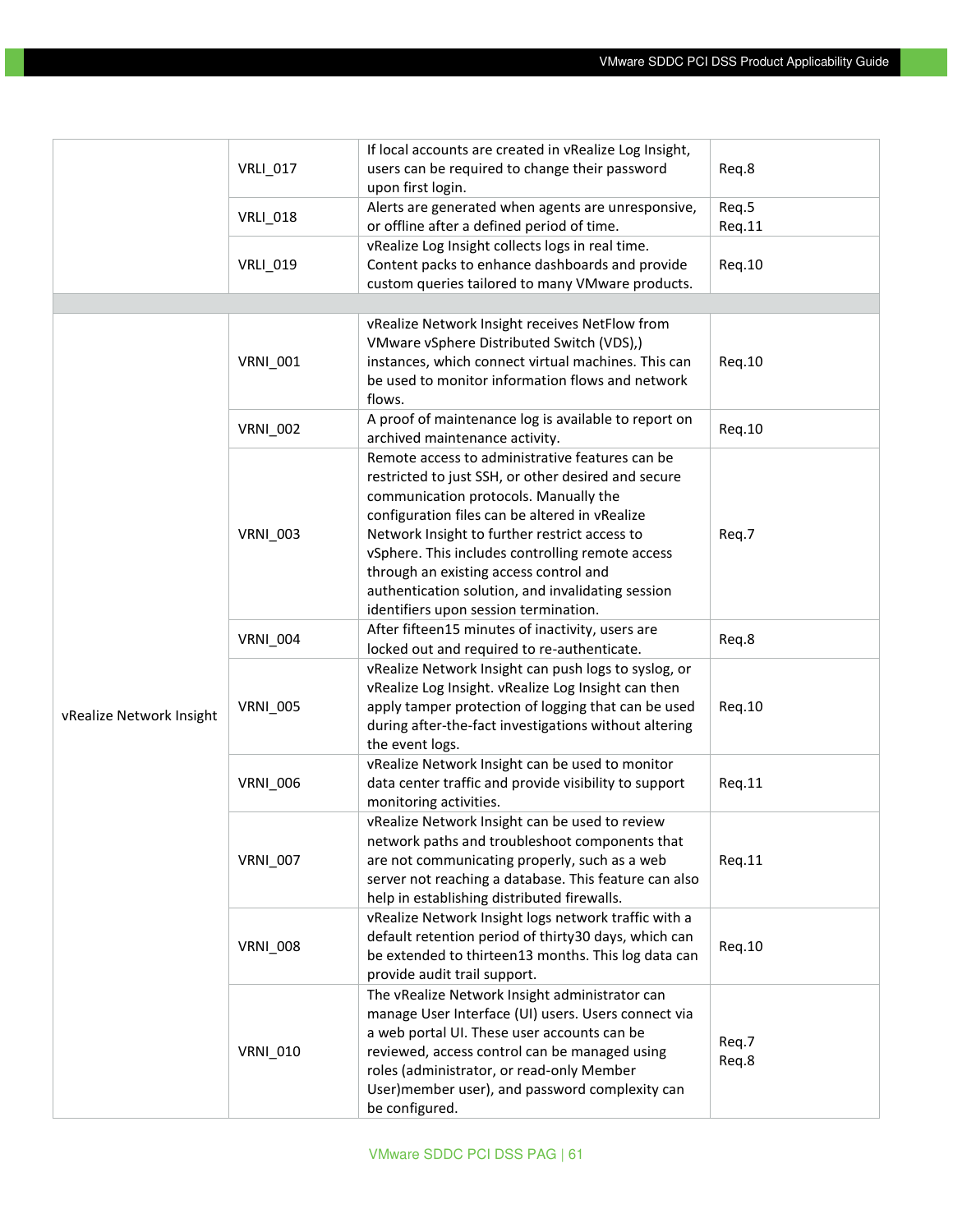|                       |                  | vRealize Network Insight traffic between the                                                                                                                                                                                                                                                                                                                                                                 |                 |
|-----------------------|------------------|--------------------------------------------------------------------------------------------------------------------------------------------------------------------------------------------------------------------------------------------------------------------------------------------------------------------------------------------------------------------------------------------------------------|-----------------|
|                       | <b>VRNI_011</b>  | platform and proxy servers can be encrypted using                                                                                                                                                                                                                                                                                                                                                            | Req.4           |
|                       |                  | certificates.                                                                                                                                                                                                                                                                                                                                                                                                |                 |
|                       |                  |                                                                                                                                                                                                                                                                                                                                                                                                              |                 |
|                       | VRO_001          | Remote access to products can be restricted to just<br>SSH, or other desired and secure communication<br>protocols. Manually, the configuration files can be<br>altered in vSphere to further restrict access to<br>vSphere. This includes controlling remote access<br>through an existing access control and<br>authentication solution, and invalidating session<br>identifiers upon session termination. | Req.1<br>Req.4  |
| vRealize Orchestrator | VRO_002          | vRealize Orchestrator can provide user information<br>responsible for creating or modifying the virtual<br>machine, virtual infrastructure asset information, or<br>other information. This can be used to trace<br>ownership, if the creation or modification are<br>appropriate parameters to assist in deciphering<br>ownership.                                                                          | Req.9<br>Req.10 |
|                       | VRO_003          | A proof of maintenance log is available to report on<br>archived maintenance activity.                                                                                                                                                                                                                                                                                                                       | Req.10          |
|                       | <b>VRO 004</b>   | vRealize Orchestrator supports multiple roles to<br>separate user functionality from system<br>management functionality, as well as the capability<br>to support the principle of least privilege user access<br>control.                                                                                                                                                                                    | Req.7<br>Req.8  |
|                       |                  |                                                                                                                                                                                                                                                                                                                                                                                                              |                 |
|                       | VROPS_001        | A proof of maintenance log is available to report on<br>archived maintenance activity.                                                                                                                                                                                                                                                                                                                       | Req.10          |
| vRealize Operations   | VROPS_002        | Remote access to vRealize Operations is restricted<br>by default. vRealize Operations appliance remote<br>access can only be enabled to use SSH via the<br>vCenter VM Console. vROPS user console. vRealize<br>Operations UI is only accessible via a secure URL.<br>Upon session termination, session identifiers are<br>invalidated.                                                                       | Req.1<br>Req.4  |
|                       | VROPS_003        | Session lockouts are enforced by default and require<br>users to re-authenticate after a session time-out.                                                                                                                                                                                                                                                                                                   | Req.8           |
|                       | VROPS_004        | Using a management pack, specific to the<br>compliance area (PCI and HIPAA only at this time),<br>vRealize Operations can be used to support a<br>configuration management program. The content<br>pack relies on vSphere to evaluate technical<br>configurations and settings based on the compliance<br>pack's baseline.                                                                                   | Req.6           |
|                       | <b>VROPS_005</b> | vRealize Operations has a maximum of concurrent<br>sessions (6); this setting cannot be altered.                                                                                                                                                                                                                                                                                                             | Req.8           |
|                       | VROPS_006        | Using a management pack, vRealize Operations can<br>store information that is collected by agents via the<br>use of plug-ins to collect data from guest operating<br>systems running in virtual machines.                                                                                                                                                                                                    | Req.10          |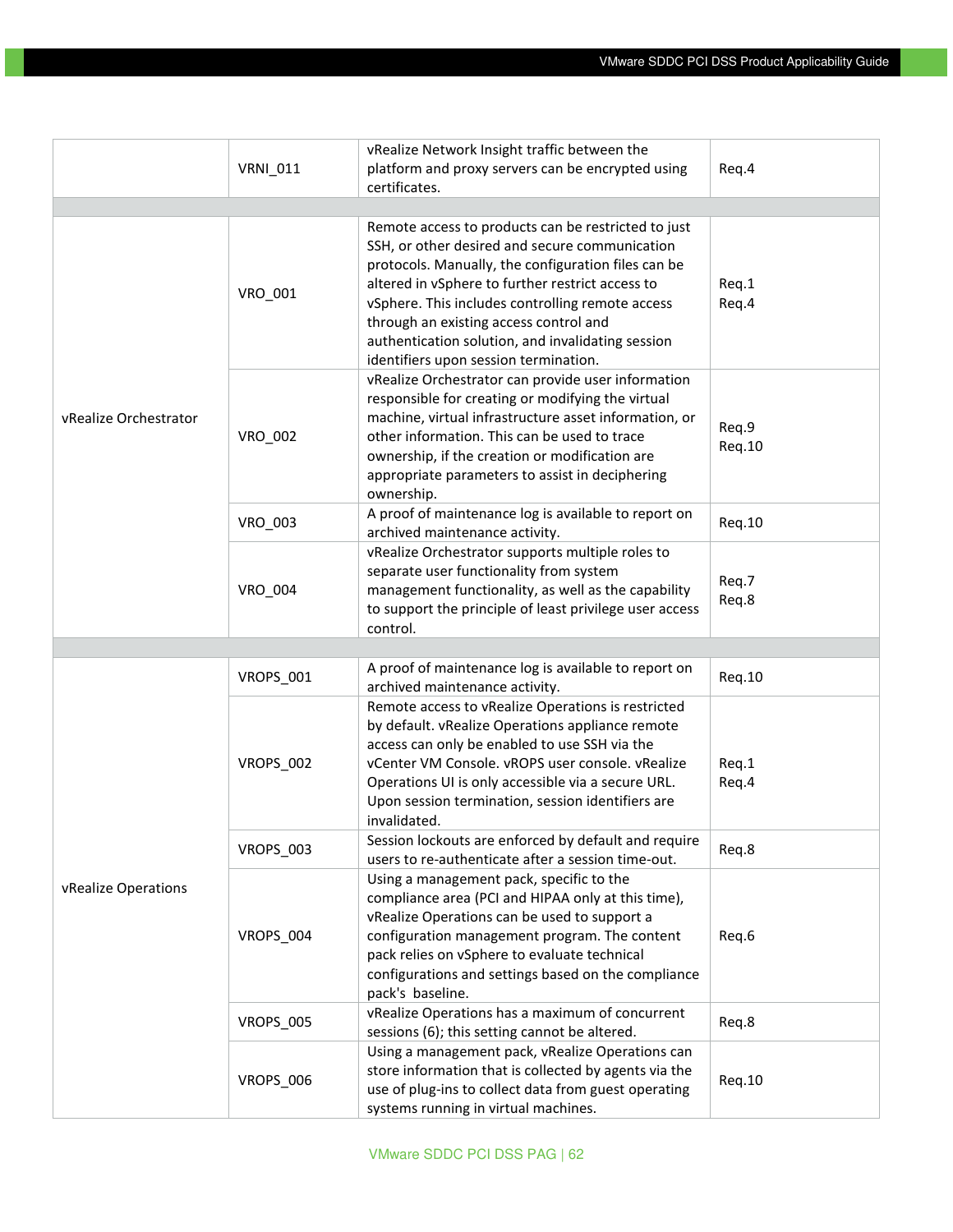|      |                  | vRealize Operations can perform capacity planning,    |        |
|------|------------------|-------------------------------------------------------|--------|
|      | VROPS_007        | forecasting, and reporting. An input into this        |        |
|      |                  | planning process can include comparing capacity       | Req.12 |
|      |                  | between production and backup sites.                  |        |
|      |                  | Initial login with the root account requires users to |        |
|      |                  | change the password. New users logging in for the     |        |
|      | VROPS_008        | first time can also be required to change their       | Req.8  |
|      |                  | password upon initial login.                          |        |
|      |                  | vRealize Operations can monitor the storage of        |        |
|      |                  | vSAN (or another database) and upon running low, it   |        |
|      | VROPS 009        | can provide an alert and recommendation to adjust     |        |
|      |                  | the storage capacity. The storage capacity data and   | Req.11 |
|      |                  | alerts can be archived to support retaining records   |        |
|      |                  | in accordance with applicable regulations.            |        |
|      |                  | vROPS vRealize Operationscan be configured to         |        |
|      | <b>VROPS_010</b> | support account lockout duration, number of failed    | Req.8  |
|      |                  | attempts, and password length and complexity.         |        |
|      |                  | vRealize Operations can push audit trail logs to be   |        |
|      | VROPS_011        | archived in an external log repository that supports  | Req.10 |
|      |                  | syslog, including vRealize Log Insight.               |        |
|      |                  | vRealize Operations permits creating roles and        |        |
|      |                  | groups using Role Based Access Control (RBAC).        | Req.7  |
|      | VROPS 012        | Granularity can be applied to view or edit objects,   | Req.8  |
|      |                  | run reports, and other functionality.                 |        |
|      |                  |                                                       |        |
|      |                  | vRealize Operations provides metrics and system       |        |
|      |                  | performance reports that users can compare against    |        |
|      | VROPS_013        | organizational standards or industry benchmarks.      | Req.8  |
|      |                  | The metrics include capacity planning, virtual        |        |
|      |                  | machine sizing, and behavioral analysis.              |        |
|      |                  |                                                       |        |
|      |                  | Access to data storage in vSAN is managed by roles    | Req.7  |
|      |                  | within vCenter. vSAN 6.5 introduced a new role to     | Req.8  |
|      | vSAN_001         | manage enabling/disabling encryption that can be      |        |
|      |                  | further applied to restrict non-cryptographic user    |        |
|      |                  | access to configuration of this feature.              |        |
|      | <b>vSAN 002</b>  | Logging capabilities can be enabled and customized    | Reg.10 |
|      |                  | to capture event information.                         |        |
|      | vSAN_003         | Logging can be synchronized to system clocks (NTP)    | Req.10 |
|      |                  | and also capture a date and time stamp.               |        |
|      |                  | vSAN can push logs to be stored in vRealize Log       |        |
|      | vSAN_004         | Insight. A default vSAN dashboard is available in     | Req.10 |
| vSAN |                  | vRealize Log Insight as a content pack.               |        |
|      |                  | Session lockouts are enforceable and require users    |        |
|      | vSAN_005         | to re-authenticate after a session time-out, which    | Req.8  |
|      |                  | are controlled by vCenter or ESXi.                    |        |
|      | vSAN_006         | Encryption at rest can be performed for objects       |        |
|      |                  | residing on the vSAN datastore (both in cache and     | Req.3  |
|      |                  | long-term capacity storage media). However, a 3rd     | Req.4  |
|      |                  | third-party key manager will be required to store     |        |
|      |                  | and rotate keys.                                      |        |
|      | vSAN_007         | vSAN can be patched via the vSphere Update            | Req.6  |
|      |                  | Manager patching capabilities in vCenter. In          |        |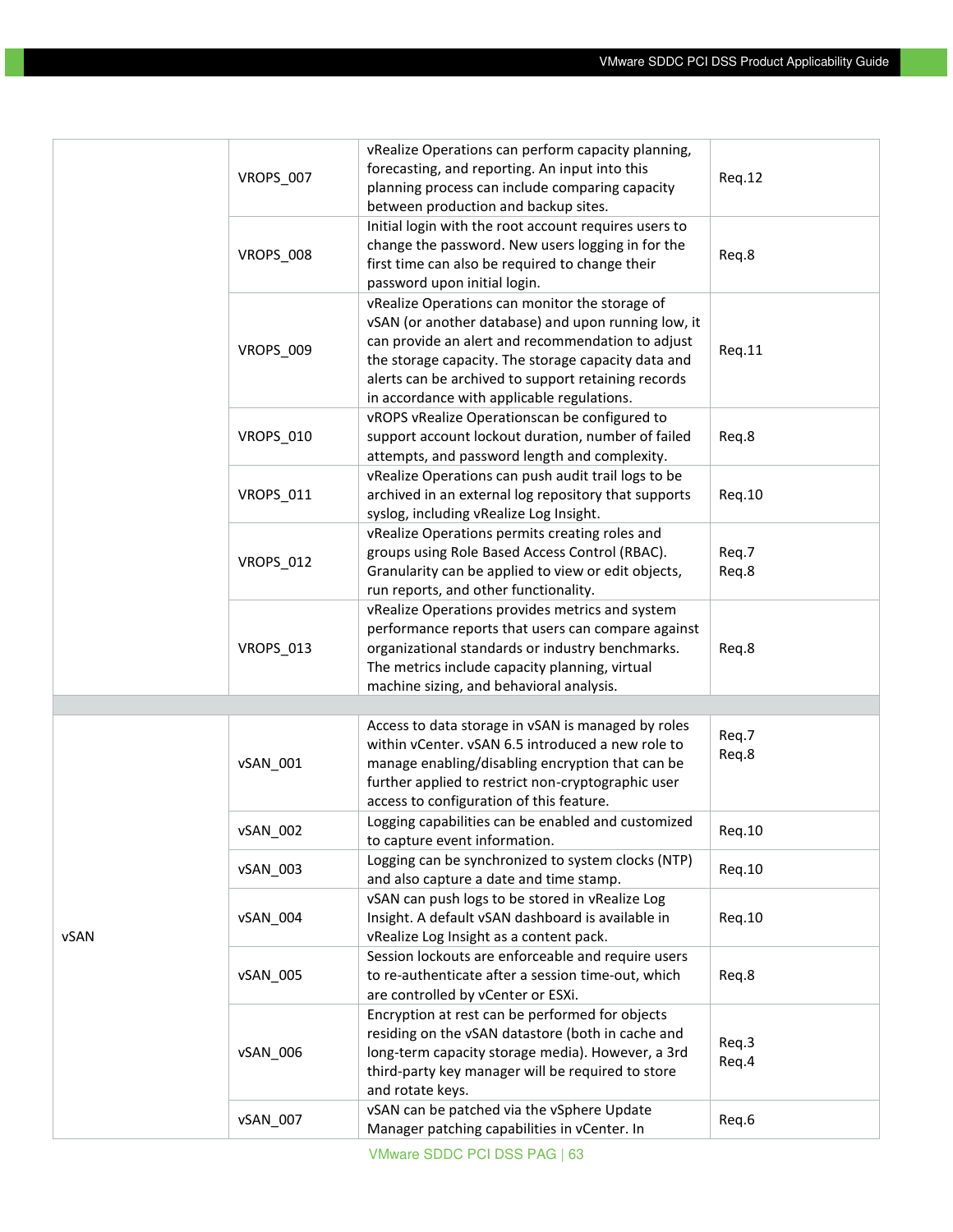|                     |                                          | addition, vSAN 6.6 has the ability to patch firmware<br>controller drivers for participating vendors.                                                                                                                                                                                                                            |                |
|---------------------|------------------------------------------|----------------------------------------------------------------------------------------------------------------------------------------------------------------------------------------------------------------------------------------------------------------------------------------------------------------------------------|----------------|
|                     | vSAN_008                                 | Maintenance activity is logged and can be accessed<br>via reports, which can be archived for historical<br>reference. The maintenance logging information is<br>captured at each component vCenter, ESXi, and<br>vSAN instance, which can be holistically analyzed via<br>vRealize Log Insight or custom API log reporting tool. | Req.10         |
|                     | vSAN 009                                 | Storage size can be adjusted to prevent exceeding<br>capacity. This can be adjusted by adding physical<br>devices, or adding vSphere hosts, without a limit to<br>file or block storage size.                                                                                                                                    | Req.6          |
|                     | vSAN 010                                 | Cryptographic management features supported<br>include: rotation of keys via UI or API integration,<br>changing key management system (KMS) providers,<br>and broadly enabling or disabling encryption. These<br>capabilities can be used to support cryptographic<br>procedures.                                                | Req.3<br>Req.4 |
|                     |                                          |                                                                                                                                                                                                                                                                                                                                  |                |
| vSphere Replication | <b>VSPHEREREPLICA</b><br><b>TION 001</b> | Replication of virtual machine object and its data<br>can be used to support continuity planning and can<br>provide a virtualization technology alternative to<br>offsite vSphere environment storage using<br>electronic media.                                                                                                 | Req.12         |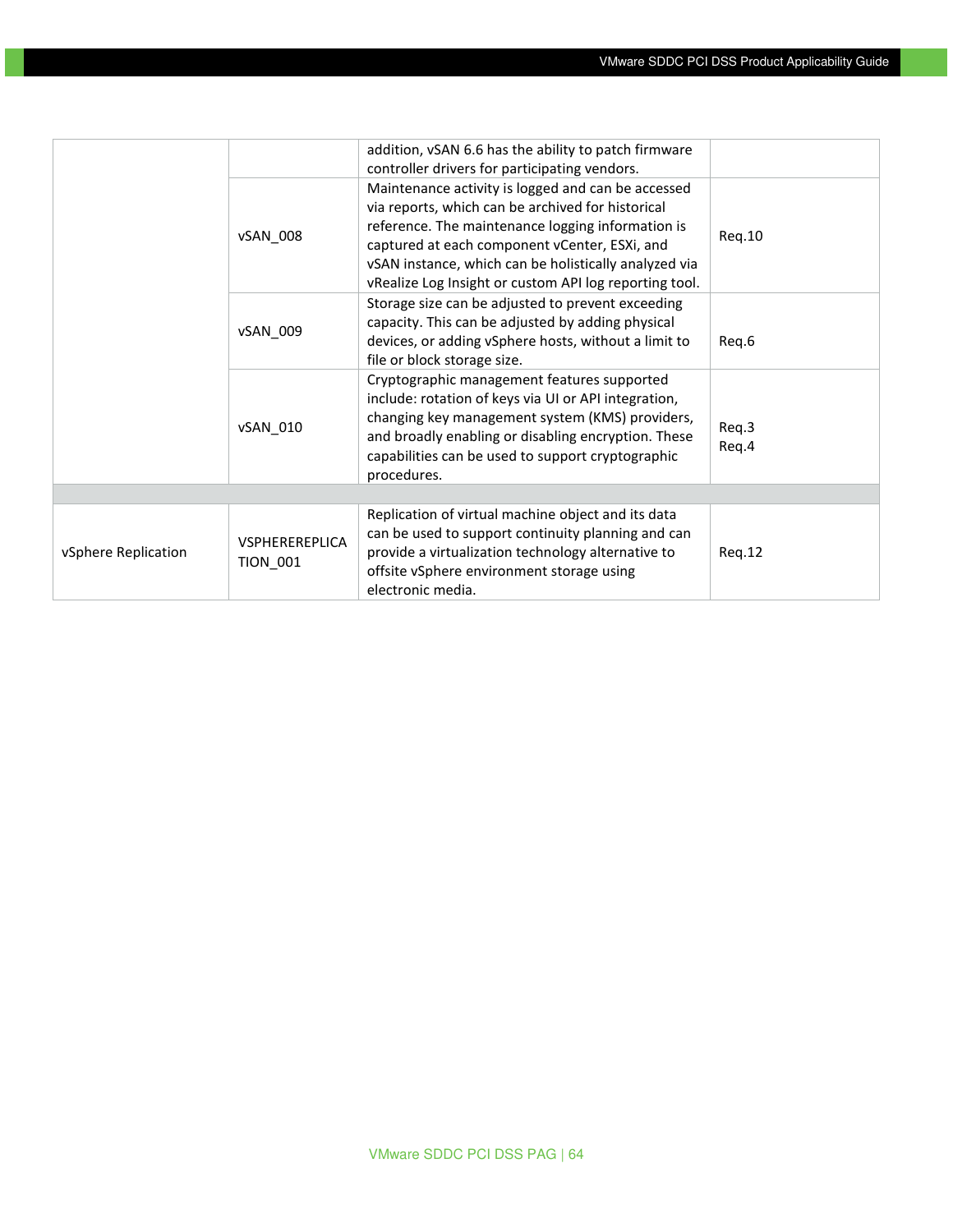## <span id="page-64-0"></span>About VMware

VMware, a global leader in cloud infrastructure and business mobility, accelerates our customers' digital transformation journey by enabling enterprises to master a software-defined approach to business and IT.

With the VMware Cross-Cloud Architecture™ and digital workspace solutions, organizations are creating exceptional experiences by mobilizing everything; differentiating and responding faster to opportunities with modern apps hosted across hybrid clouds; and safeguarding brand and customer trust with a defense-in-depth approach to security.

The VMware Cross-Cloud Architecture extends the company's hybrid cloud strategy with new public and private cloud capabilities that enable enterprises to run, manage, connect, and secure their applications across clouds and devices in a common operating environment. As the world's most complete and capable hybrid cloud architecture, the VMware Cross-Cloud Architecture enables consistent deployment models, security policies, visibility, and governance for all applications, running on premises and off, regardless of the underlying cloud or hypervisor.

For more information on VMware security, visit security.vmware.com.